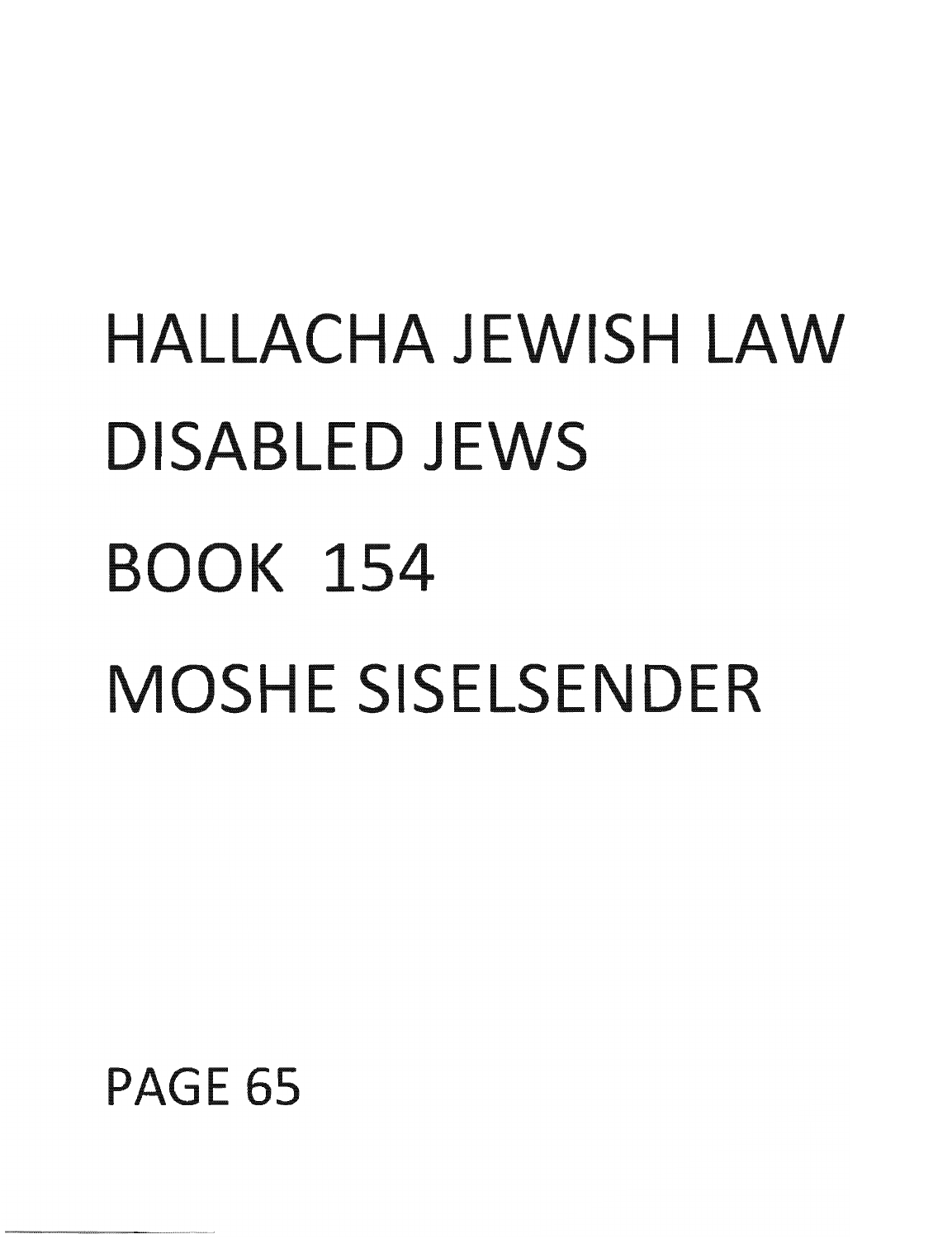QUESTION ??? **WHAT** IS THE LAW??? [1]CAN ABLIND PERSON BE CALLED **TO** THE TORAH IN THE SYNAGOGUE? ANSWER YES ARUCH HASHULCHOM ORECH CHAYIM 135 LAWS READING SEFER TORAH WEEK DAYS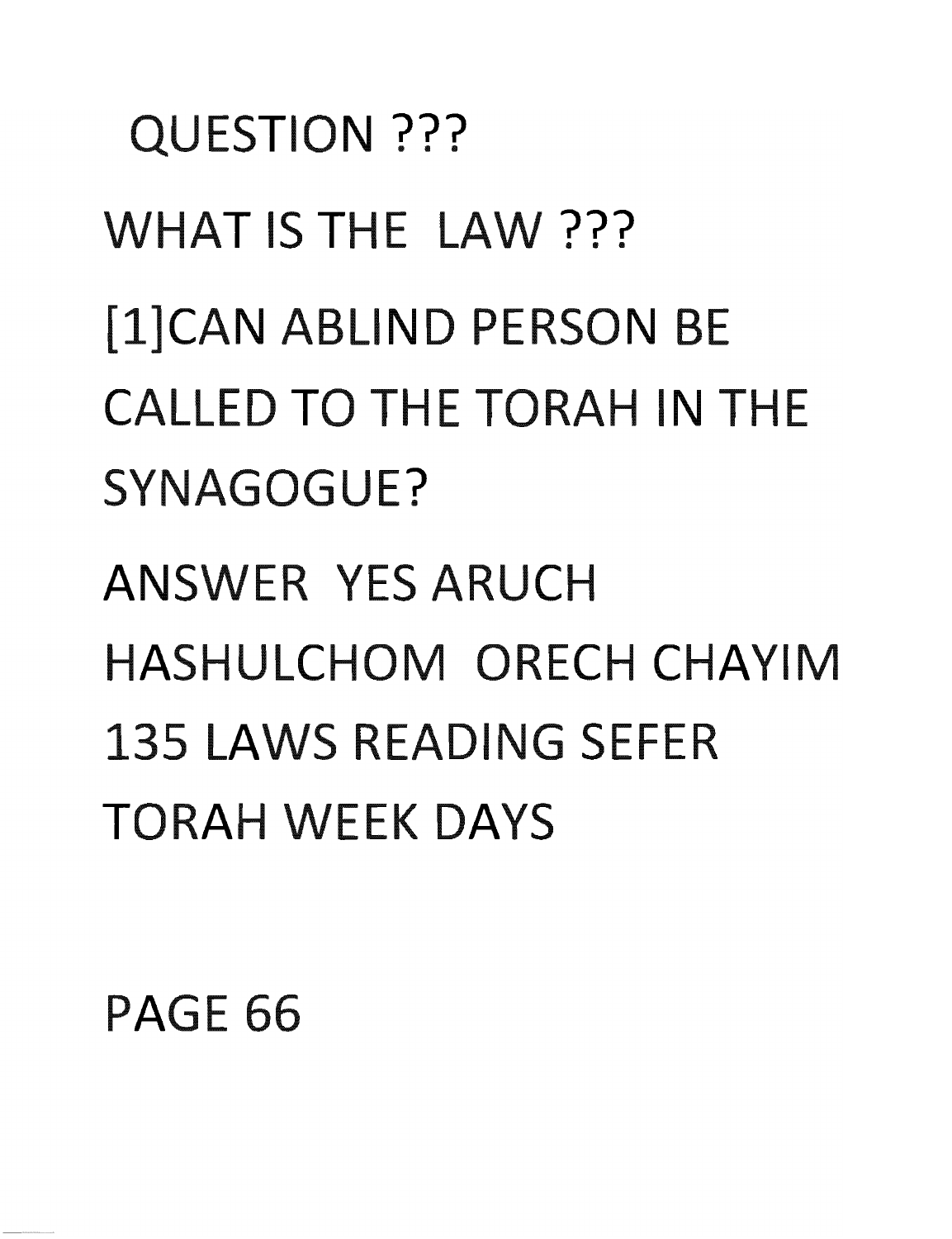[2] CAN A BLIND PERSON READ THE SCROLLS OF TORAH WRITTEN IN BRAILLE IN THE SYNAGOGUE KRIAS HATORAH AND ALL THE CONGREGANTS WHO CAN SEE WILL HAVE FULFILLED THE MITZVAH OF HEARING THE TORAH? ANSWER NO. RAMBAM LAWS SEFER TORAH CHAPTER 10 PAGE 67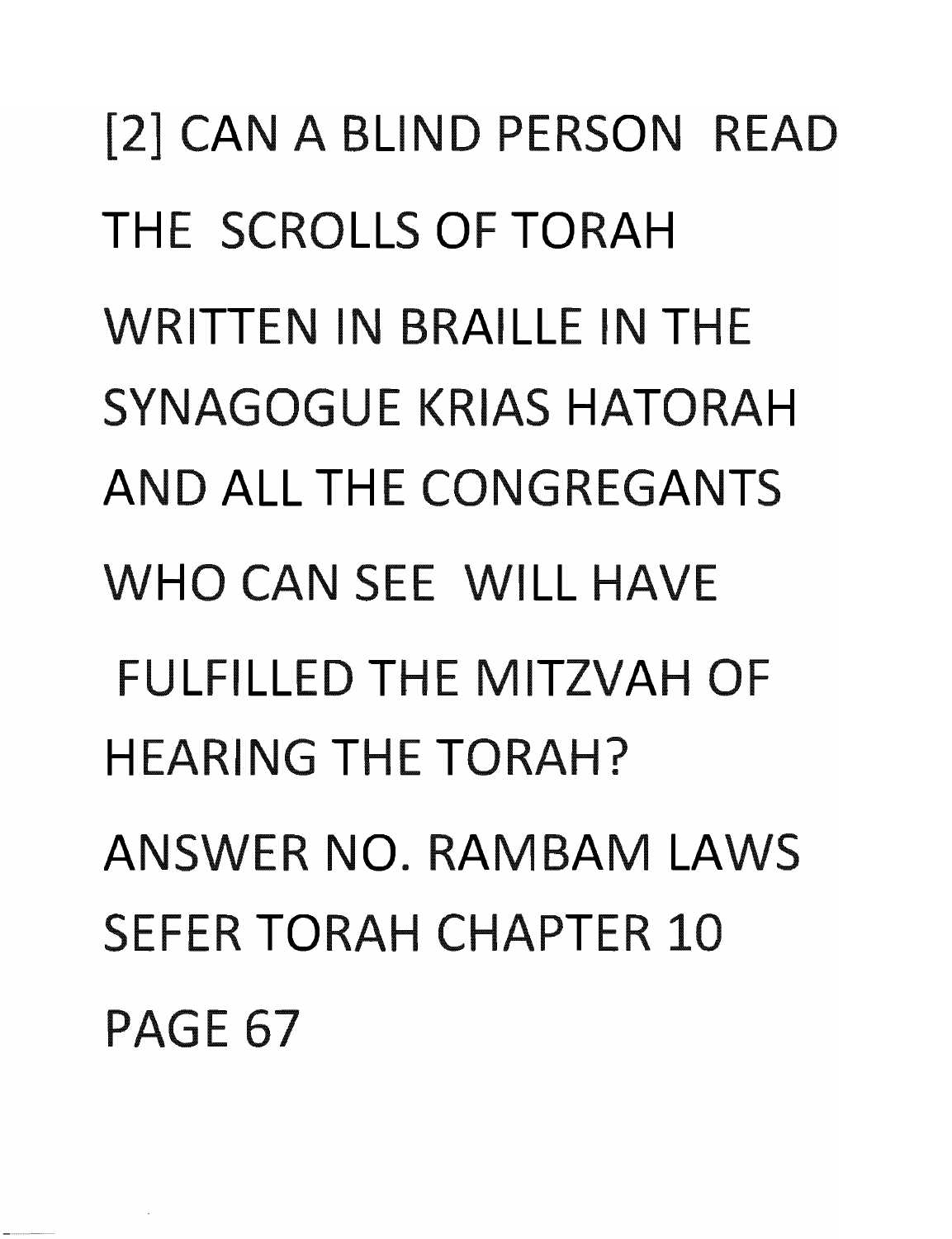# **LISTS 20 SITUATIONS THAT A** SEFER TORAH LOSES ITS SNCTITY AS A SEFER TORAH **AND CAN NOT** BE USED **TO**  FULFILL THE REQUIREMENTS **TO** BE USED IN THE SYNAGOGUE.

A SEFER TORAH WRITTEN IN ANY LAGUAGE OTHER THAN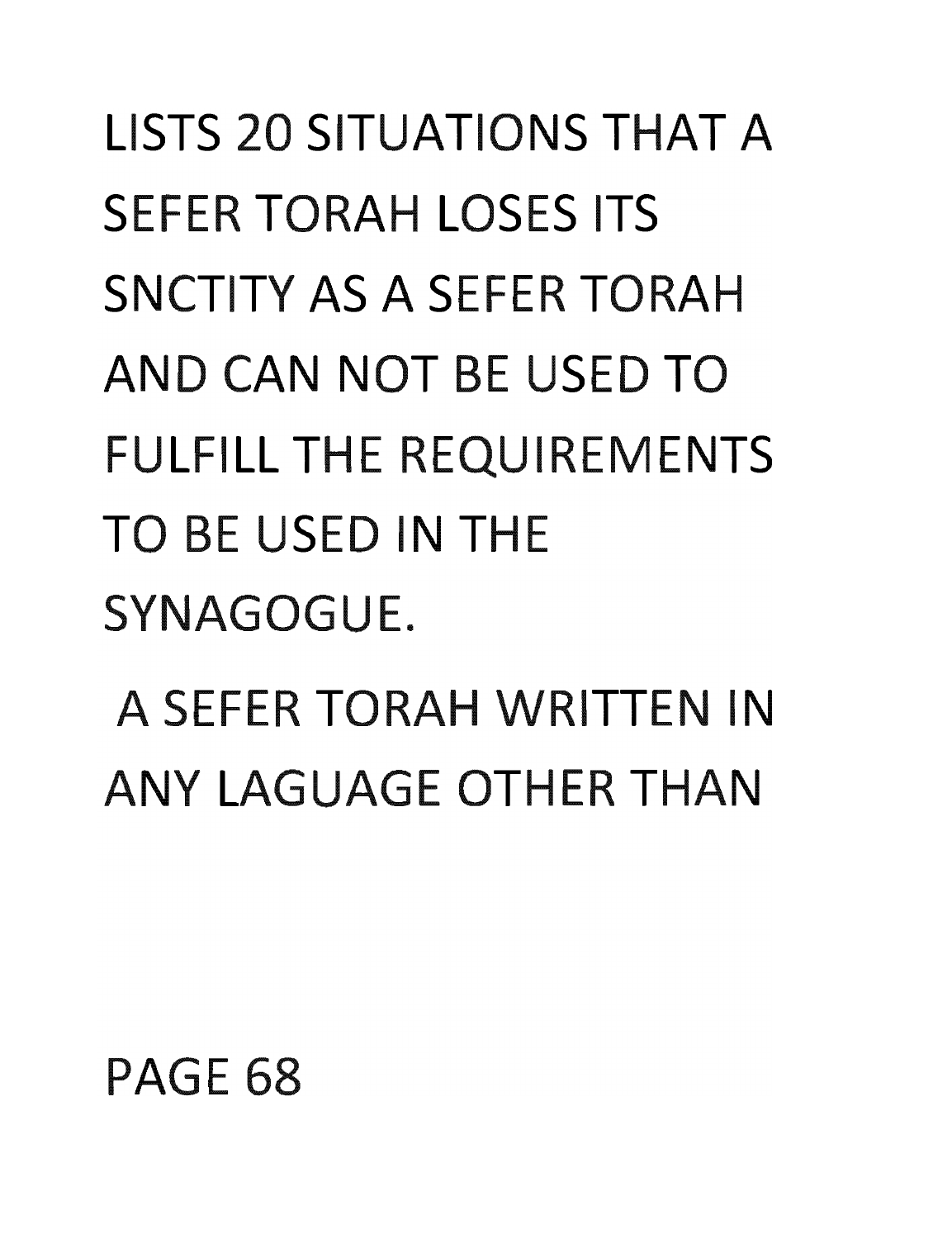**HEBREW OR USING AN ALPHABET TO SPELL THE HEBREW WORGS OTHER THAN** HEBREW IS NULL **AND** VOID. [3] IF **TH** E ANSWER IS **NO**  WOULD THERE BE A DIFFERENCE IF ALL THE CONGREGANTS ARE BLIND? ANSW R **NO** . SAME REASON [4] CAN A DEAF PERSON PAGE 69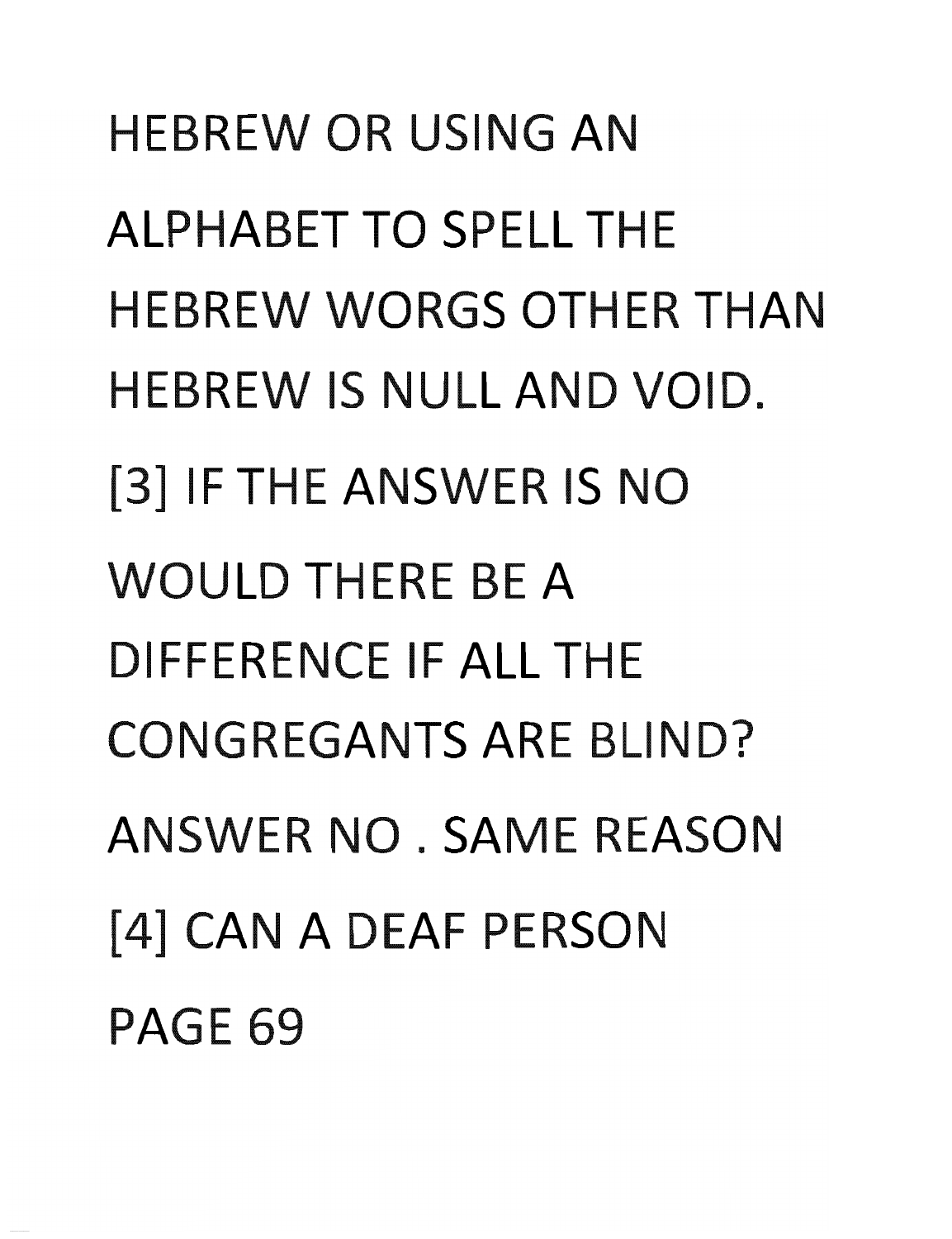**WEARING A HEARIN & AID** FULFILLTHEIR MITZVAH OF HEARING THE SHOFFER BLOWN **ON** ROSH HASHANA?

ANSWER YES.

[5] **CAN** DEAF **MU E WHO**  WEARS A HEARING AID **AND**  THERFORE HEARS FULFILL THE MIRZVAH OF HEARING THE SHOFFER LOWN **ON** ROSH HASHANA ?ANSWER YES.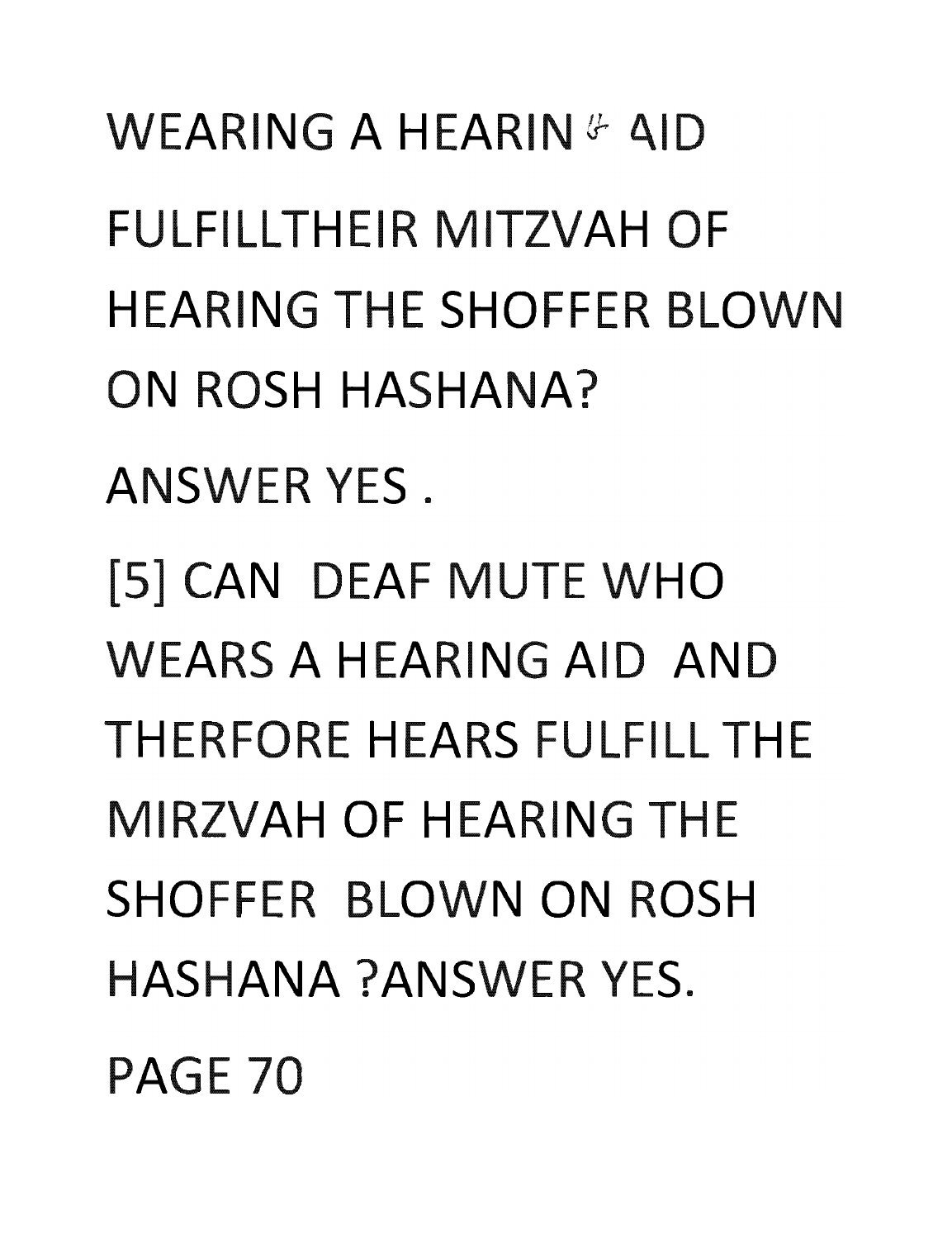[6] CAN A DEAF MUTE NOT WEARING A HEARING AID **BLOW THE SHOFFR ON ROSH HASHANA AND THE HFARING** CONGREGANTS WILL HAVE FULFILLED THE MITZVAH OF HEARING THE SHOFFER? ANSWER **NO** REASON. THE **DEAF MUTE IS NOT** FULFILLINHG THE MITZVOH OF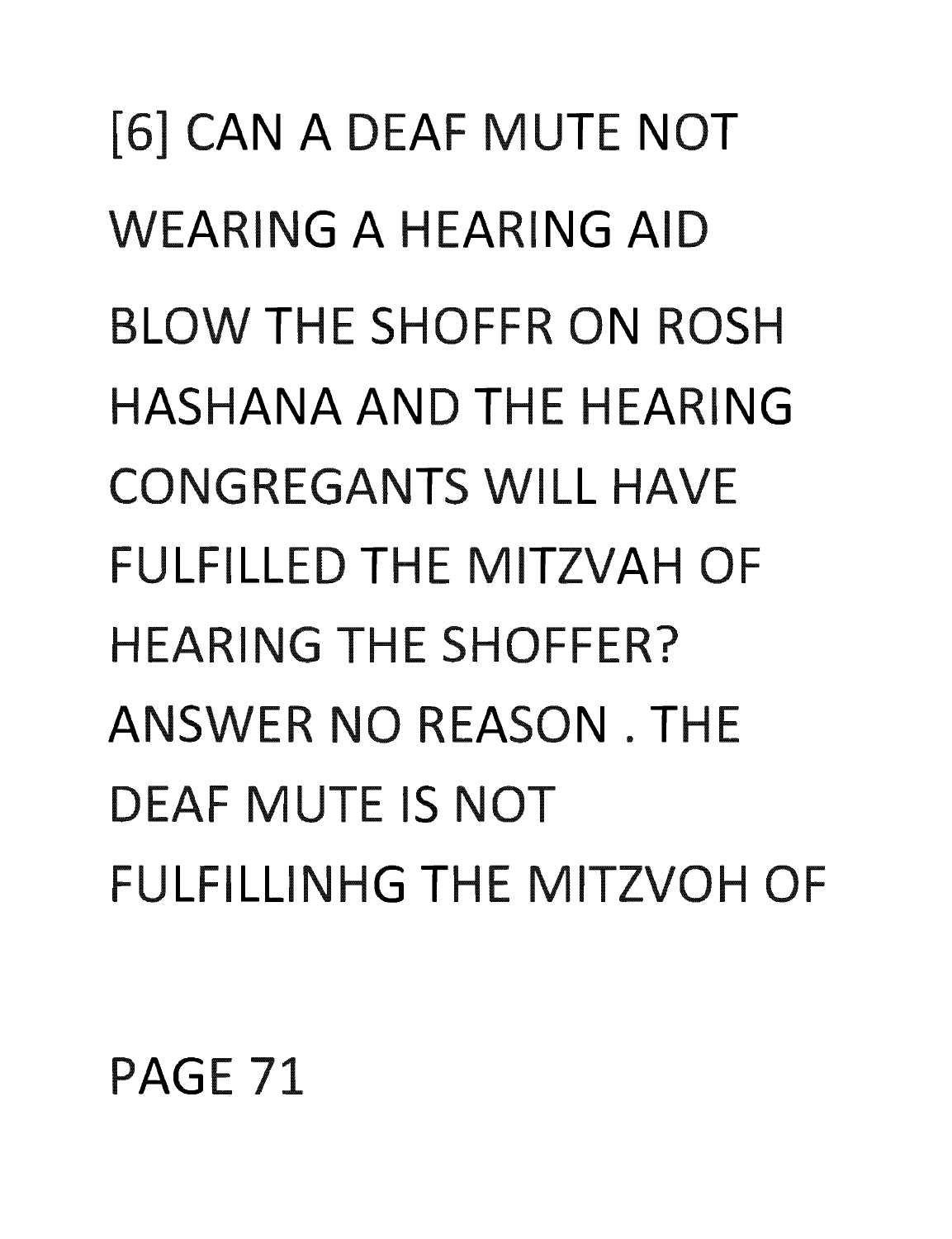HEARING THE SHOFFER HE **PHYSICALLY DOES NOT HEAR WHAT** HE BLOWS. ONE **CAN NOT** CREDIT OTHERS WITH **ANY**  MITZVOH ONE HIMSELF **CAN NOT** FULFILL.

[7] **CAN** THESE INDIVIDUALS **ACT AS THE READER OF THE MEGILLAH UNDER THE SAME**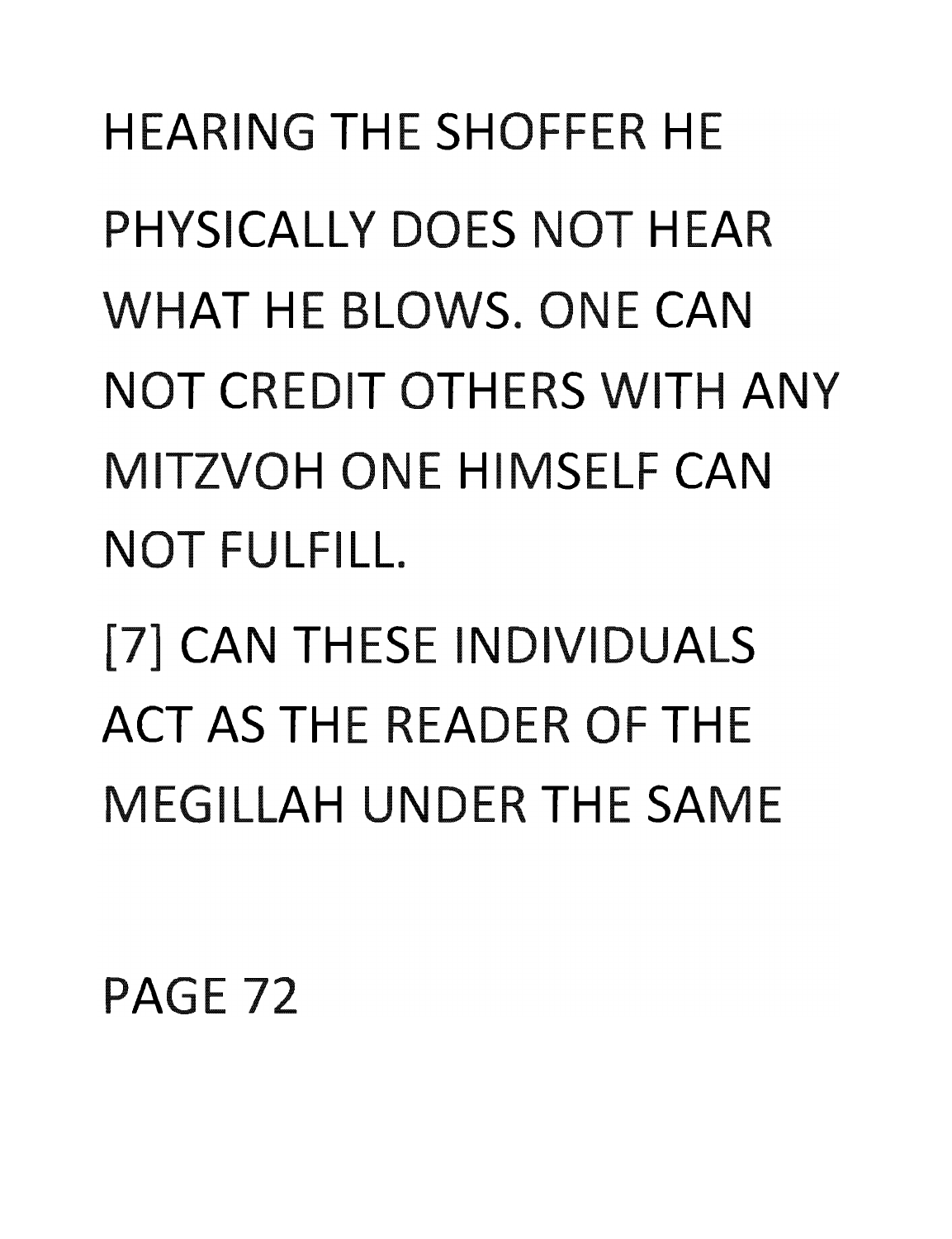**CIRCUMSTANCES AS OUTLINED** WITH THE SHOFFER?ANSWER THE SAME LAWS APPLY IN BOTH CIRCUMSTANCES. [8] WOULD THERE BE A DIFFERENT LAW IF ALL THE CONGREGANTS ARE DEAF OR DEAF MUTES? ANSWER **NO**  [9] WHAT IS THE LAW IF A **HEARING AID DOES NOT PAGE 73**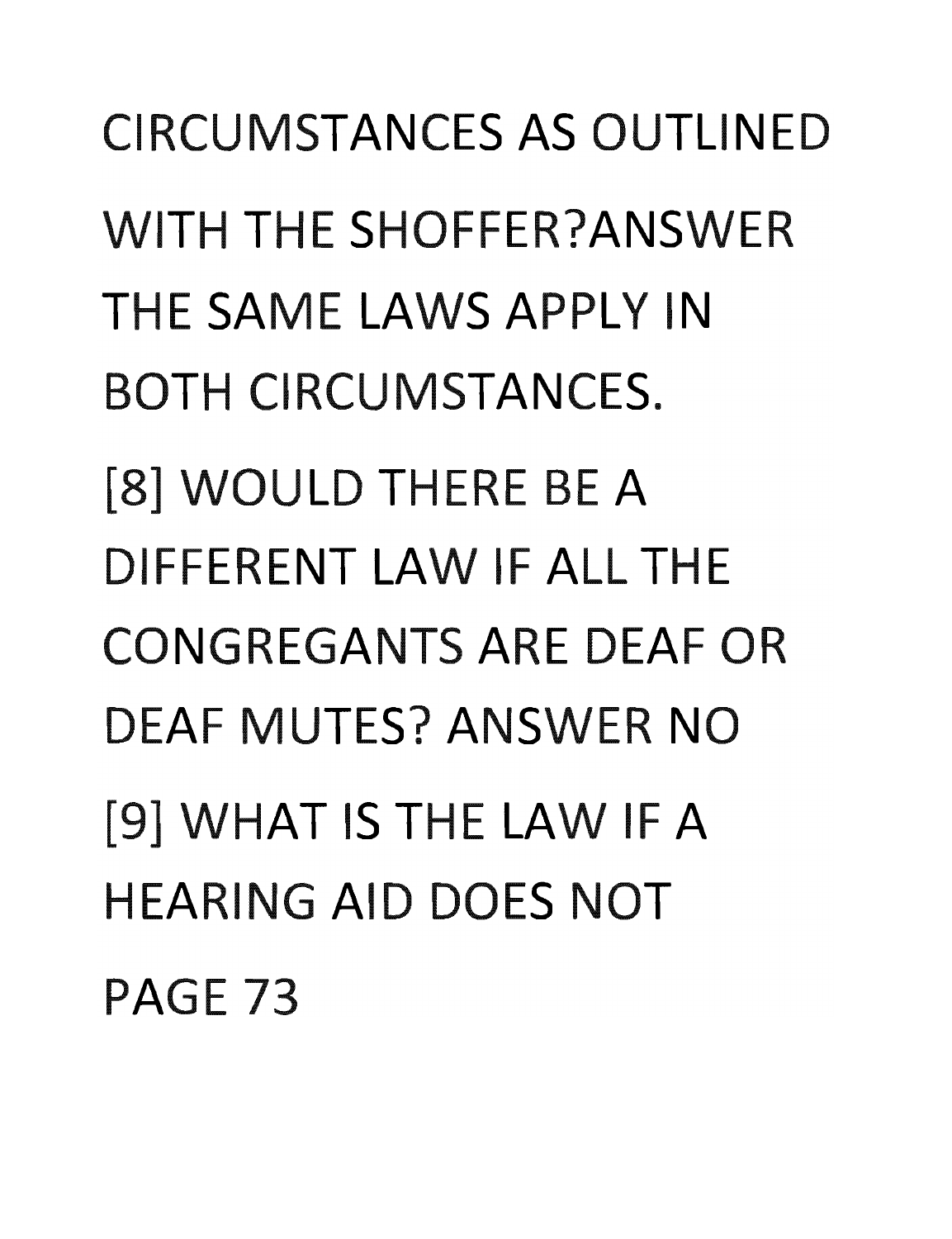RESTORE THE HEARING. CAN **ONE FULFILL THE MITZVAH BY** SIGN LANGUAGE? ANSWER **NO**  THE MITZVAH OF HEARING THE SHOFFER **AND** HEARING **TH**  READING OF THE MEGILLAH EXPLICITLY RQUIRES USE OF **THE EAR NOT ANY OTHER** ORGAN [10] CAN A DEAF MUTE WHOSE PAGE 74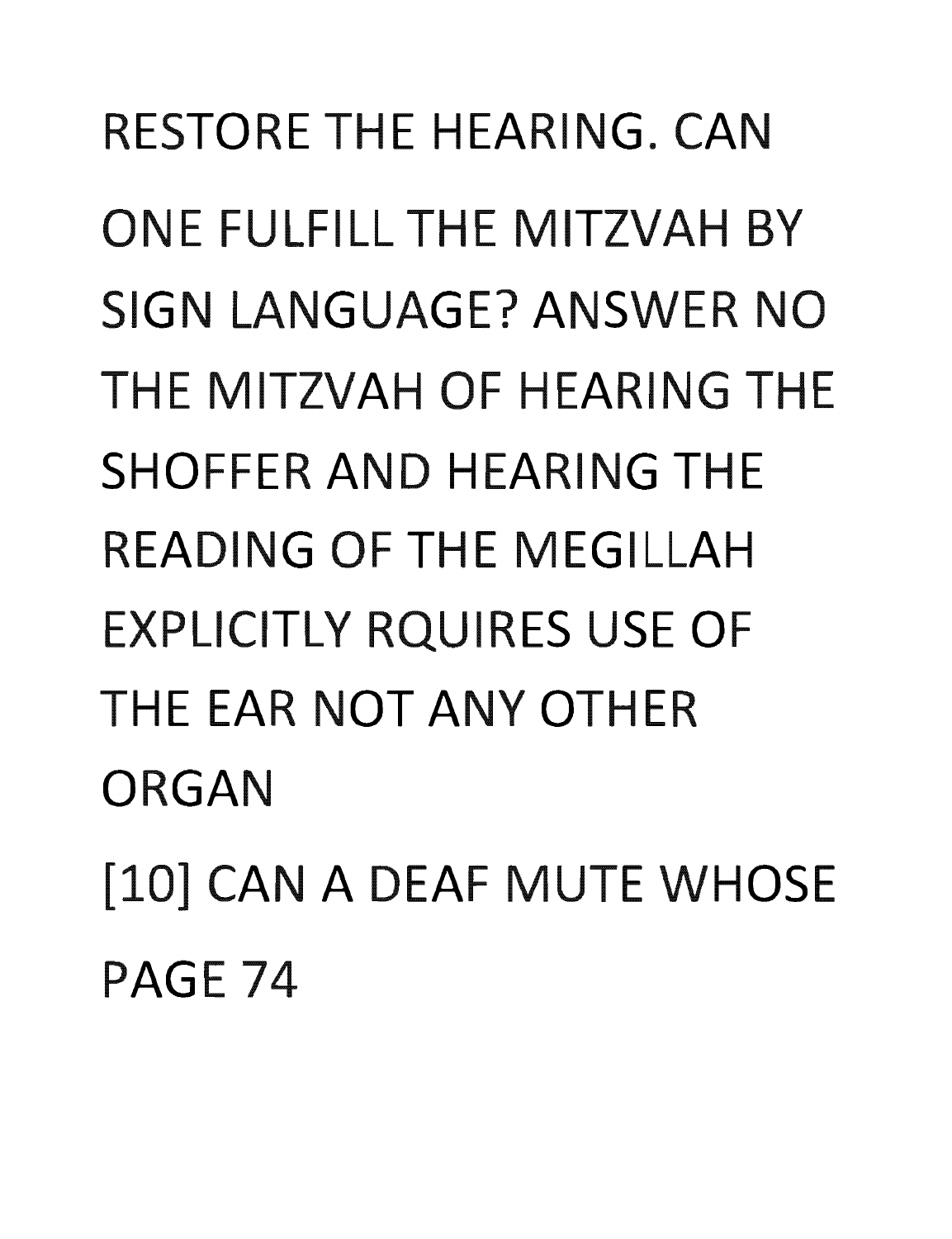HEARING **CAN NOT** BE HELPED WITH A HEARING AID LEAD THE PRAYERS BE THE CHAZAN **AT A**  CONGREGATION WHERE ALL THE ATTENDEES ARE DEAF MUTES? THEY **CAN COUNT**  TOCOMPOSE A MINYON. THEY **CAN** USE SIGN LANGUAGE **TO**  COMMUNICATE **ND** SIGNAL WHEN **TO** UTTER AMEN ·LIKE

si <sub>ma</sub>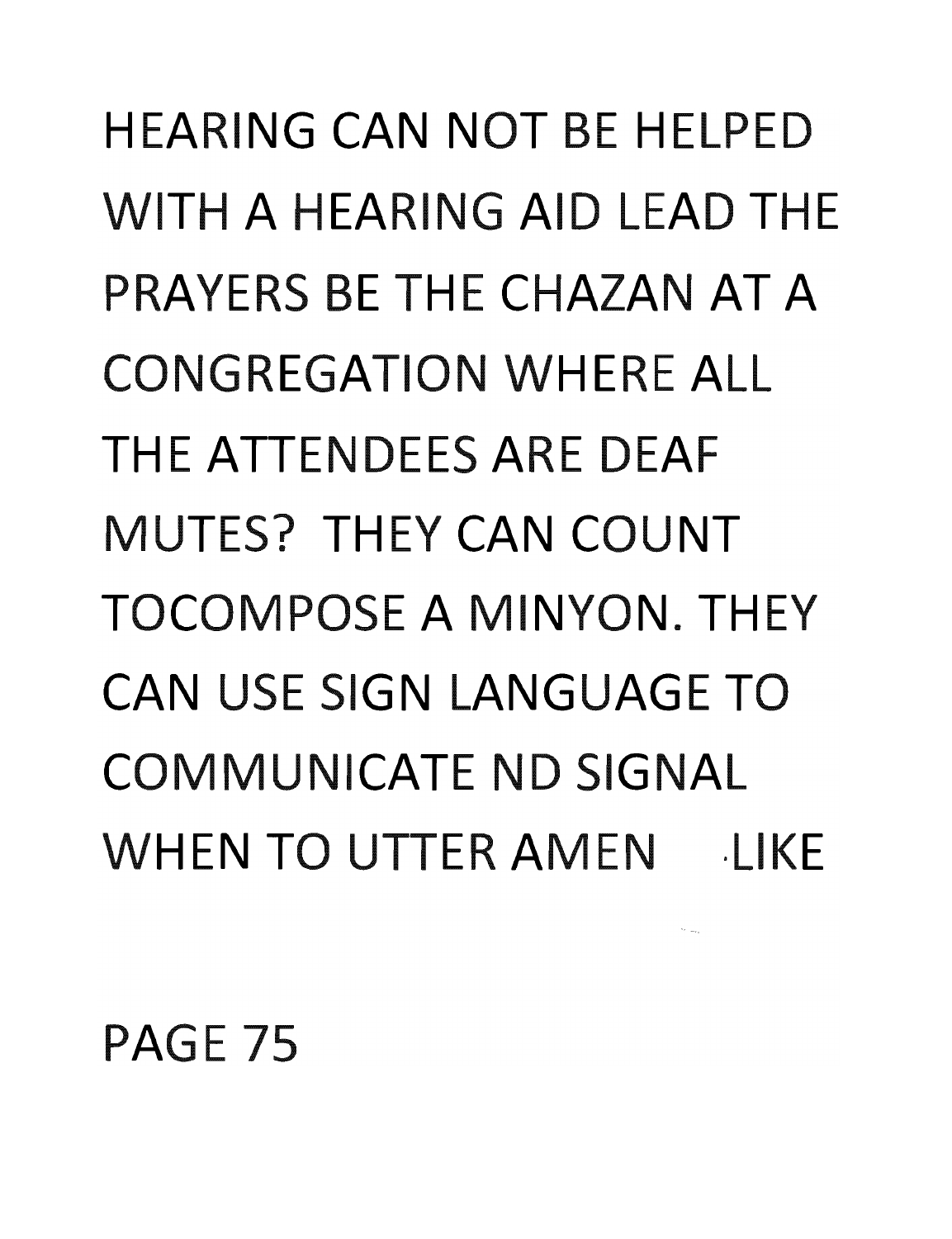#### PAGE 76

WAS DONE ALEXANDRIA EGYPT 2500 YEARS **AGO.**  IN SUCH A SITUTAION ONE **CAN** RELAX THE REQUIREMENTS **THAT** ONE MIST HEAR IN ORDER **TO** BE BE CREDITED WITH PERFORMANCE. THESE INDIVIDUALS NEVER HEAR. **YOU CAN NOT** READ THEM **OUT OF**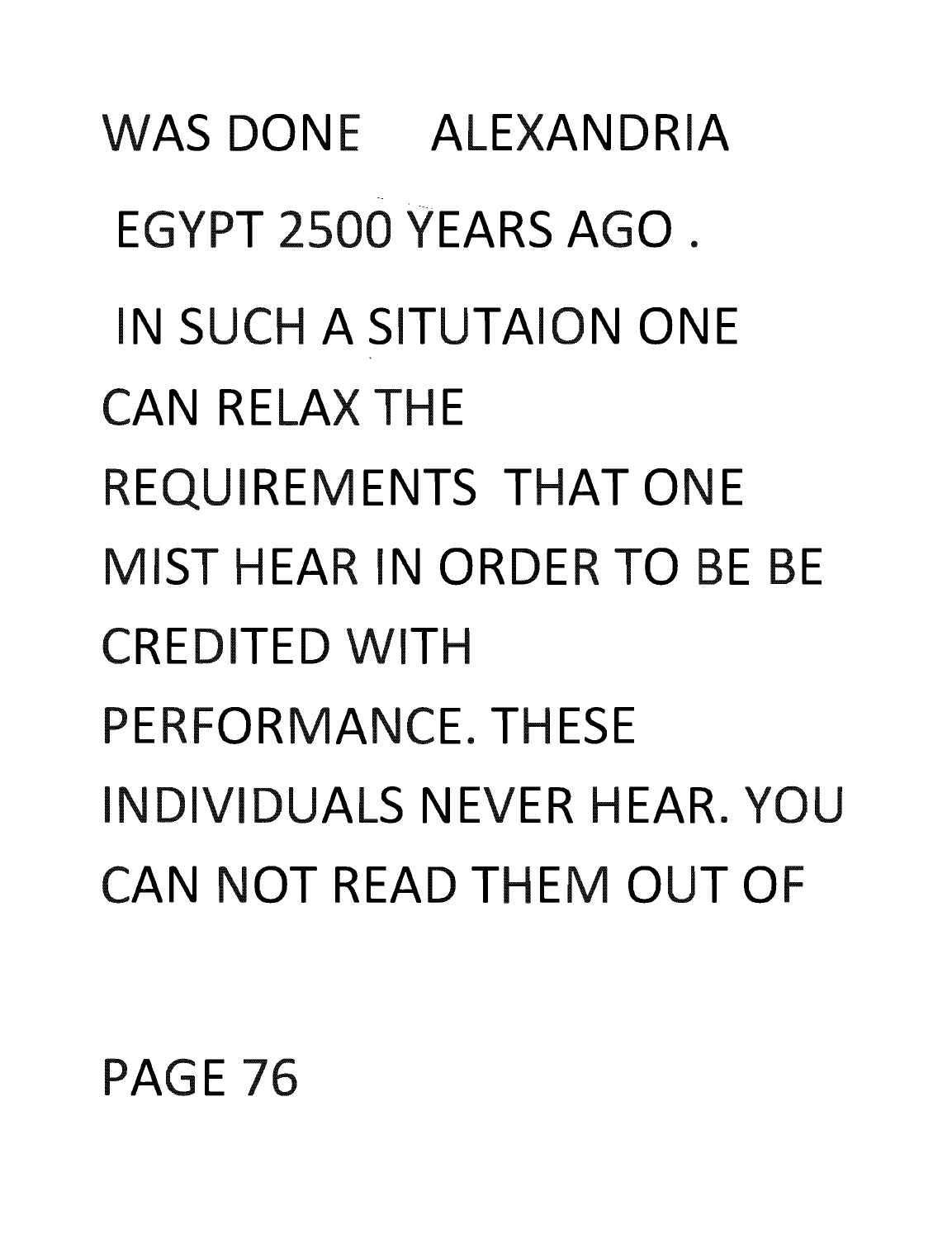**OBSERVING MITZVOT BECAUSE** OF THEIR DISABILITY. WE WILL **APPLY THE LAW "ES LASOS** LASHEM HOFIRO TORESECHO." "AT TIMES ONE MUST TRUMP **CERTAIN LAWS IN ORDER TO** SAVE JUDAISM" [11] WHAT IF THERE EXIST **SOME INDIVIDUALS WHO CAN** HEAR WITH A HEARING AID? ANSWER ABOVE ANSWER PAGE 77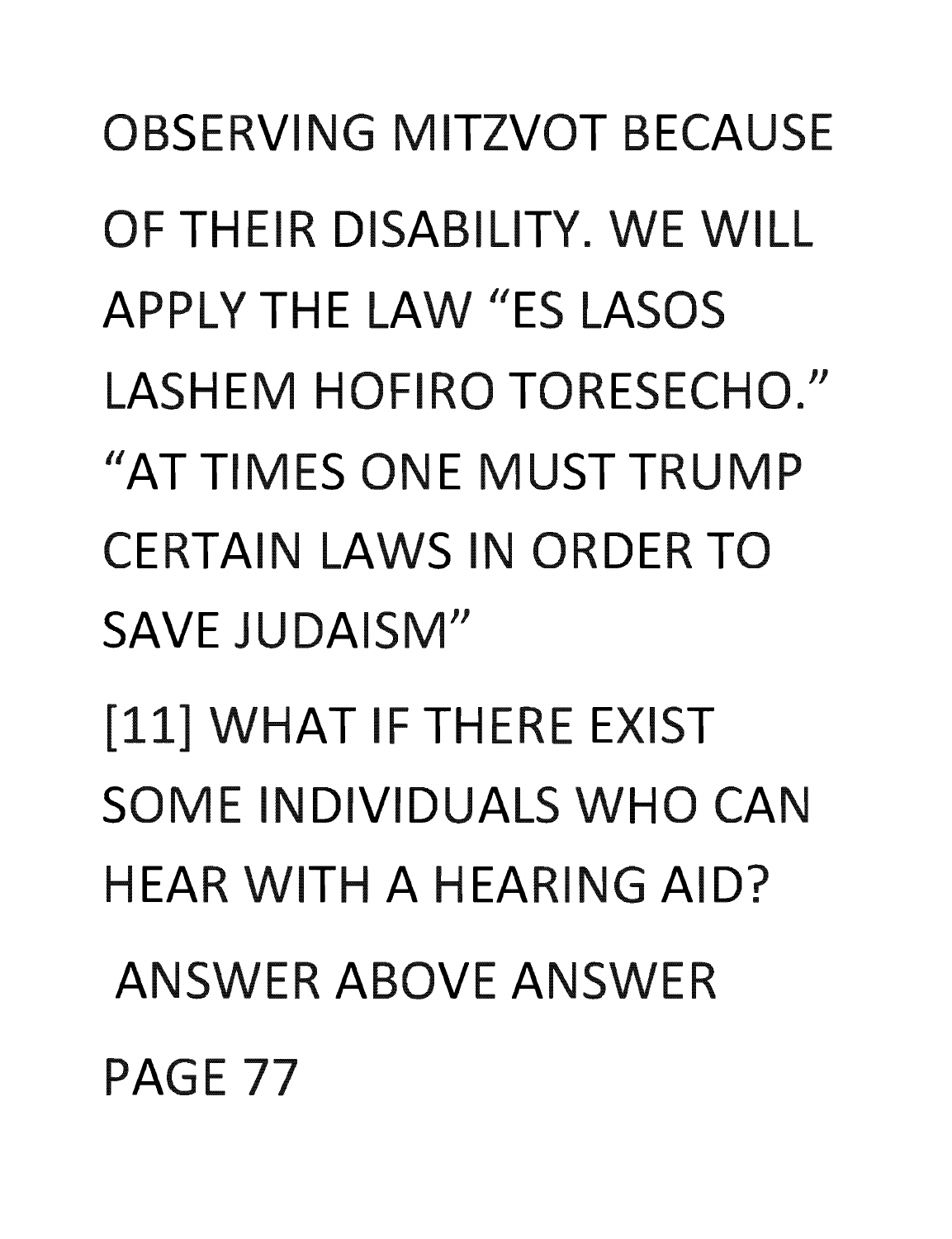APPLIES.

[12] **CAN A** MALE DEAF MUTE ACCORDING **TO** 

HALLACHA BE A WITNESS **TO**  EFFECT **AN** HALLACHIC MARRIAGE OR A GET JEWISH DIVORCE? ANSWER YES PROVIDING HE OBSERVES ALL ETHICAL **AND** RITUAL LAWS OF THE SHULCHAN ARUCH. HIS DISABILITY IS **NOT A** FACTOR. PGE 78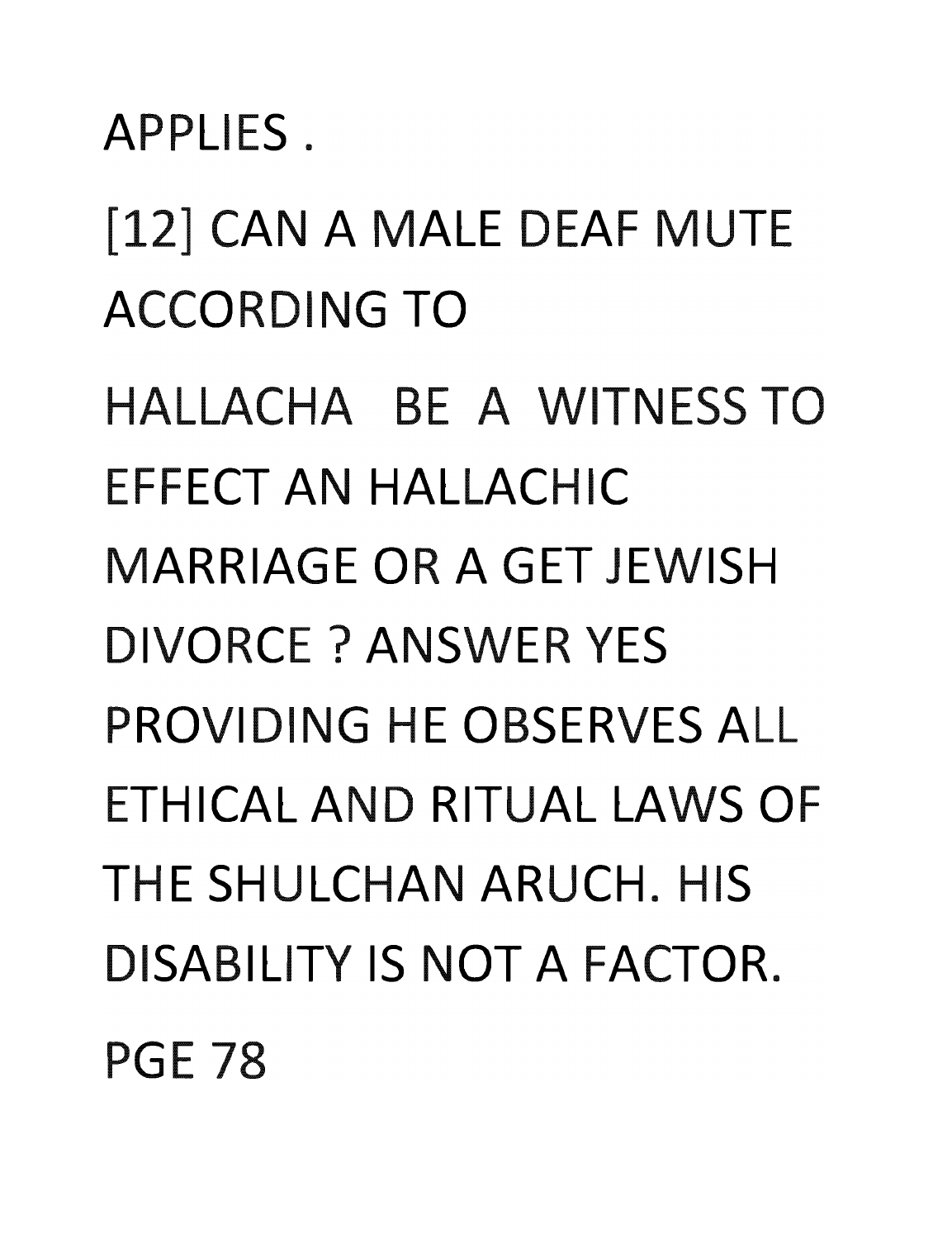**SEE MY BOOKS 10 E 10H 11E** [12] CAN A DEAF MUTE BE A HALLACHIC DESISOR? YES PROVIDING HE MASTERED AND PRACTICES ALL LAWS IN ALL BOOKS OF SHULCHAN ARUCH AND POSSESSES COMMON SENSE.

[13] CAN A WOMAN BE A WITNESS TO EFFECT AN HALLACHIC MARRIAGE OR A PAGE 79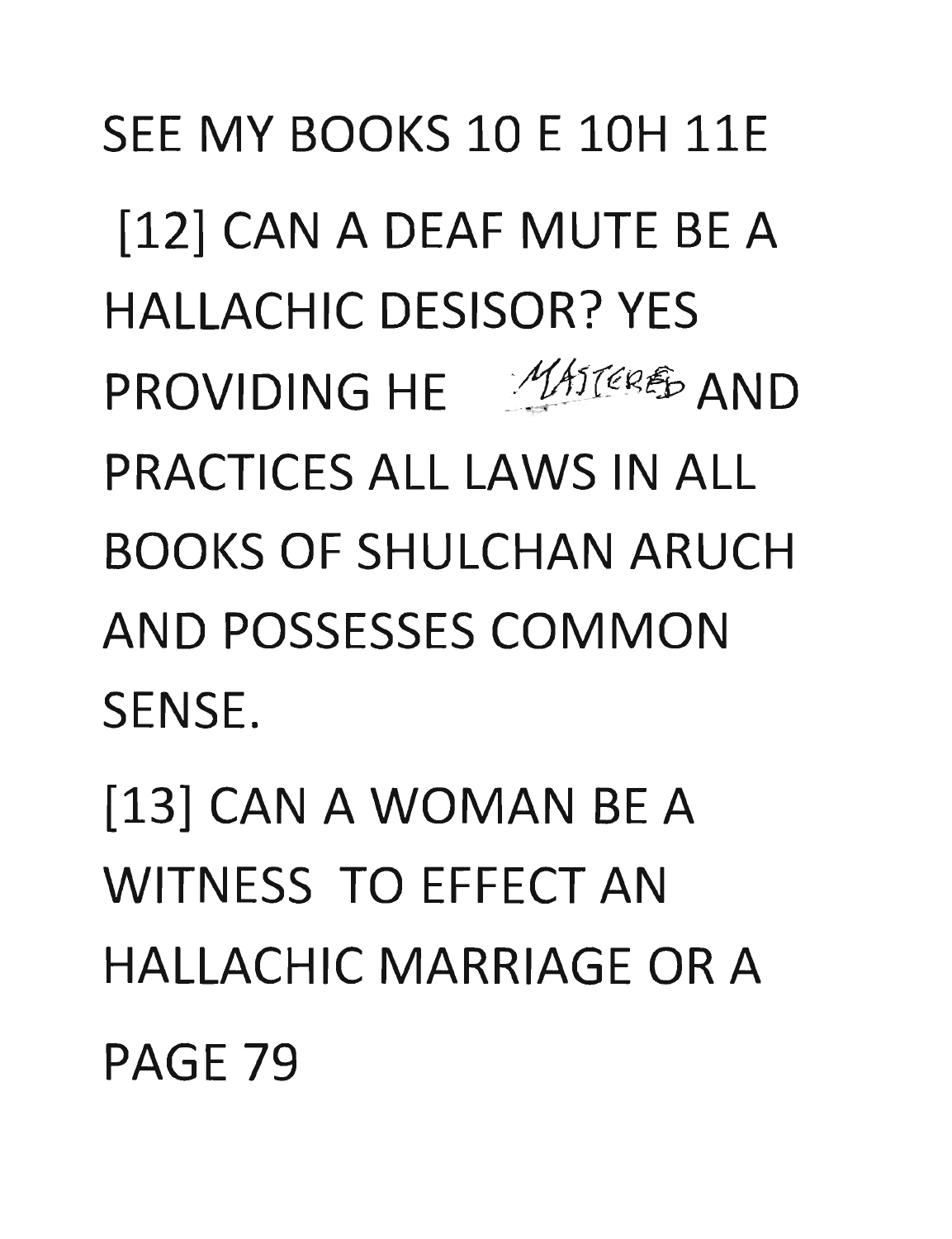**GET JEWISH DIVORCE?ANSWER** NO THI IS A DIVINE LAWLIKE THE LAWS OF SHABBOT KASHROT NIDDAH LAWS FAMILY PURITY LAWS. NO DISPENSATIONS EXIST. THIS HAS NOTHING TO DO WITH THE HONESTY AND TRUST OF THE TESTIMONY OF THE WOMAN. WIT ESSES TO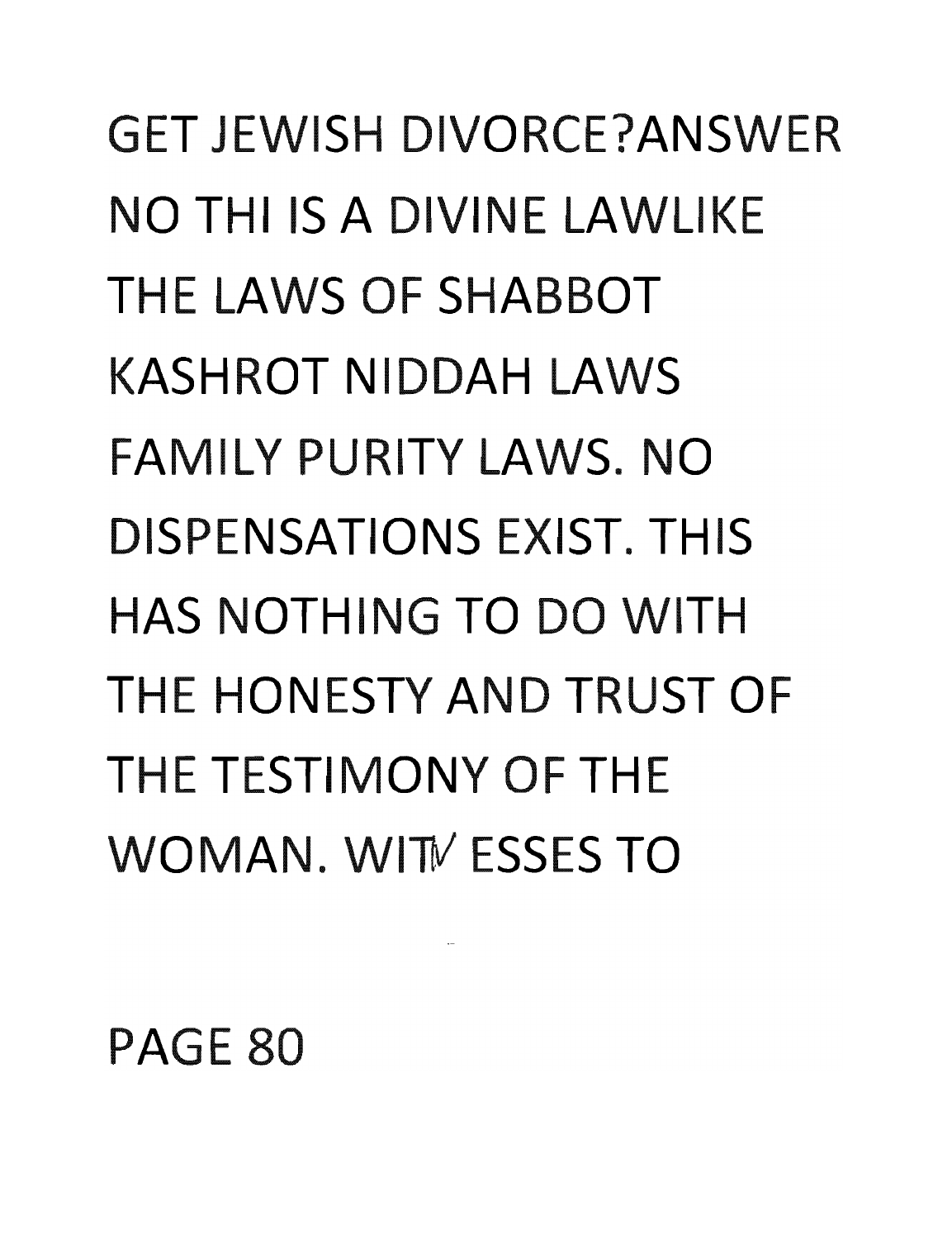E EFCT **AN** HALLACHIC **MARRIAGE OR DIVORCE HAVE** NOTHING **TO DO** WITH TESTIMONY. IT IS DIVINE DECREE **THAT** ONLY THE **PRESENCE OF AMALE WHO IS** OBSERVANT OF ALL ETHICAL **AND** RITUAL LAWS OF THE **SHULCHAN ARUCH CAN EFFECT** THE OPERATION OF A **HALLACHIC MARRIAGE AND PAGE 81**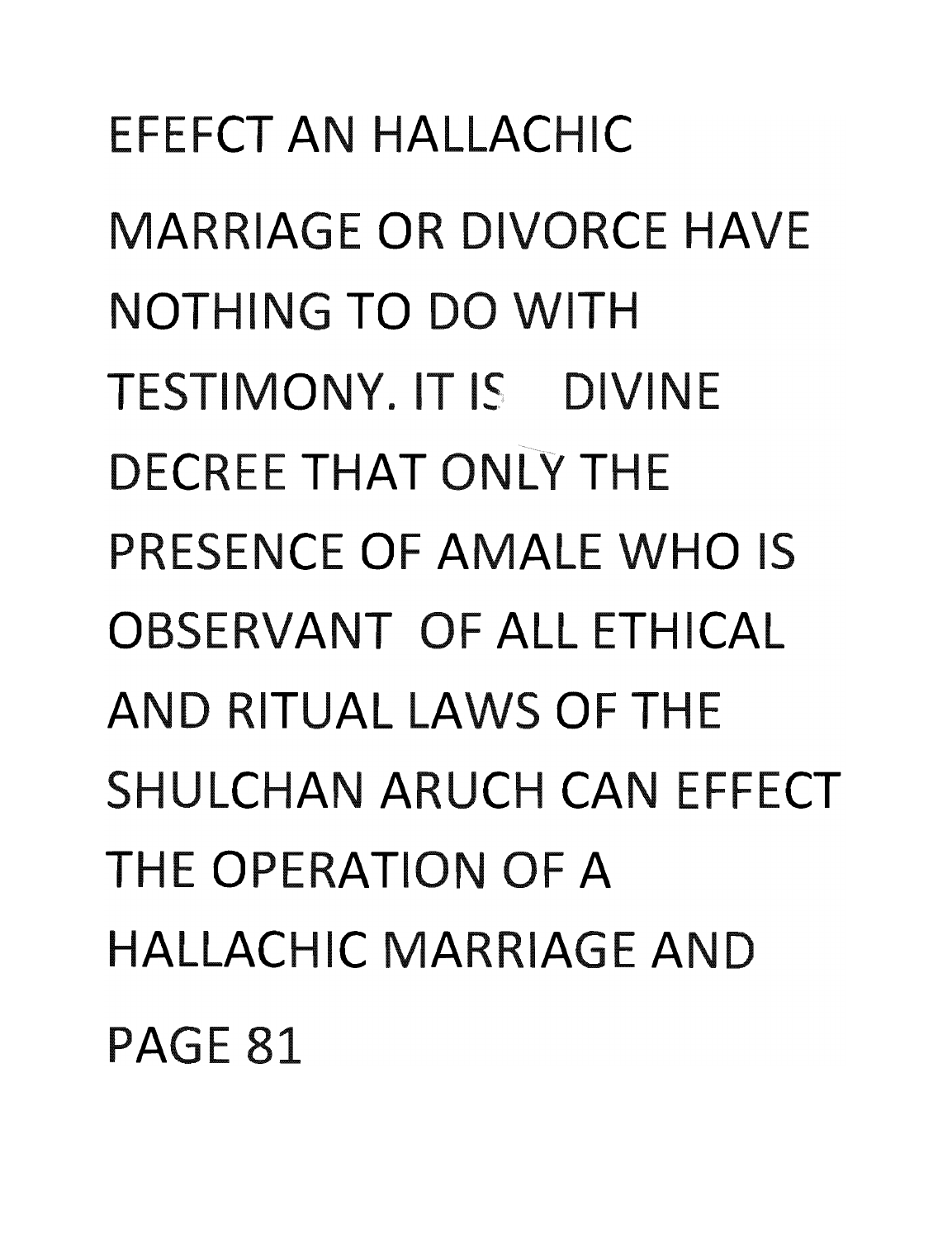[14] **CAN A WOMAN BE AN**  HALLACHIC DESISOR?ANSWER YES PROVIDING SHE MASTERS **AND** OBSERVES ALL ALWS OF ALL THE SHULCHAN ARUCH. [15] WILL THE SEFER TORAH MEZZUZA TEFULLEN WRITTEN BY **A WOMAN** BE CONSIDERED KOSHER **AND** WILL ONE WEARING THE TEFILLEN

**PAGE 82** 

DIVORCE.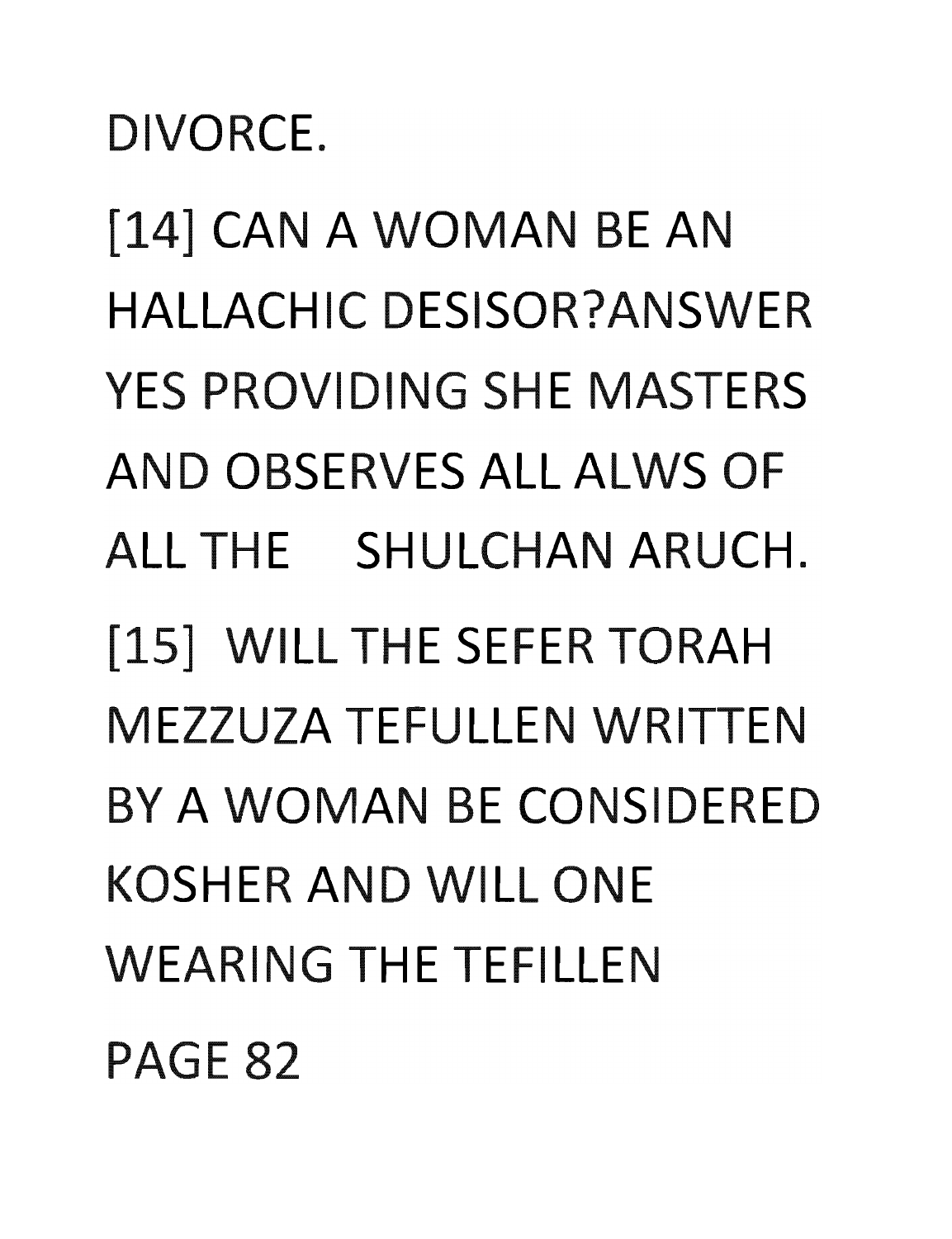PLACING THE MEZZUZAH IN **THE HOUSE AND LISTENING TO** THE READING OF SUCH TORA AVE FULFILLED THEIR OBLIGATION? ANSWER IN ORDER **TO** CREDIT OTHERS IN FULFILLING A MITZVOH BY LISTENING **TO** ONES PERFORMANCE THE PERFORMER HERSELF MUST BE PAGE 83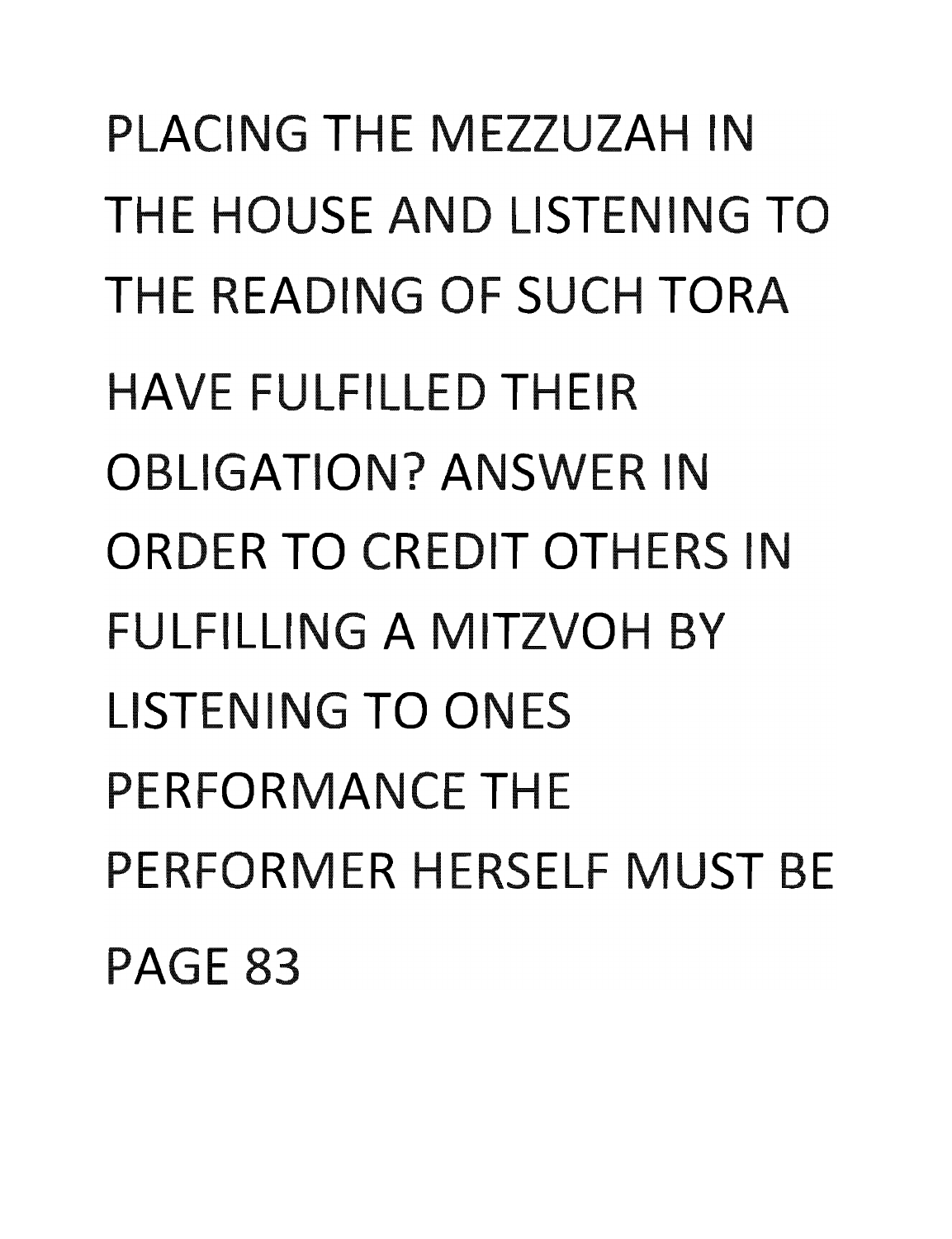OBLIGATED. WOMEN ARE **NOT**  OBLIGATED THEREFORE THEY **CAN NOT** CREDIT OTHERS **TO** FULFILL THEIR OBLIGATION. **ONHvHO IS NOT** OBLIGATED LACKS THE HALLACHIC POWER TO FFFFCT<sub>3</sub>NCTITY IN THE TEFILLIN MEZZUZA OR TORAH **SCROLL. THE SCROLL SHE** WRITES HAS THE SACTITY OF A

PAHE **84**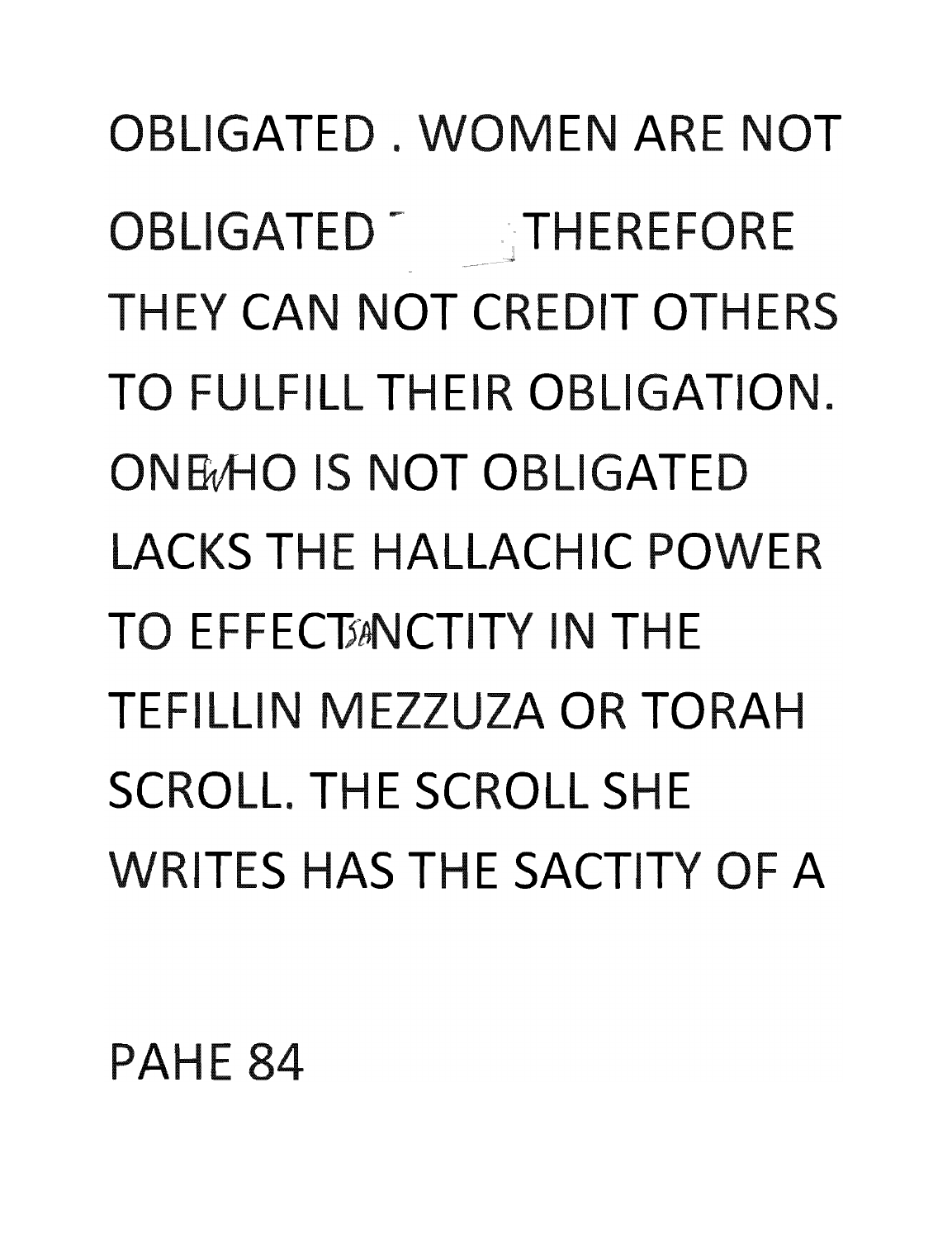CHUMOS A WRITTEN OR PRINTED PENATEUCH BUT **NOT**  A SEFER TORAH. THE MEZUZA **SCROLL AND TEFILIN SCROLL** LIKEWIS LACK **TH** SANCTITY OF TEFILLEN **AND AN**  OPERATIONAL SCROLL. TO DRAMATISE THIS PRINCIPLE **MOSES THE GIVER OF THE** TORAH FROM **GOD** WAS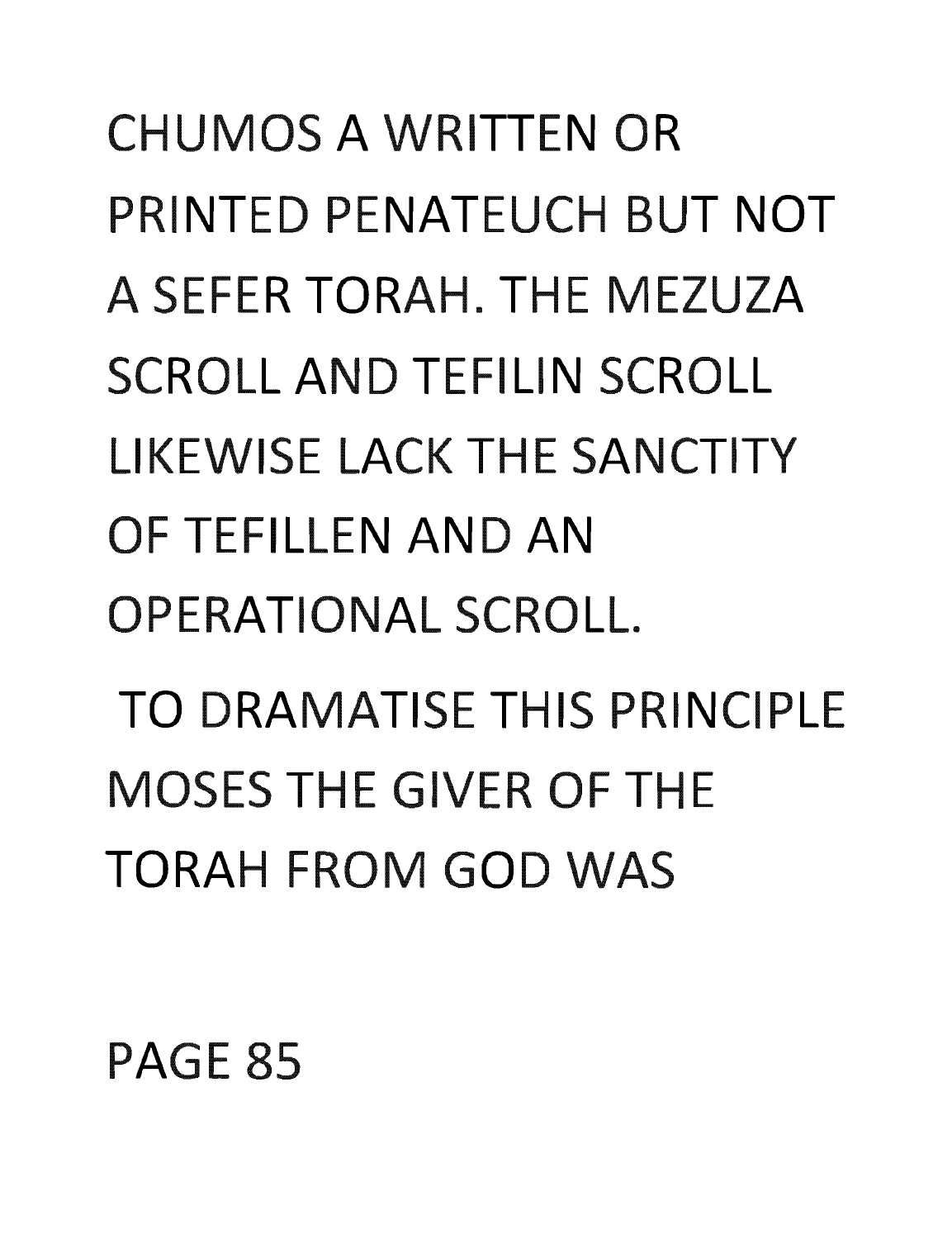## UNABLE

**TO** USE THE SCROLLS HE WROTE OF TEFILIEN **AND**  MEZUZOS BEFORE **GOD** GAVE THE TORAH AFTER **GOD** GAVE THE TORAH. PRIOR TO THE GIVING OF THE TORAH HE WAS **NOT OBLIGATED. HE WORE** TEFILEN BY HIS **OWN** VOLITION. AFTER THE TORAH WAS GIVEN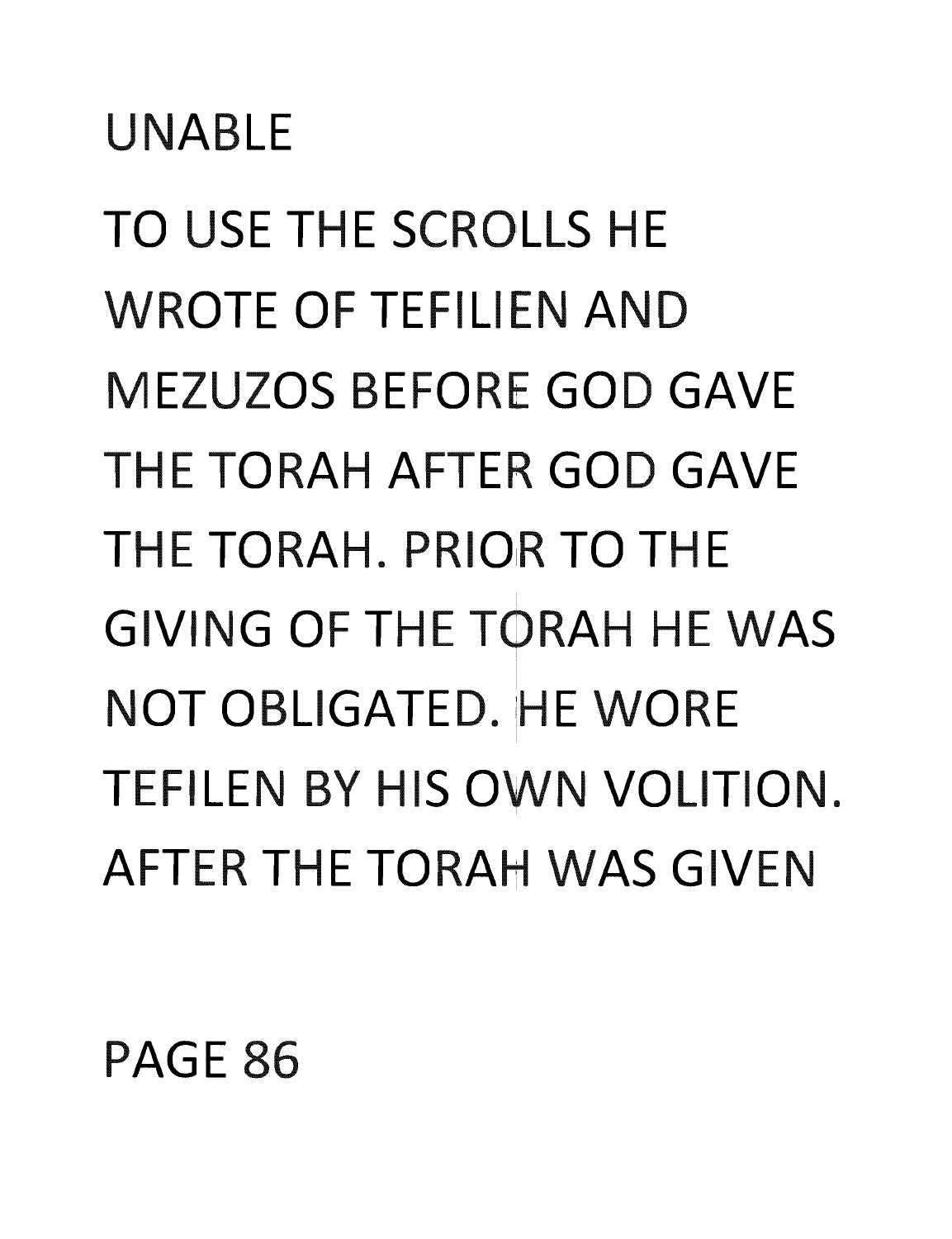HE BECAME OBLIGATED. THUS ALL SCROLLS HE WROTE BEFORE WERE INVALID AFTER THE TORAH WAS GIVEN. [15] IF **NOT WHAT** IS THE REASON? ANSWER ABOVE. [16] ARE JEWISH WOMEN PERMITTED **TO** WEAR TZITZIT **AND PUT ON TEFILEN?** PAGE 87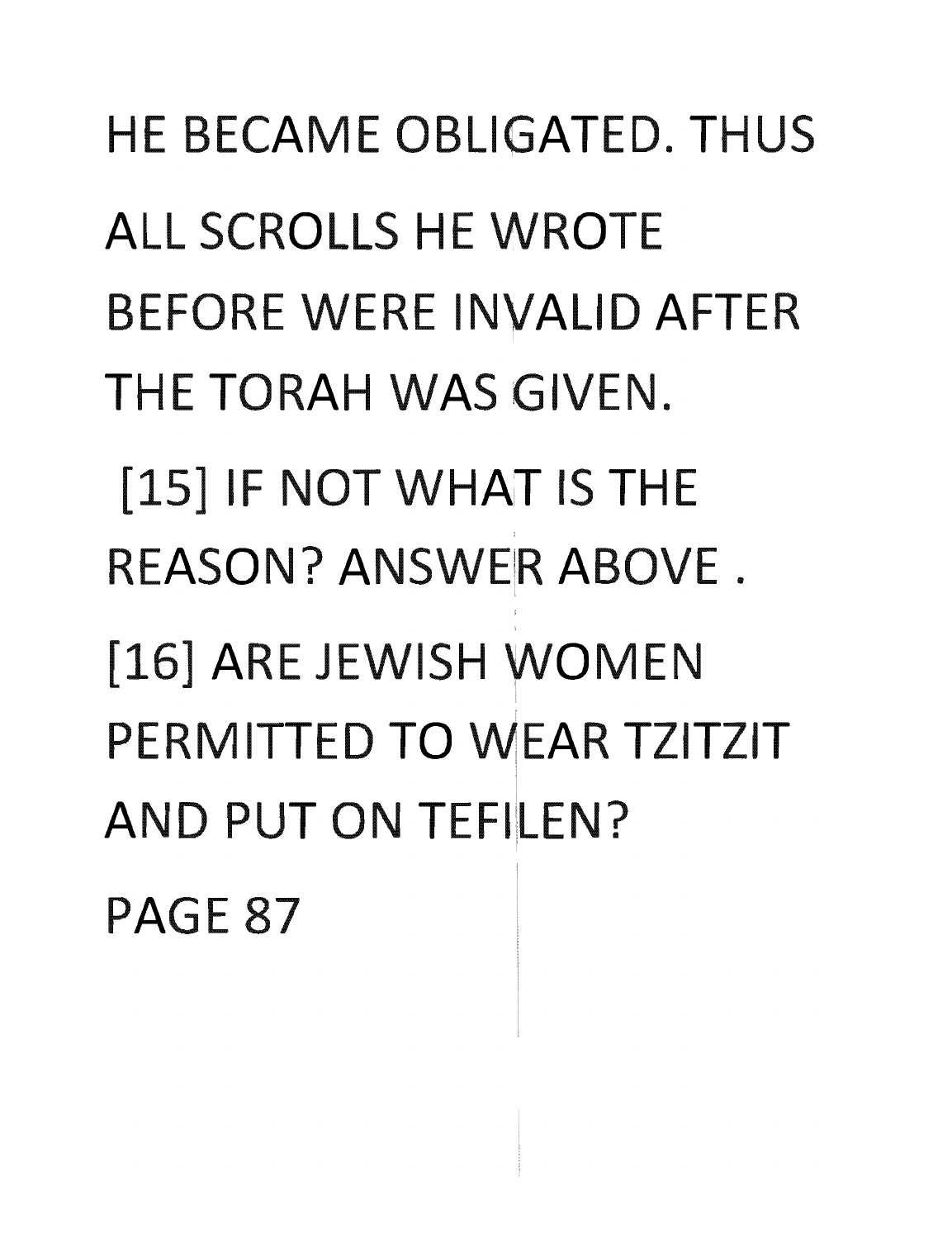ANSWER YES BUT THE CUSTOM IS THAT 'THEY **DO**  NOT..

[17]WHAT HAPPENS IF A **WOMAN** STATES **THAT** SHE ACCEPTS THE LAW **THAT** SHE IS **NOT** OBLIGATED **TO** WEAR **TZITET AND PUT ON TEFILLEN** BECAUSE THEY ARE MITZVOT CONDITIONED BY TIME.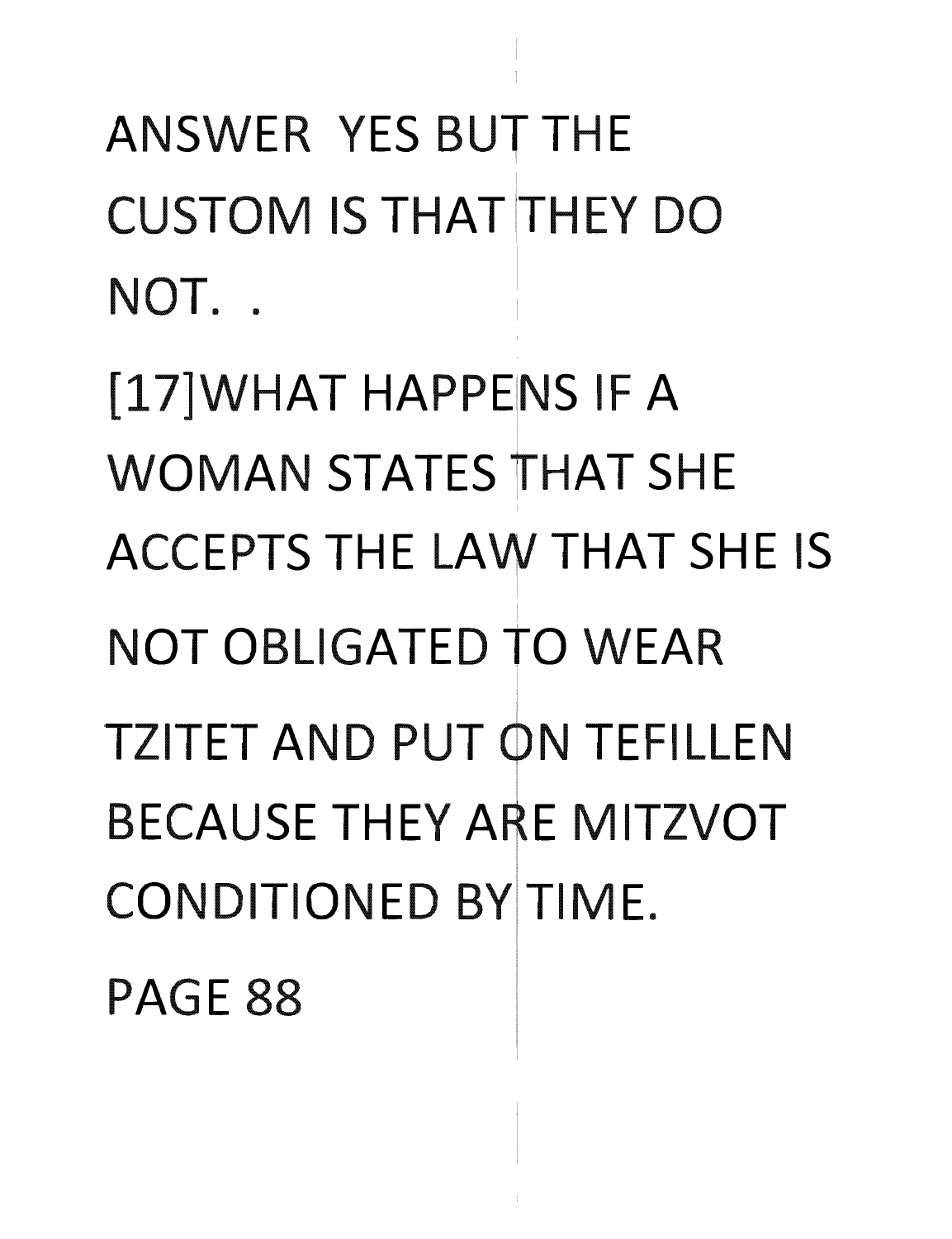**HOWEVER SHE WANTS TO WEAR THEM? IS SHE PERMITTED? ANSWER YES BUT HE CUSTOM IS HAT WOMEN DO NOT.** 

[18]CAN A WOMAN BE A RABBI?ANSWER YES PROVIDED **SHE MASTERS AND PRACTICES** ALL THE LAWS IN THE **SHULCHAN ARUCH THE SAME** AS **A MAN.**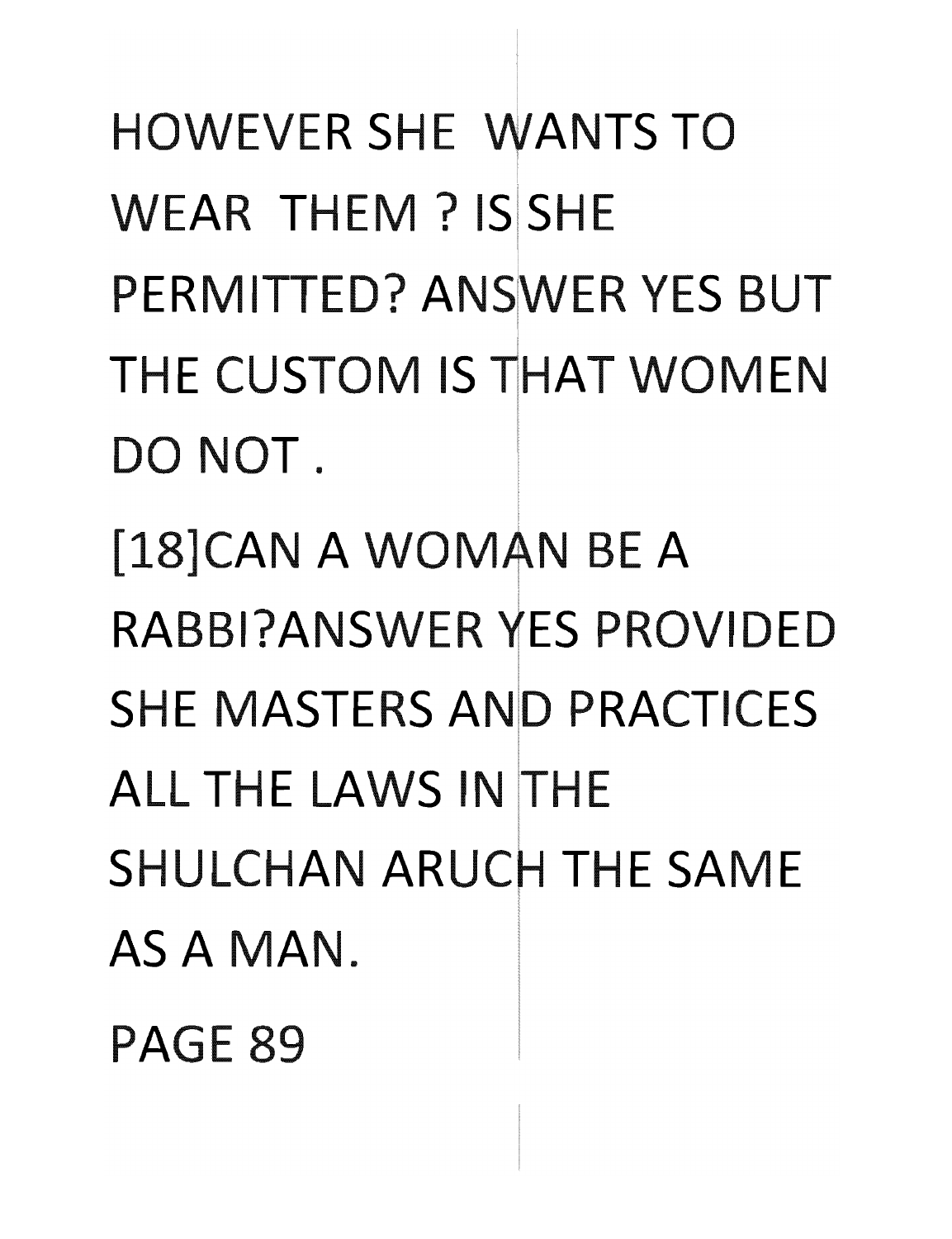[19]MEN AND WOMEN MINGLE FREELY IN OUR SOCIETY. WHY MUST THERE BE A MECHITZA A SEPARATION OF AT LEAST 5 FEET ACCORDING TO RAV **MOSHE FEINSTEIN WHEN THEY** PRAY IN THE SYNAGOGUE? ANSWER CHURCHES HAVE MIXED PEWS, JEWS ARE FORBIDDEN **TO** IMITATE **PAGE 90**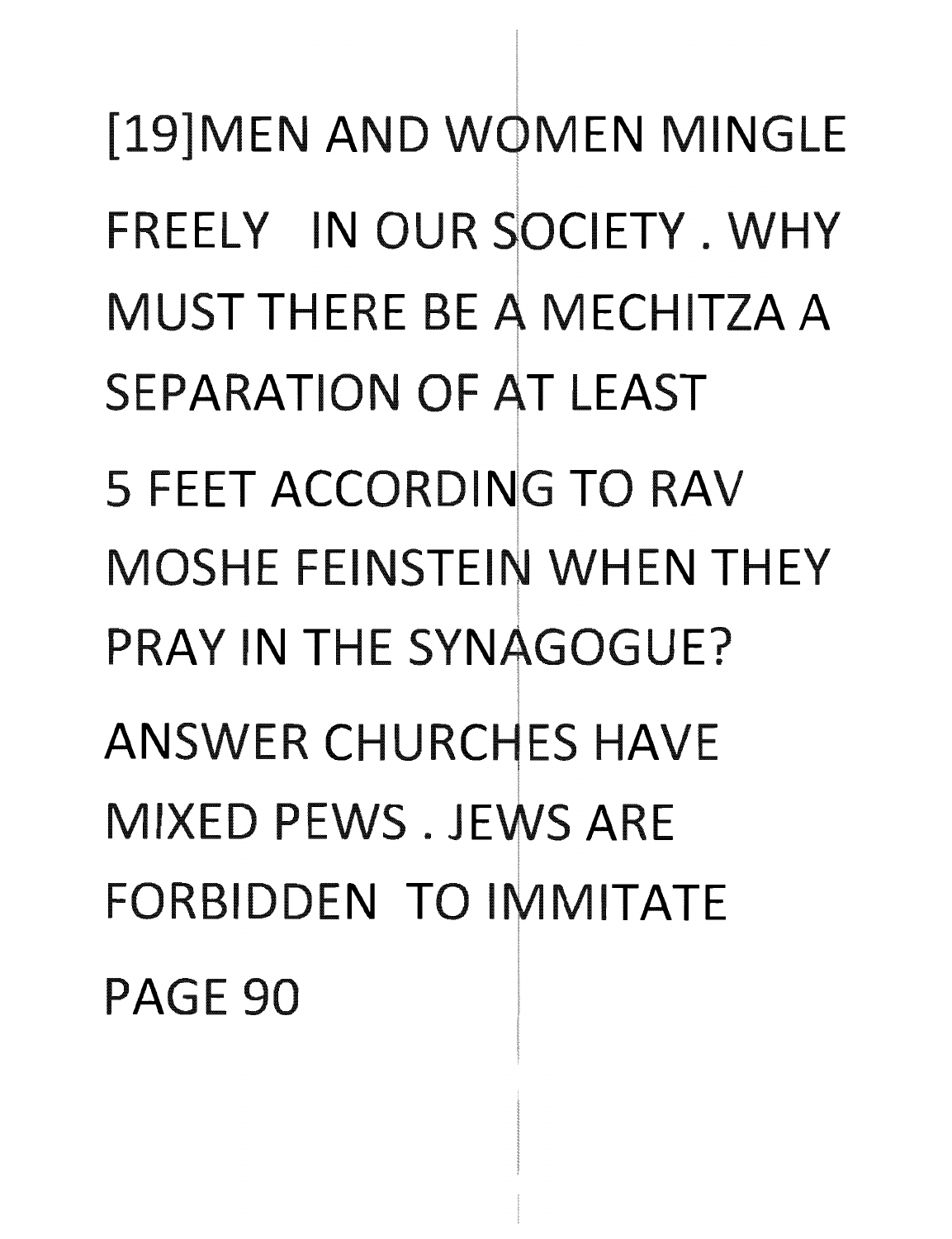OTHER RELIGIOUS PRACTICES. SOURCE RAV SOLEVTCHIC. JEWISH PRACTICE FROM IME IMMEMORIAL **TO** HAVE A MECHIOTZA. IT HAS NO **BEARING WITH WHAT OUR CULTURE HAS THE SEXES** MINAF. WE ARE DISCUSING PRAYER IN A SYNAGOGUE. **IT TRUMPS ALL MODERN MORES AND SOCIAL** PAGE 91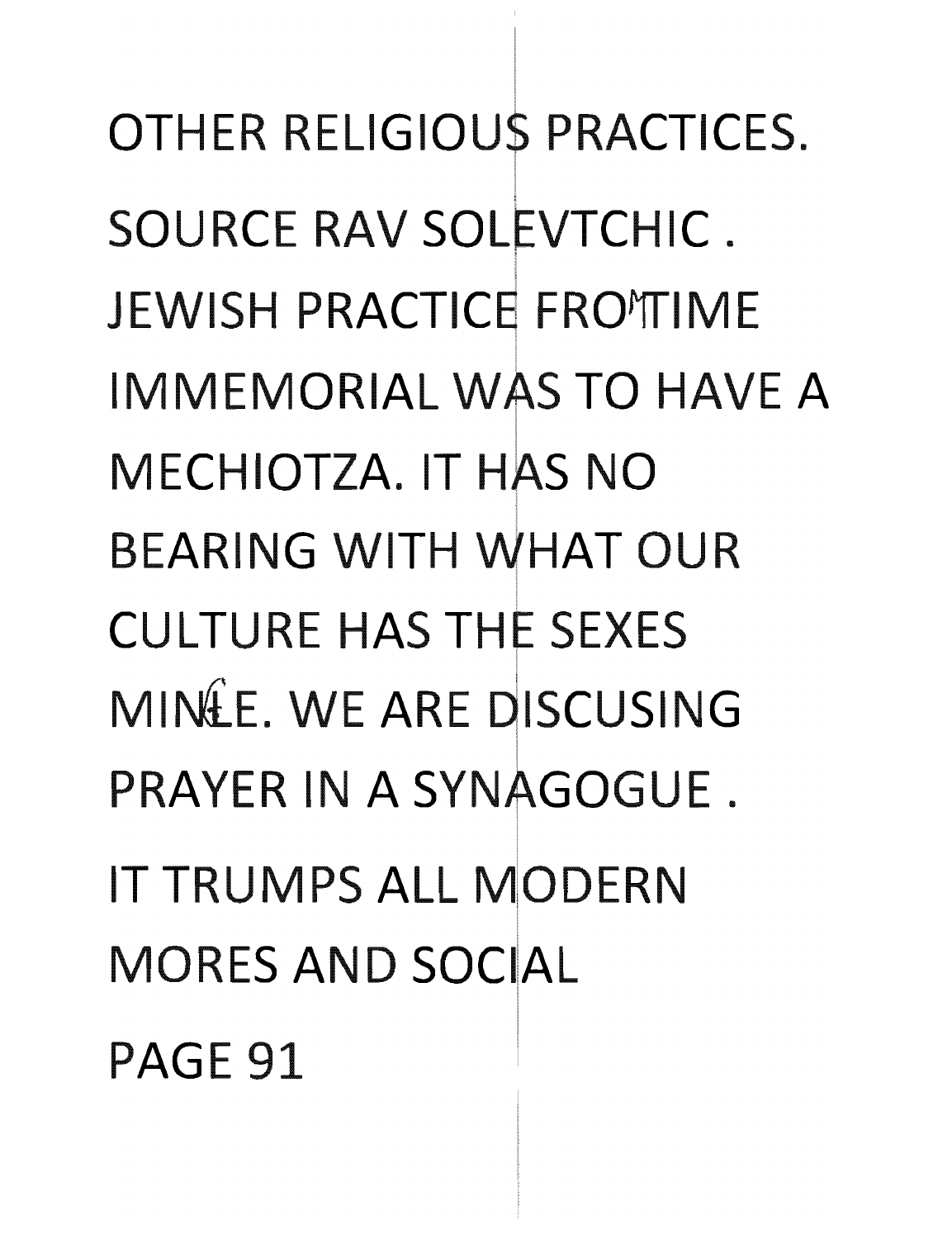PRACTICES.

[20] CAN A WOMAN BE CALLED **TO** THE READING OF THE **TORAH SINCE TALMUD** MEGILLAH PAGE 3 A OR 23B STATES ALL ARE

**ALLOWED TO BE CALLED TO** THE READING OF THE TORAH INCLUDING **WO EN AND**  MALES UNDER AGE 13. ? PAGE 92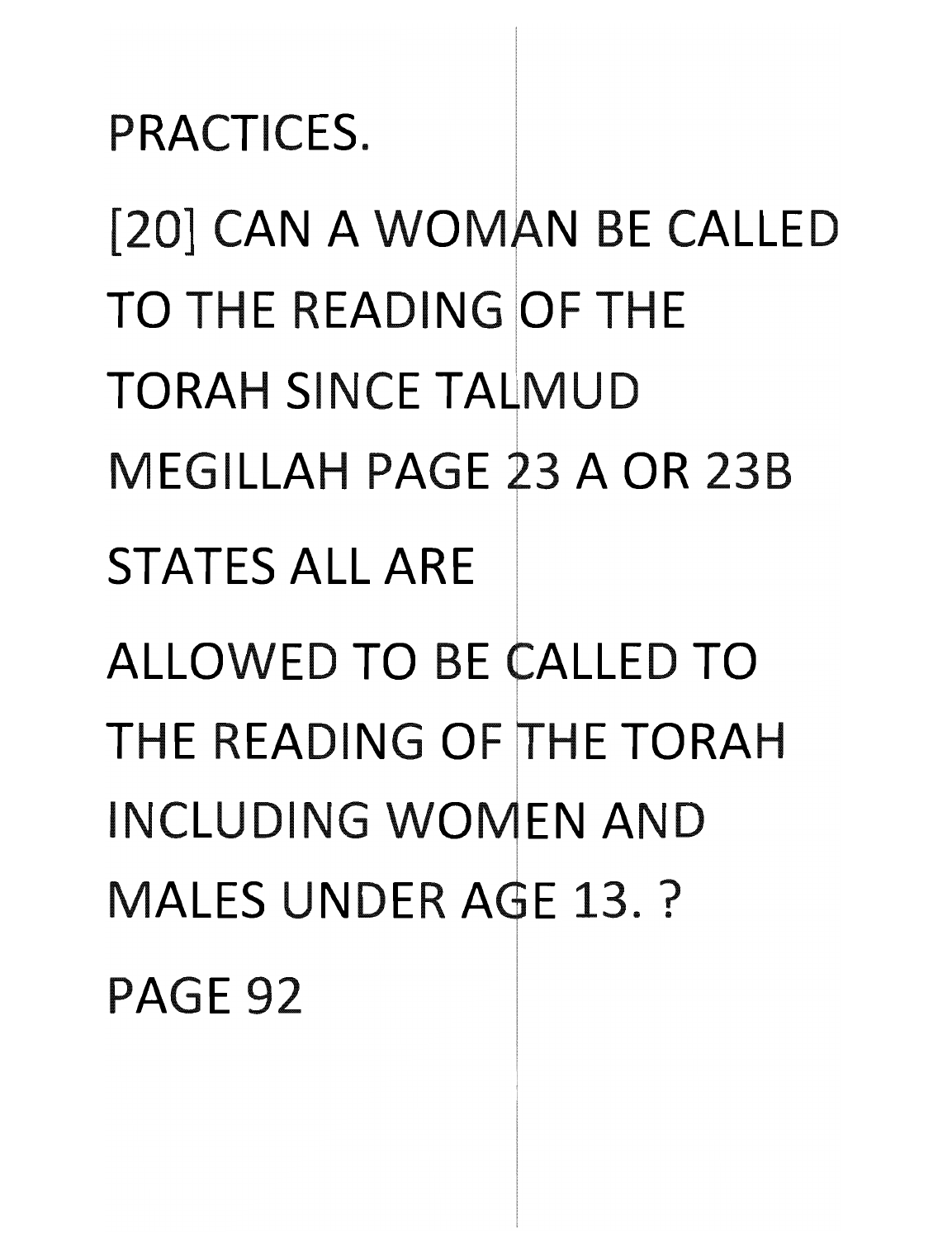NOT CALLED. KESEF MISHNAH BAIS YOSEF COMMENTS AND CITES TALMUD MEGILLAH. i , [21] IN OUR SOCITY MEN ARE PAGE 93

 $\mathbb{X}_{-}$ RAMBAM WITES IN LAWS OF **SEFER TORAH HOWEVER** BECAUSE OF THE KOVED OF THE TZBUR HONOR OF THE CONGREGATION WOMEN ARE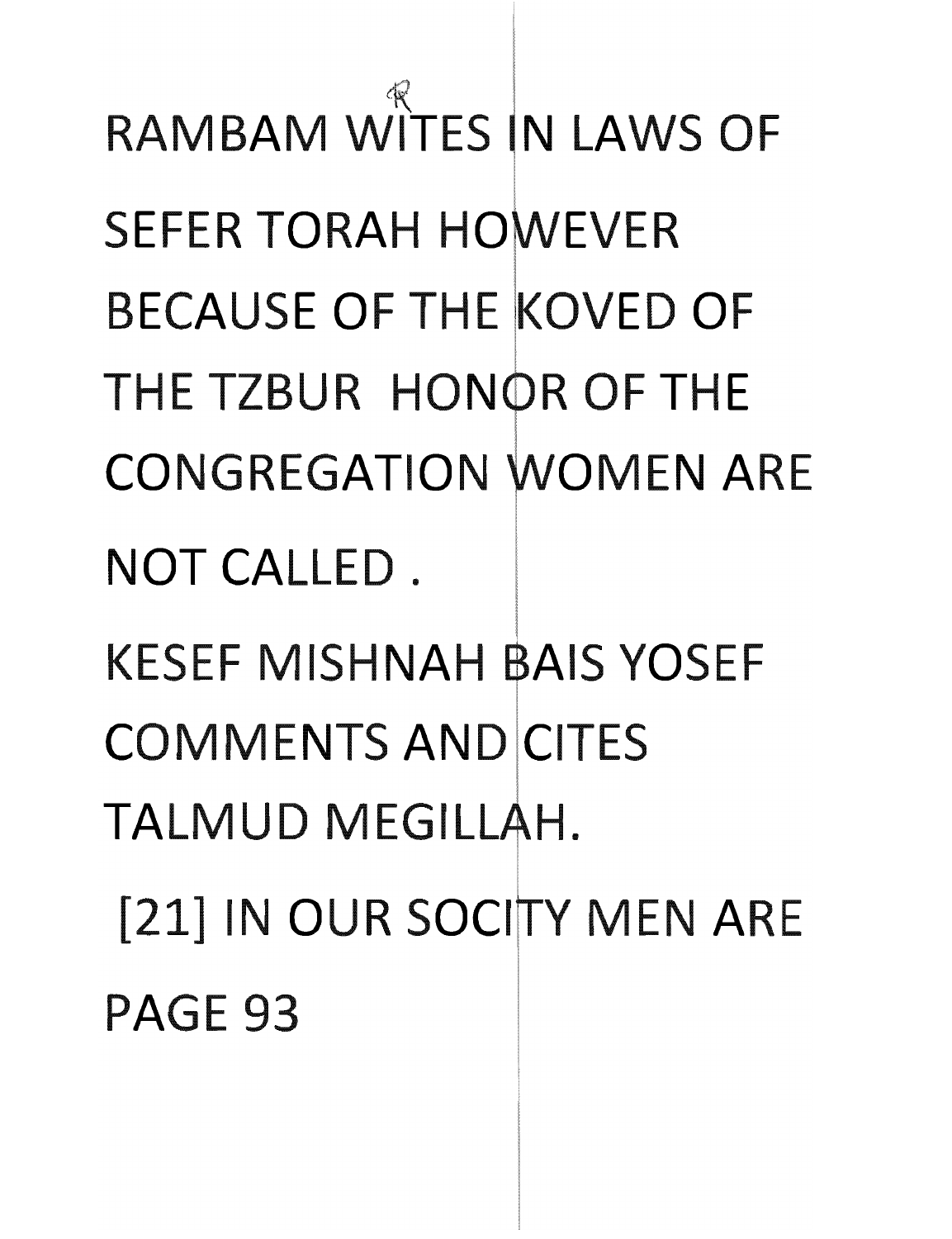NOT EMBARRASSED OR SLIGHTED WOULD WOMEN BE CALLED TO THE READING OF THE TORAH? ON THE CONTRARY WOMEN ARE SLIGHTED AND FEEL THAT THE ORTHODOX RABBINNATE DISCRIMINATES AGAINST THEM.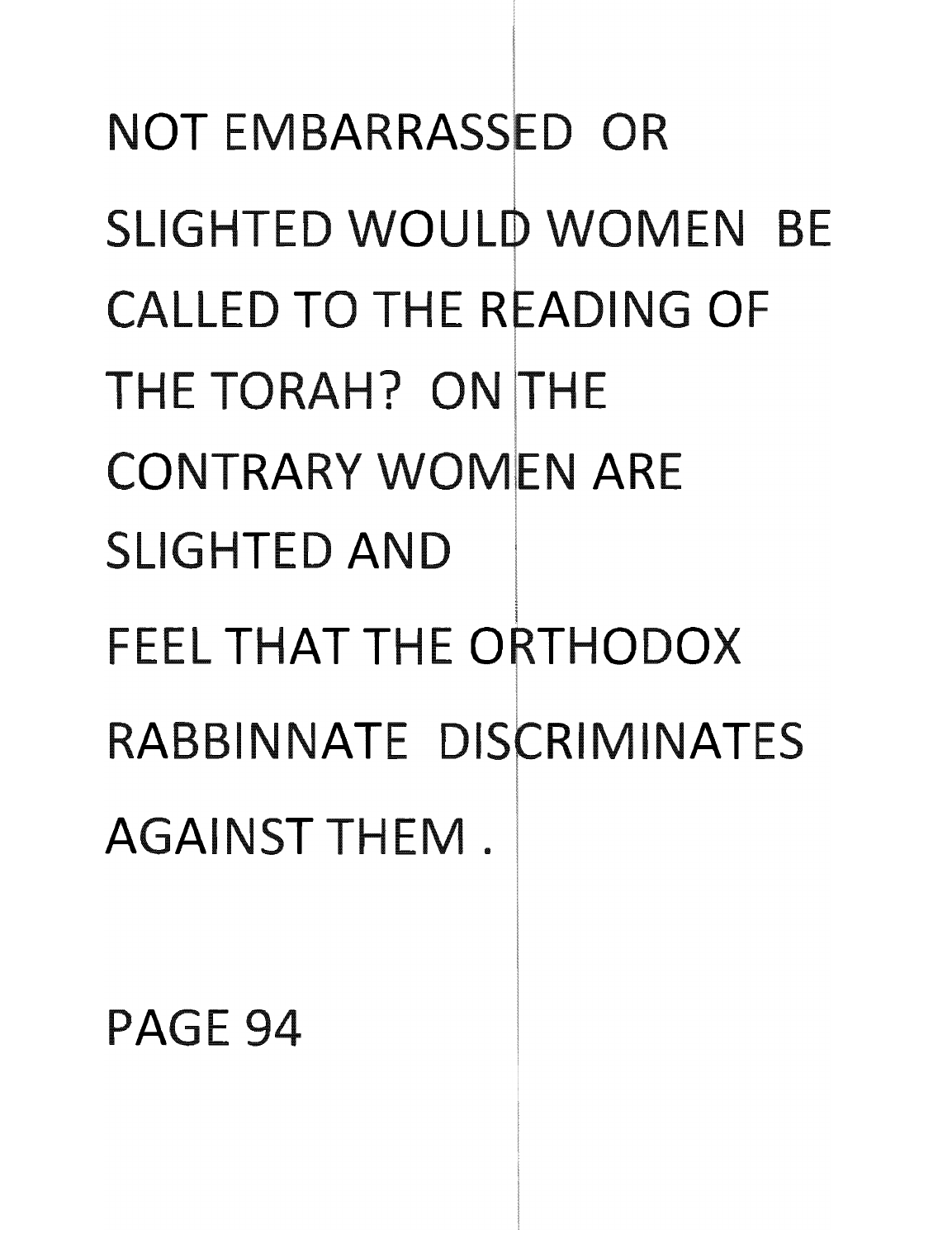[22] PERHAPS AT THE TIME OF THE RAMBAM MEN WERE SLIGHTED AND WOMEN ACCEPTED THE FACT THAT THEY WERE NOT CALLED TO THE TORAH BUT IN OUR SOCIETY THE SEXES MINGLE. [23] WHY NOT ACCOMMODATE THE SENSIBLITIES OF WOMEN IN ACCORDANCE WITH OUR PAGE 95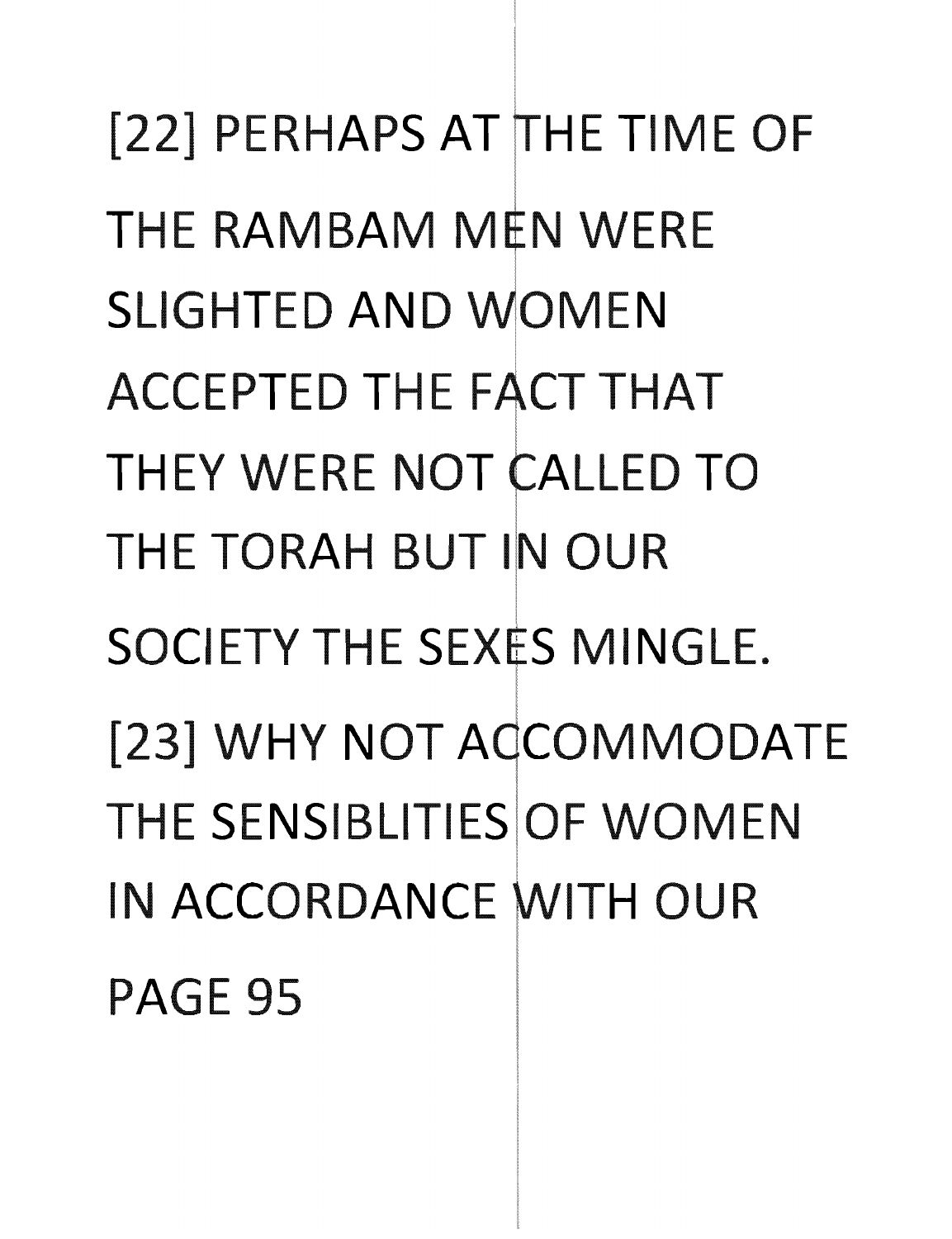MORES? THE ANSWER IS NO THE REASON WAS GIVEN ABOVE [24] ALL THESE QUESTIONS ARE **MADE IN THE SPIRIT OF** "NAASE VENOSHMA." WHEN THE JEWS ACCEPTED THE TORAH 3400 YEARS AGO AT MOUNT SINAI THE ALL SAID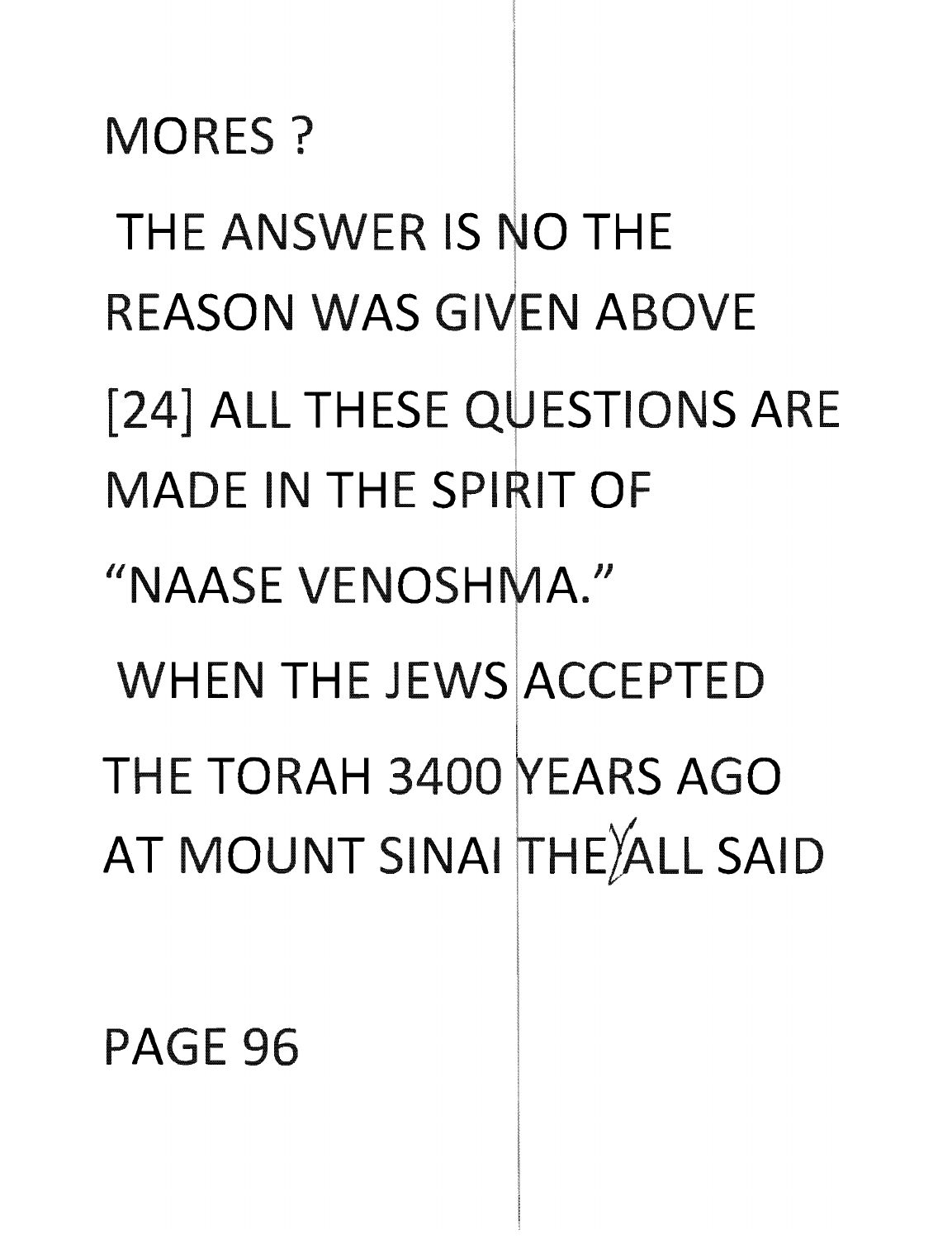"NAASE "WE WILL **DO WHAT** EVER **00** DECREES **AND** "VENISHM WE WILL **THEN** ASK FOR A **EXPLANATION** . **[25] WE TOO WANT TO** FOLLOW SUITE. **ABSWER WONDERFUL WELL SAID. BUT WE ALREADY** PAGE 97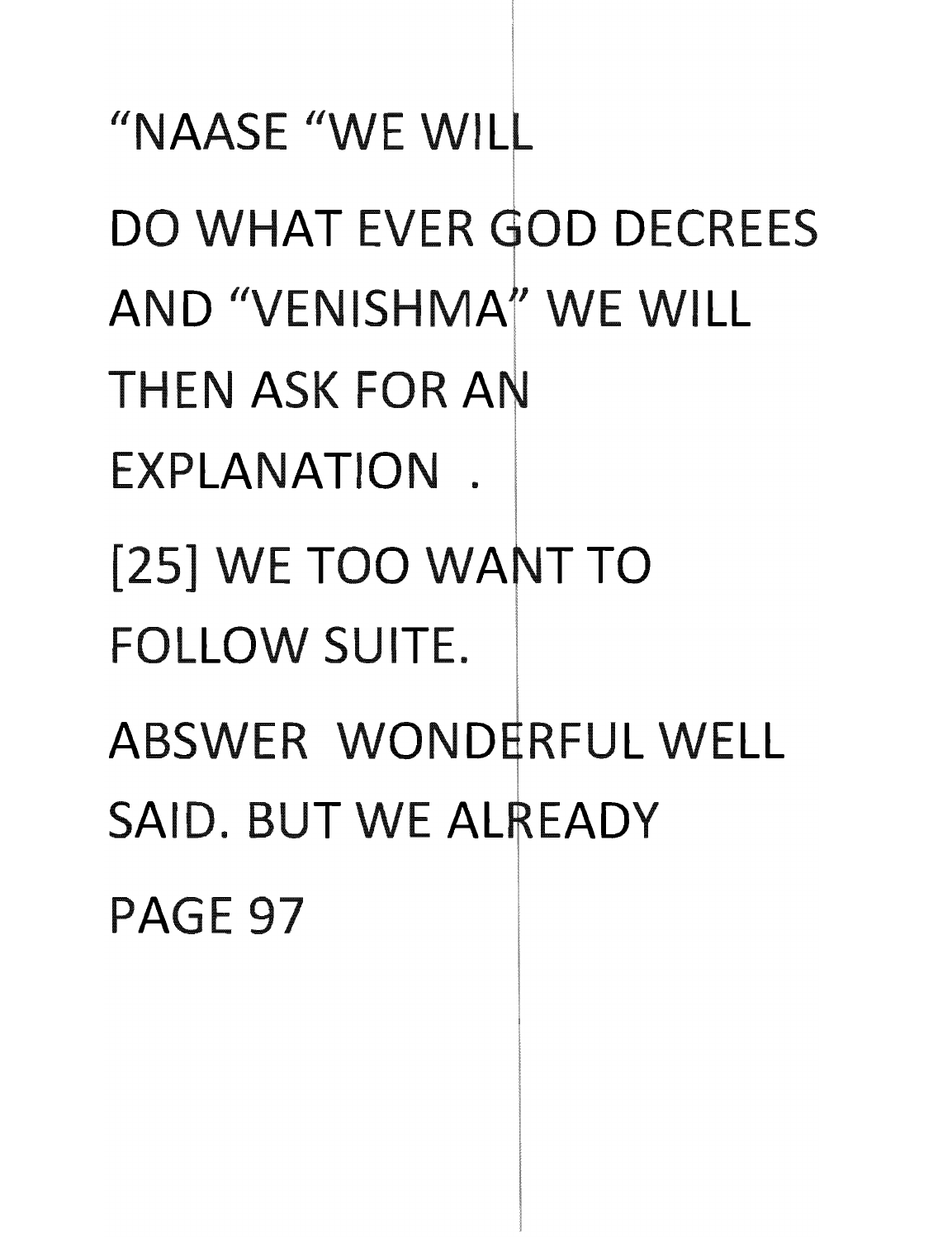### PAGE 98

TAKE OFFENSE BY THESE RESTRICTIONS? [23]MUST SUCH A GROUP OF PEOPLE BE LABELED REFORM OR CONSERVATIVE JUDAISM IF

[25] CAN DISPENSATIONS BE **FOUND TO ACCOMMODATE A** GROUP OF WORS IPPER **WHO** 

**NO THE REASON WAS STATED.** 

ANSWERED. THE ANSWER IS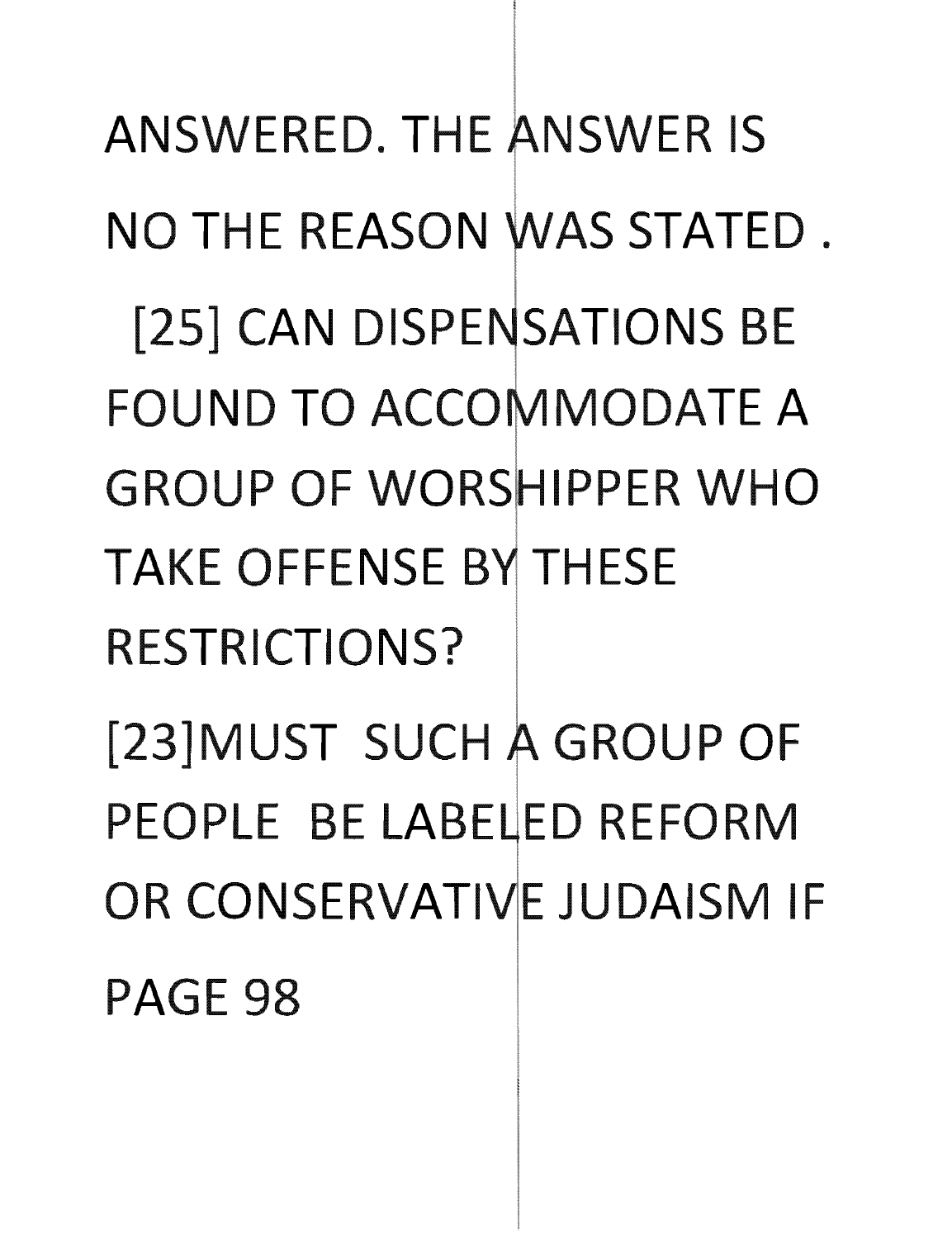A DISPENSATION IS INSTITUTED  $-NOT$  FOR EVERY ONE  $-$ **BUT FOR THE GROUP WHO** ARE OFFENDED BY THE ABOVE RESTRICTIONS? [26]CAN SUCH A GROUP FALL UNDER THE VERY FLEXIBLE RULE OF "AIS LASOS LAHASHEM HOFIRO TORESECHO" OCCASIONALLY RABBIS RELAX THE RABBINICAL PAGE 99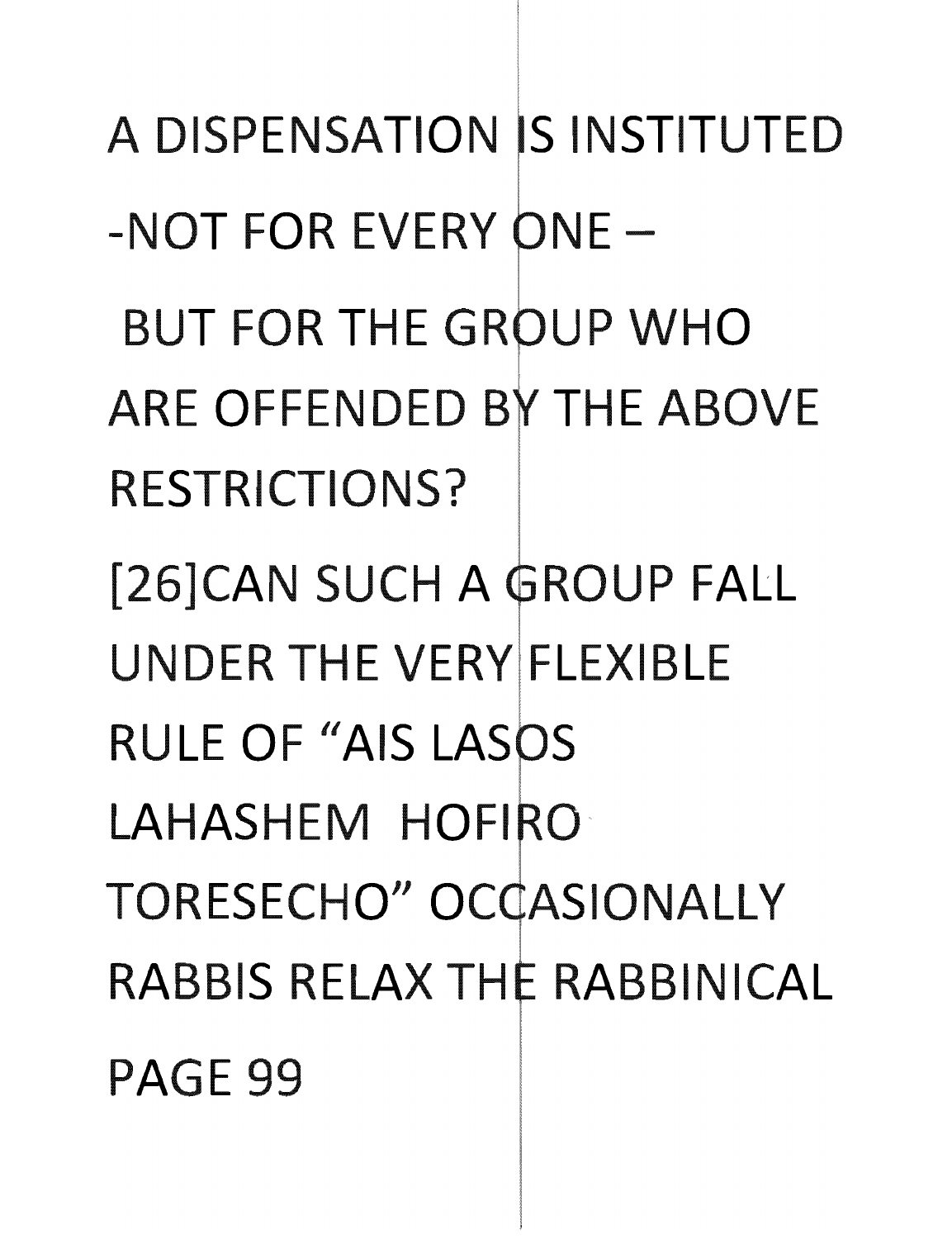LAWS IN ORDER TO SAVE JUDAISM. AS RAMBAM DECLARES A PHYSICIAN WILL AMPUTATE A LEG IN ORDER **TO**  SAVE THE LIFE OF THE PATIENT. **LIKEWISE THESE INNOVATIONS MAY BE ADOPTED IN ORDER** TO PREVENT A CONGREGATION FROM HIRING A RABBI WHO SHARES IDEAS AND CONCEPT **THAT ARE APIKORSIS THAT** PAGE 100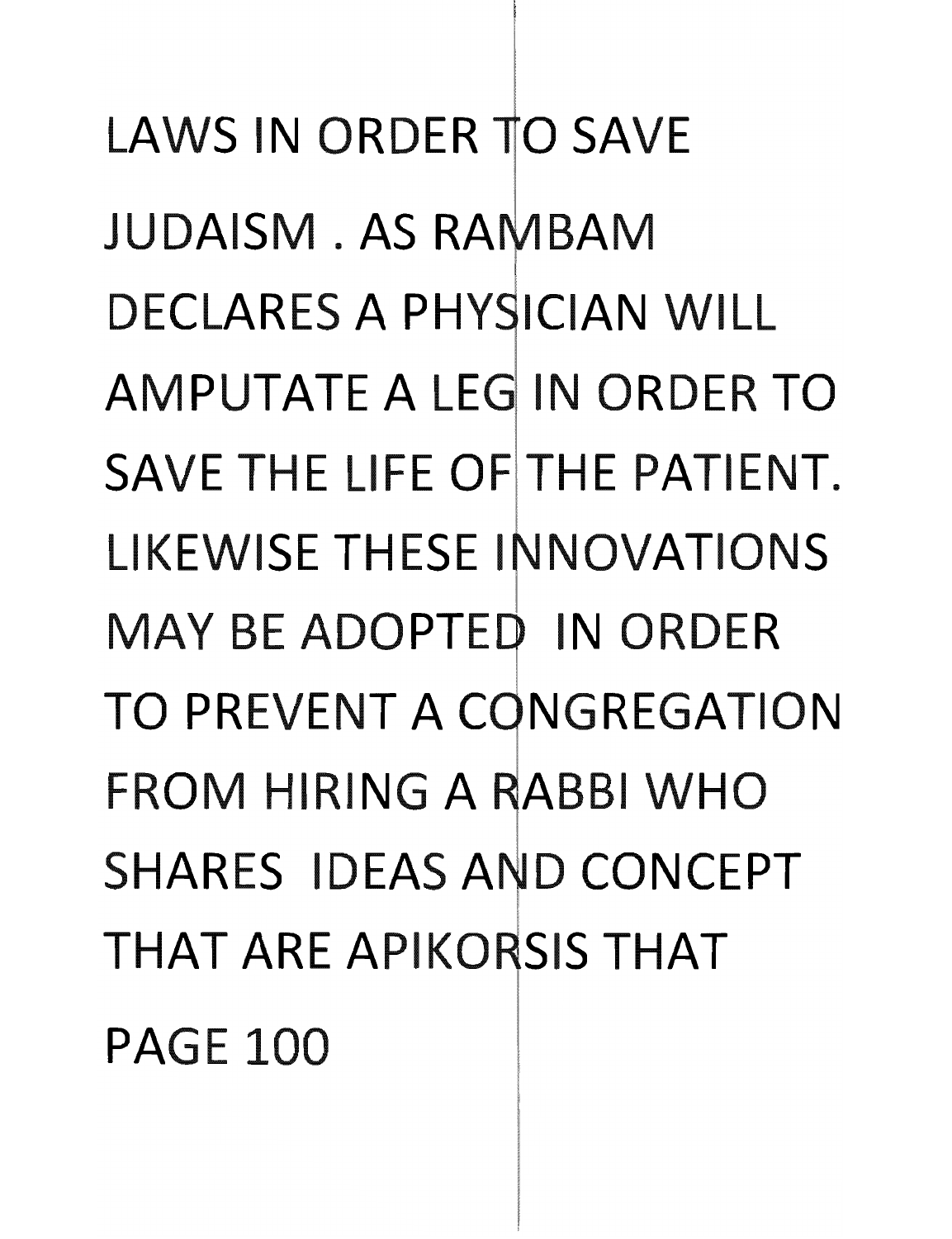DENY THE TORAH AS GOD GIVEN. IN THAT WAY THE ORTHODOX RABBI CAN INFLUENCE THE CONGRGANTS TO BECOME TORAH OBSERVANT. THE RABBI SHOULD WIN THE LOVE AND RESPECT OF THE CONGRATION. THEN THEY MAY ALSO AGREE TO ABANDON ALL THE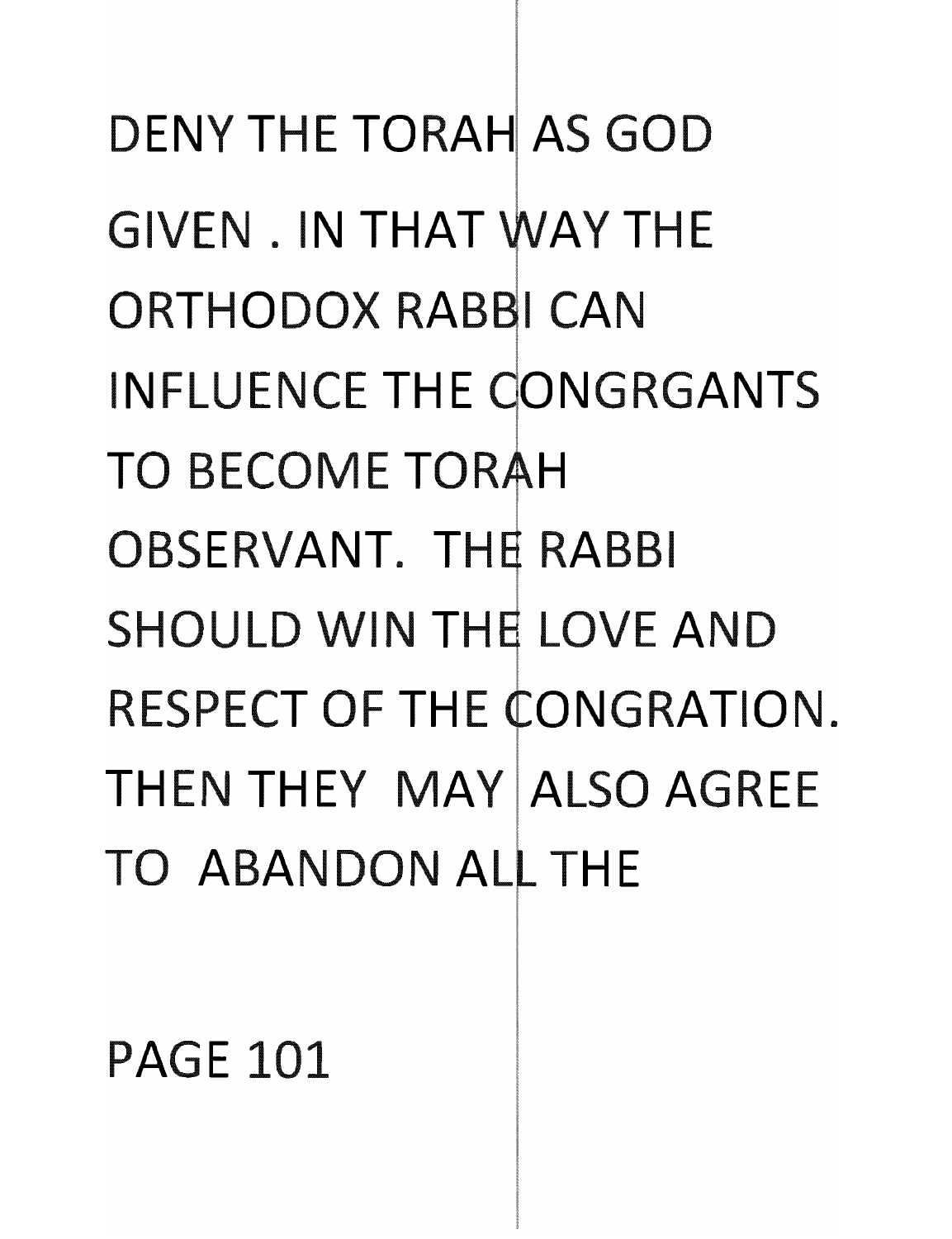**IF NOT, WEIGHING WHAT MITZVOT AND OTHER LAWS OF JUDAISM THE RABBI CAN** SALVAGE FOR **THE CONGREGANTS TO PRACTICE MAY** VERY WELL, **WORTH THE** PRICE PAID. **WOULD THE RABBI NOT BE FLEXUBLE THE CONGREGANTS WOULD** OBSERVE ZERO AND THE RABBI PAGE 102

DISPENSATIONS.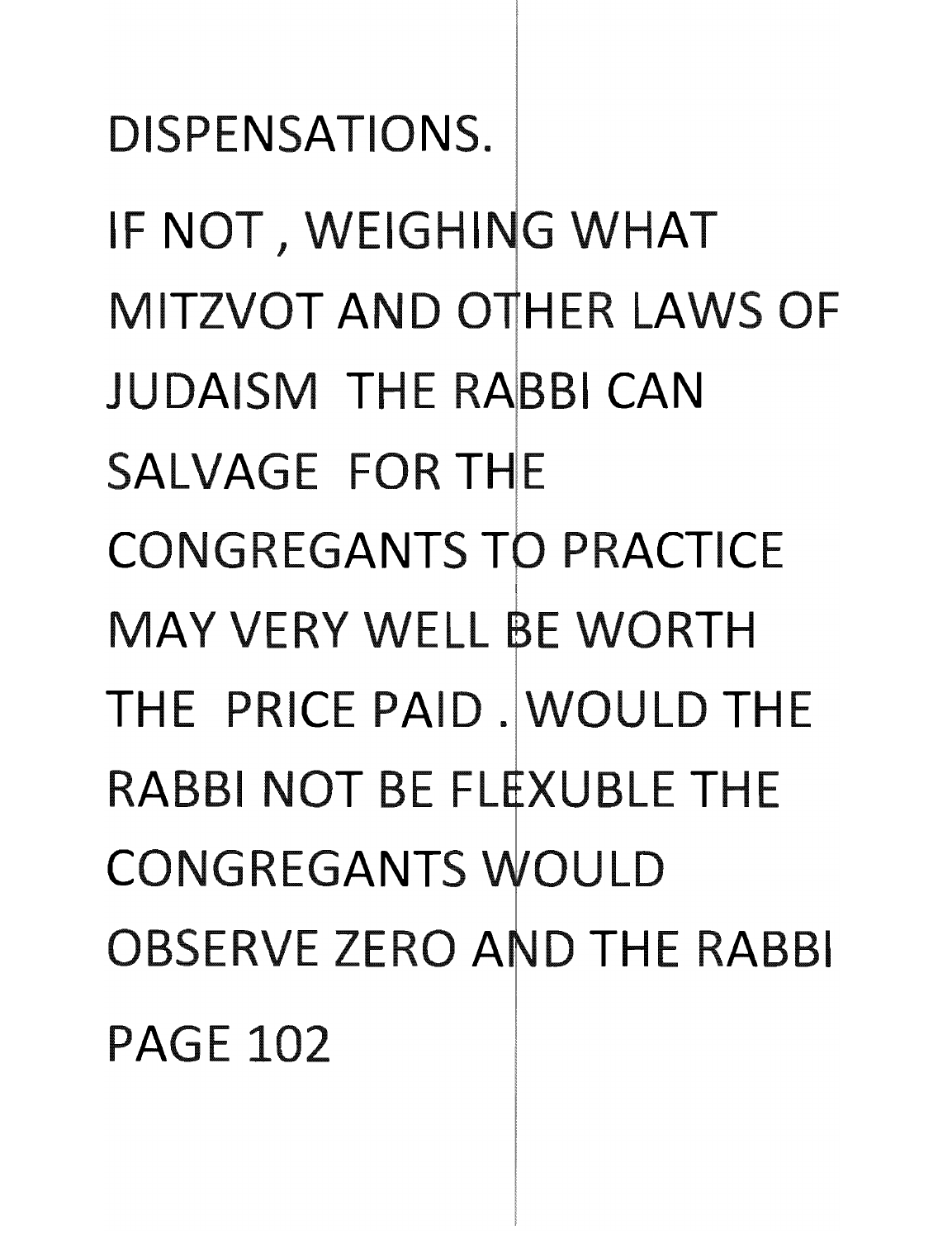#### **WOULD FIND HIMSELD WITH OUT A** JOB.

**ONE MUST** USE **COMMON SENSE AND WEIGH ALL CONSEQUENSES. ONE CAN NOT JUMP AND FIND HIMSELF IN A** LOSE LOSE SITUATION. ! , **RAV BICK A VERY GREAT** ! **HALLACHIC DECISIOR WAS REPUTED IN SAYING THE**  PAGE 103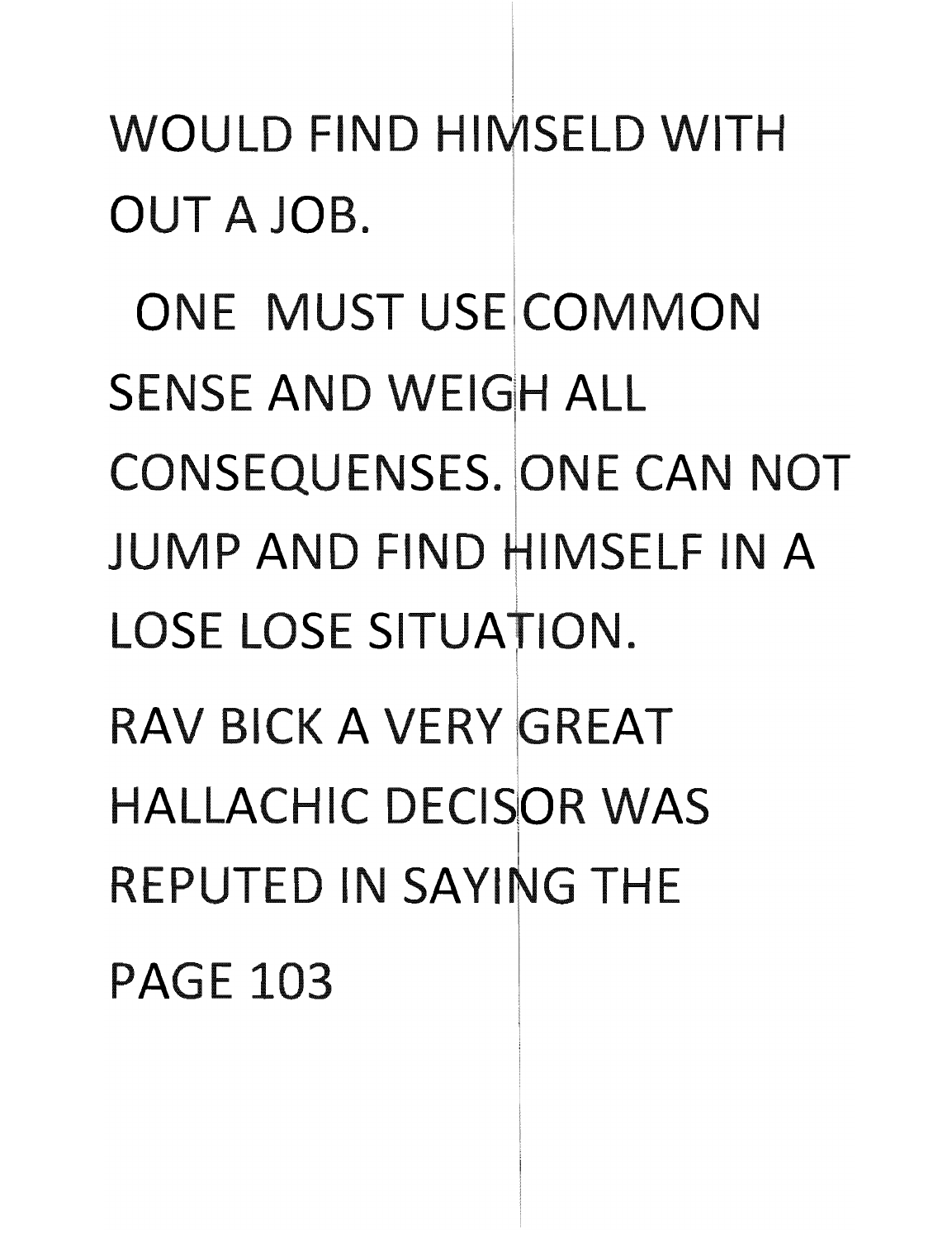## SPELLING OF "FRUM"VERY RELIGIOUS IN YIDDUSH STANDS FOR " FILL RISHOS VAINIG MITZVOS" "FULL OF EVIL AND WICKEDNESS AND VERY FEW MITZVOT GOOD DEEDS." RAV PIEKARSKI THE SAGE WHO **ORDAINED RABBIS AT**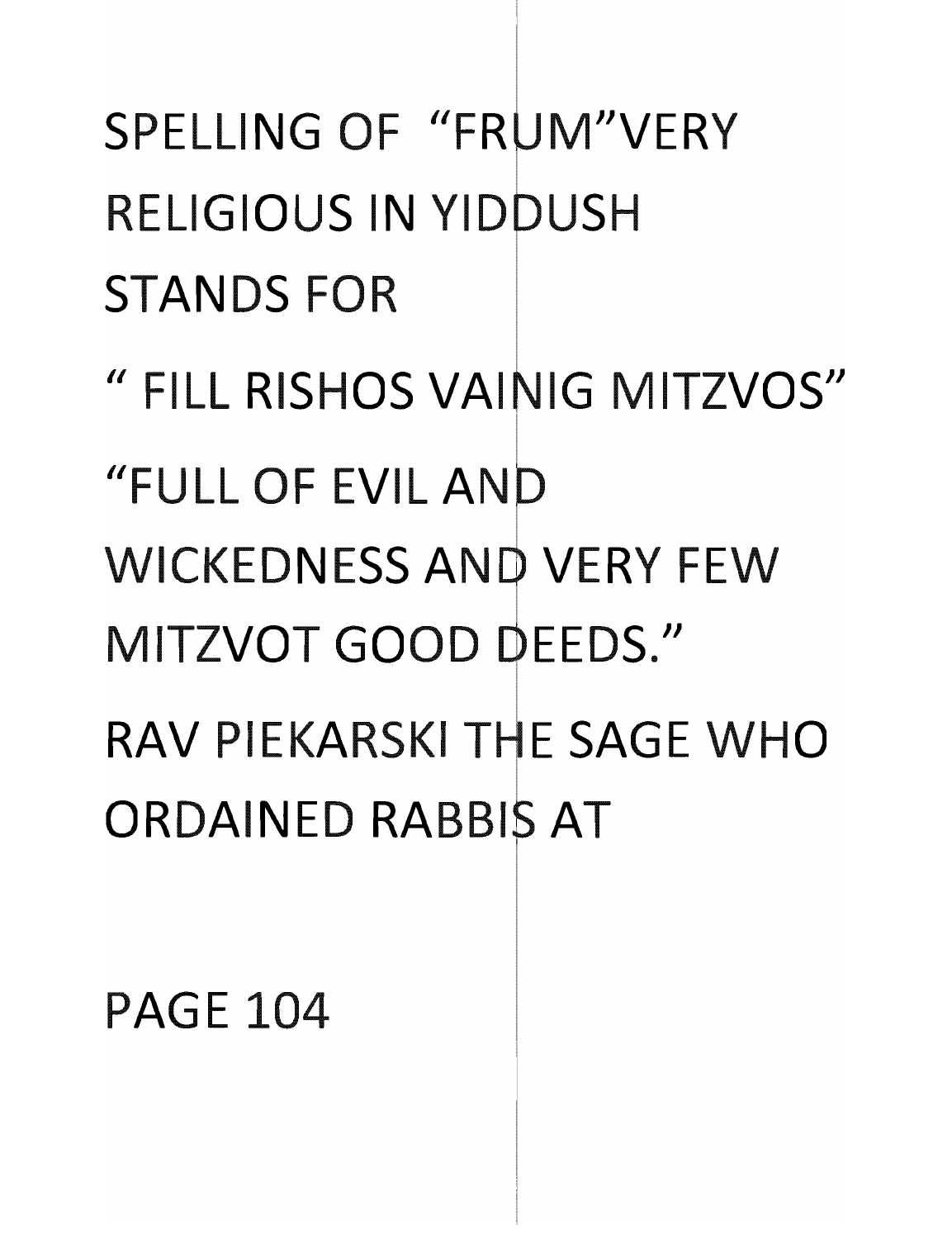**LUBAVITZ AND WAS THE** HALLACHIC ADVISOR TO THE **LUBAVITCHER REBBI** 

RABBI SHNEERSON TOLD ME **THAT IGNORNT ORTHODOX** RABBIS-NOT REFORM OR **CONSERVATIVE RABBIS-**WILL BURY JUDAISM. **COMMON SENSE IS THE**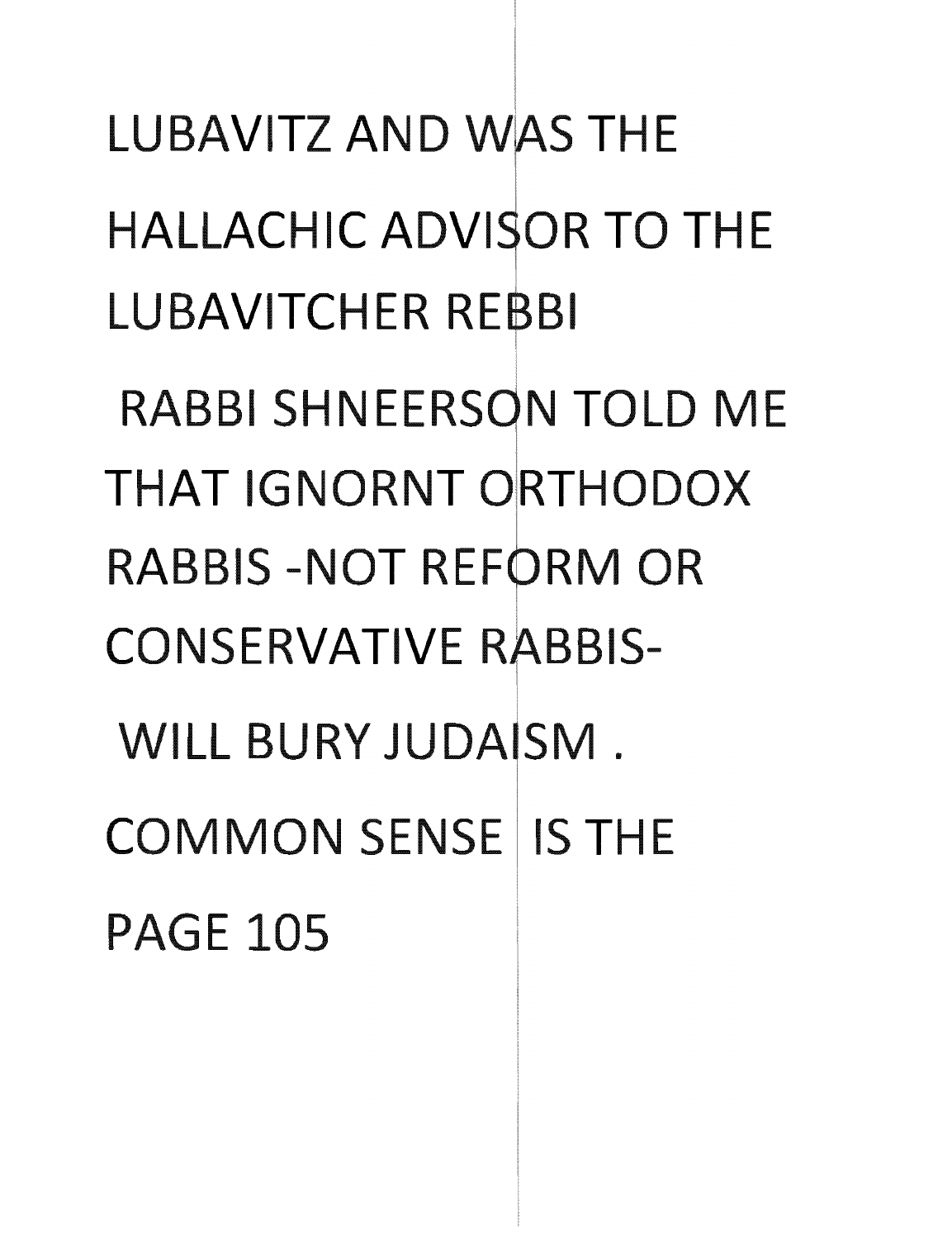UNDERPINNING OF JEWSH LAW.

**WHEN RAV MOSHE FEINSTEIN TESTED ME FOR ORDINATION GRANTED ME SMICHA** 

**HE TESTED MY COMMON** SENSE.

MY COMMON SENSE LED ME TO TRAIN AS A PROFESSIONAL. I DO NOT MAKE MY LIVING AS **PAGE 106**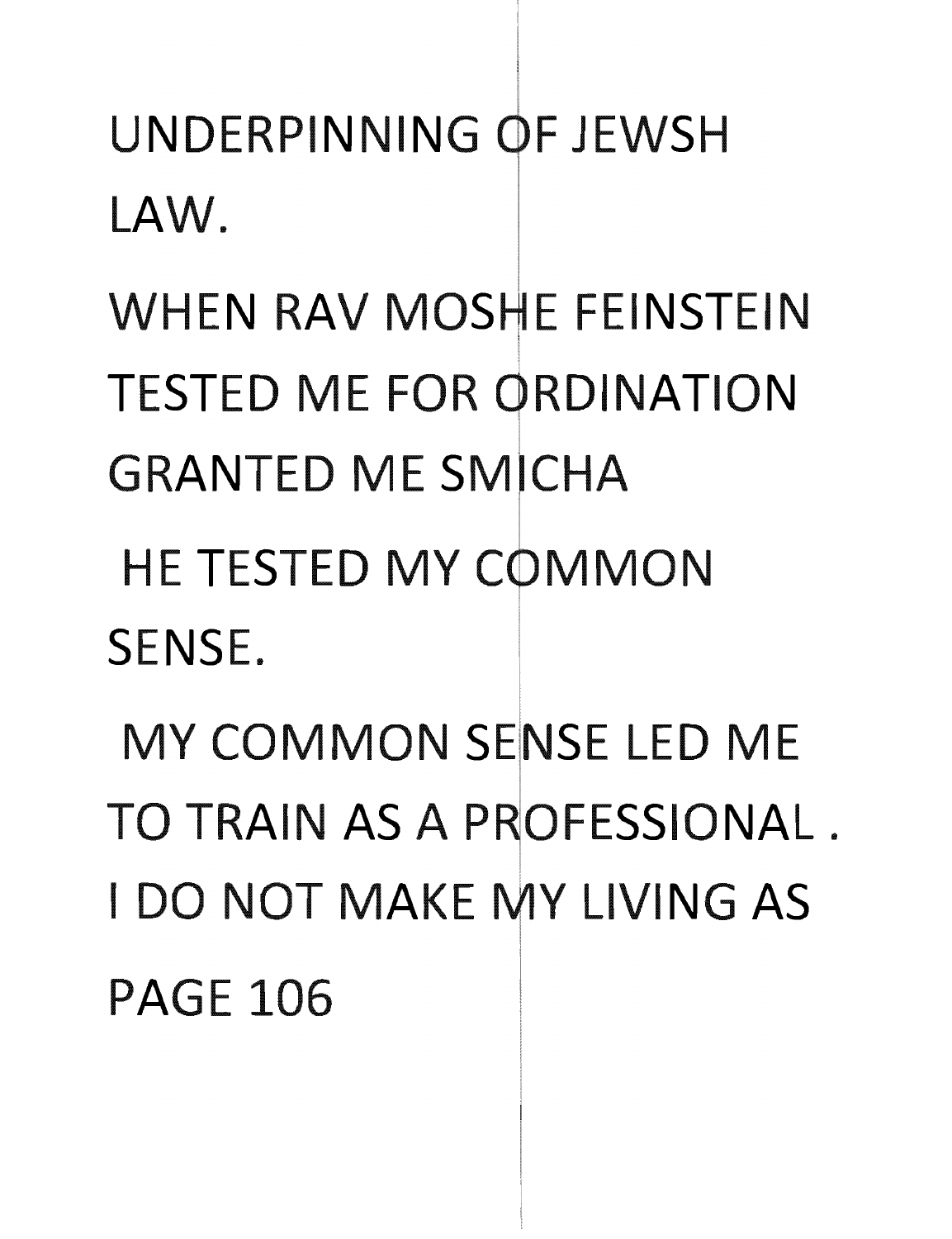A RABBI. I DO NOT DEPEND ON THE GOOD WILL OF OTHER RABBIS IN ORDR TO MAKE A LIVING.

I AM A GREATER SCHOLAR THAN THE OVER WHELMING MAJORTY OF LIVING RABBIS.

- I HONOR LOVE AND FEAR GOD
- I WORSHIP GOD NOT THE OTHER RABBIS.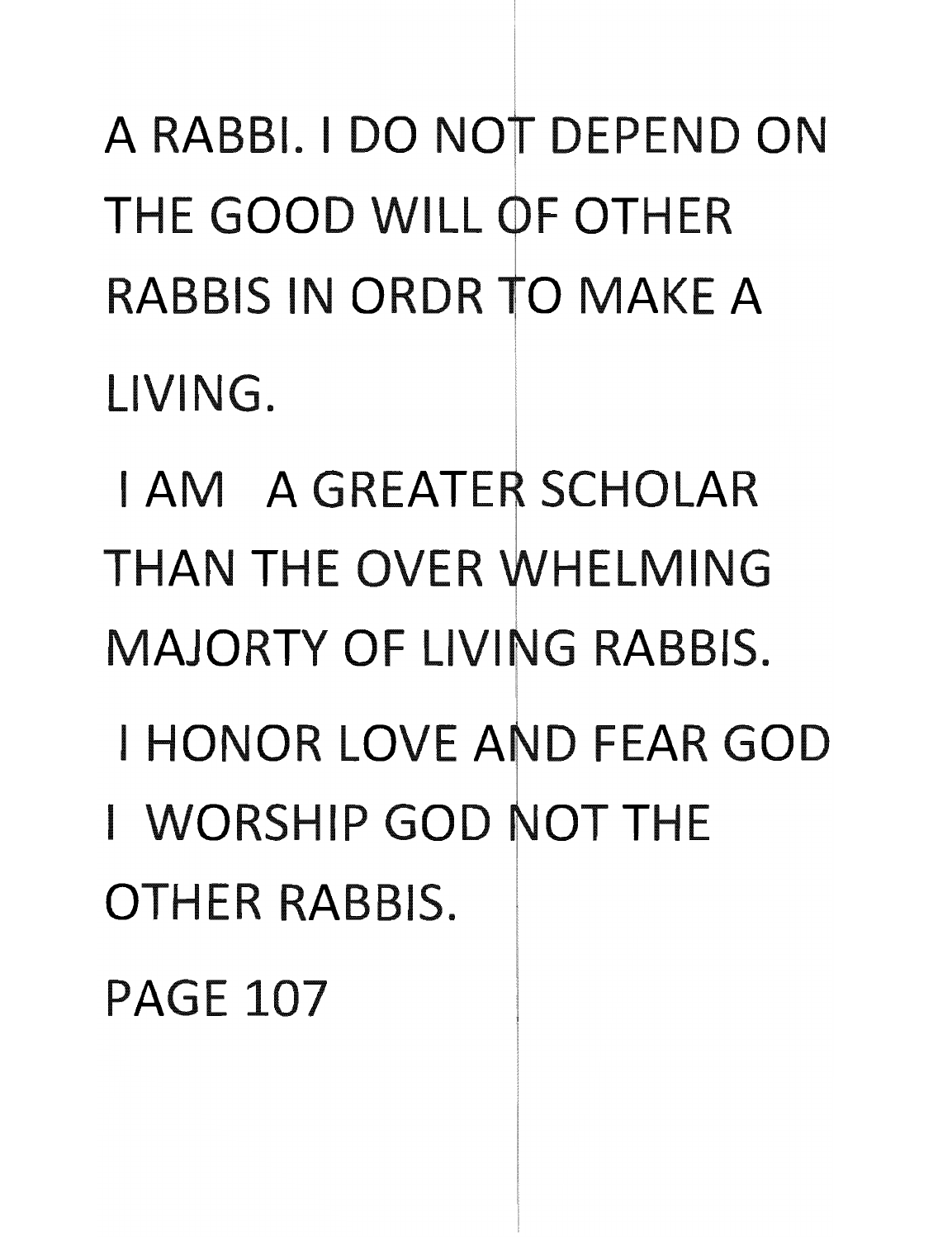- **NOR THEIR STANDARDS.** 

I IGNORE THEM.

**LDO NOT NEED THEIR** 

SUPPORT **AND** 

PERMISSION OR OK TO

**PROCEED AND ISSUE** 

DISPENSATIONS.

THEY CAN DO NOTHING TO ME.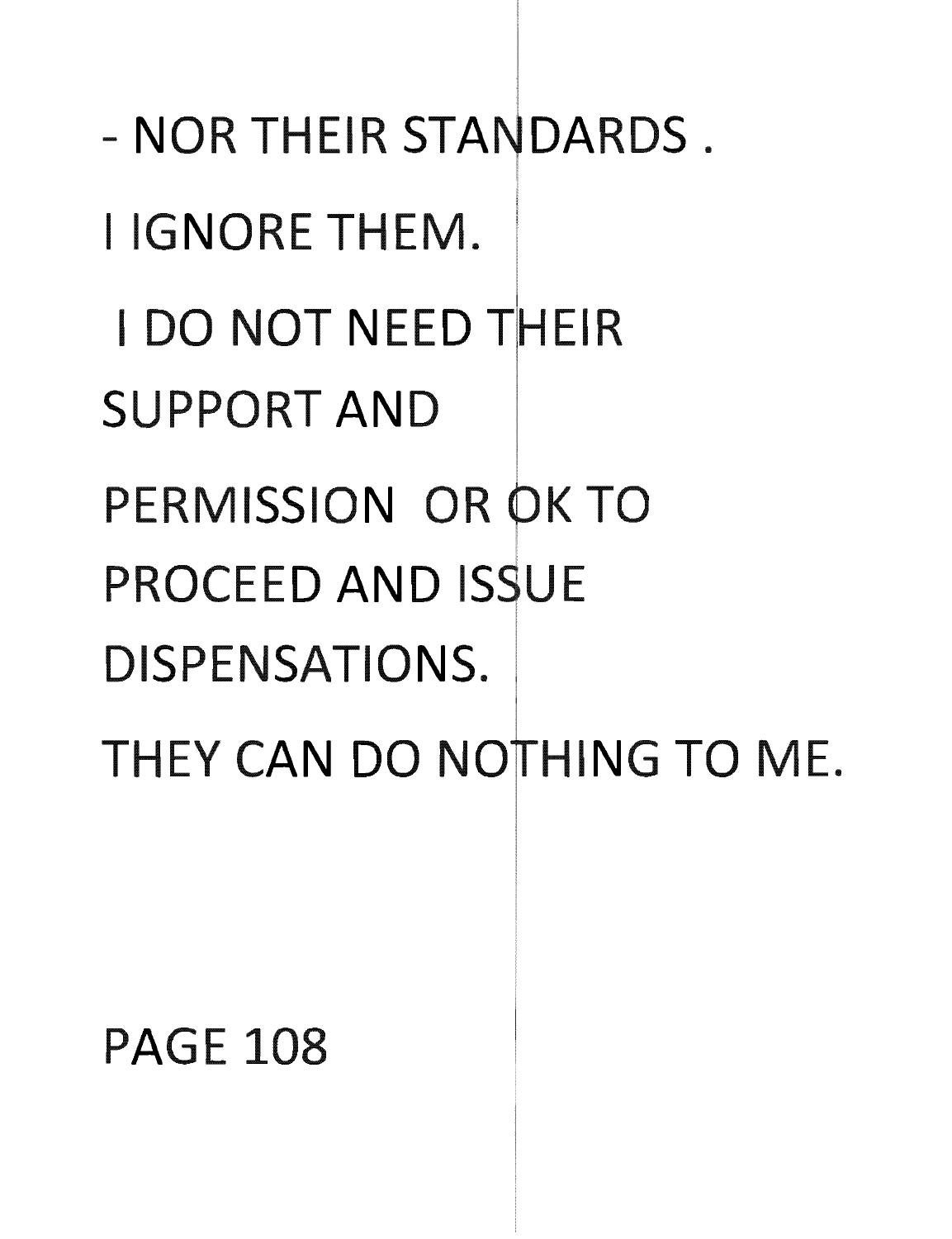**I DO NOT NEED THEM.** THE HONEST **AM NG** THE OTHER RABBIS WILL SIDE WITH ME.

THE OTHERS DO NOT DESERVE TO BE CONSIDERED.

LIKE HILLEL THE SAGE SANG

WHEN HE ATTENDED THE CEREMONY AT THE TEMPLE OF MAYIM SHEOVIM DURING THE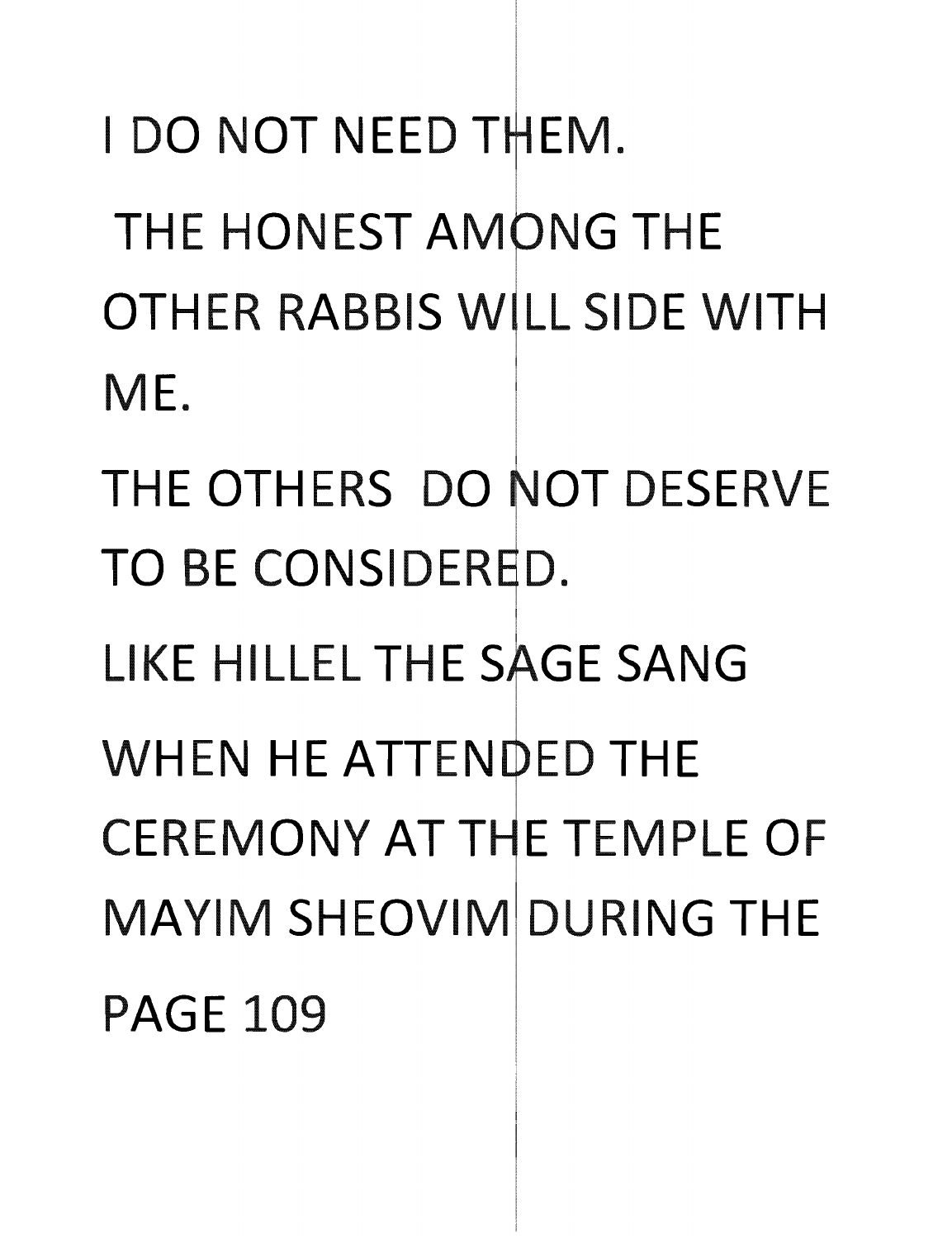**HOLIDAY OF SUCCOT BABYLONIAN TALMUD SUCCOHS 53A JERUSALEM TALMUD SUCCOS 24A AND TOSEFTA SUCCOS** "WHEN I AM HERE EVERY ONE IS HERE" "WHEN I AM NOT HERE NO ONE IS HERE" PAGE 110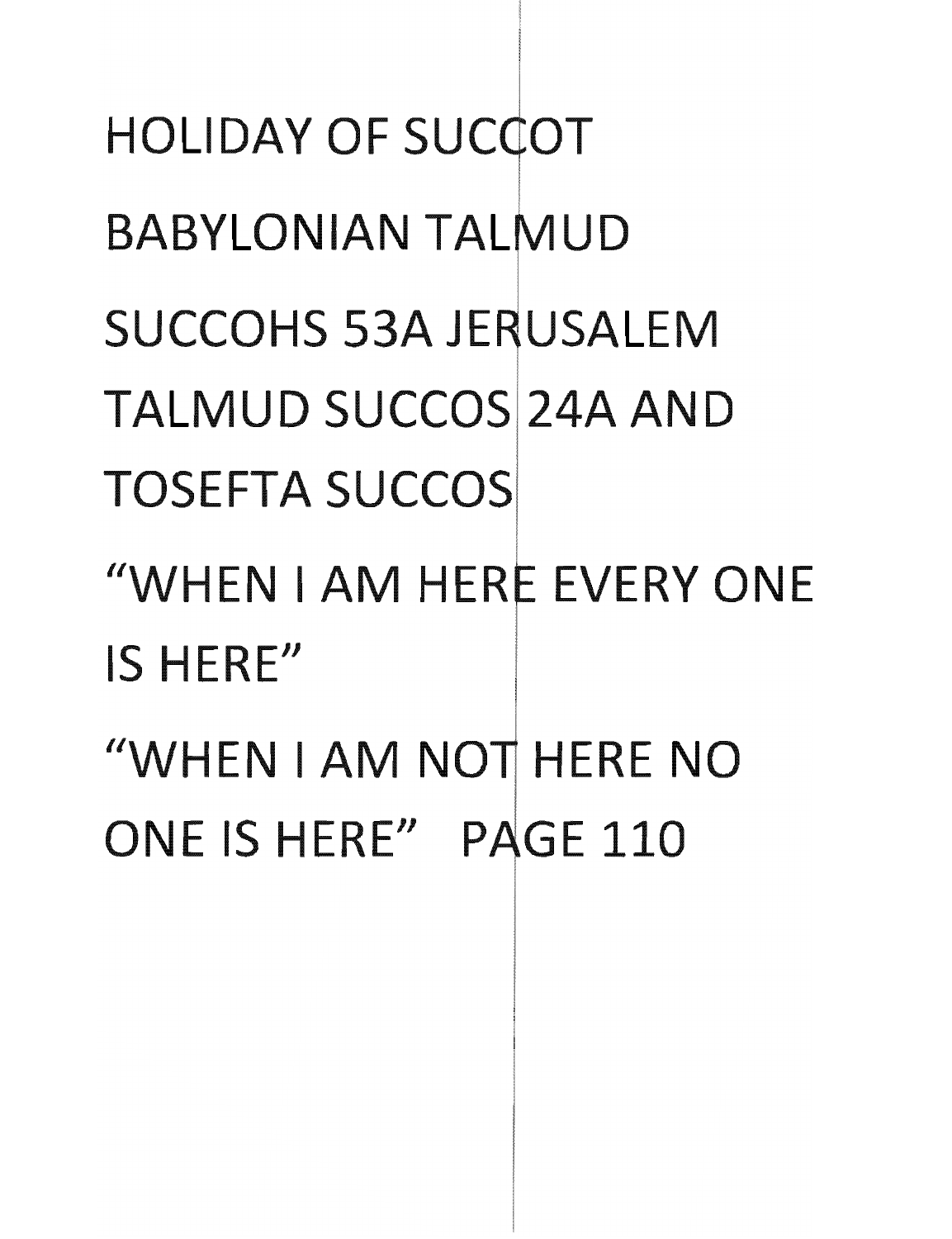### **THIS IS TRUE THAT OPINIONS OFFERED BY MYSELF AND** "OPINIONS OFFE ED **BY** THOSE PAGE 111

**MY OPINIONS ARE IN THE CATEGORY OF "ILLU VELLU** DIVREI ELOKIM CHAI" "HALLACHIC OPINIONS ARE THE WORDS OF THE LIVING **GOD ."**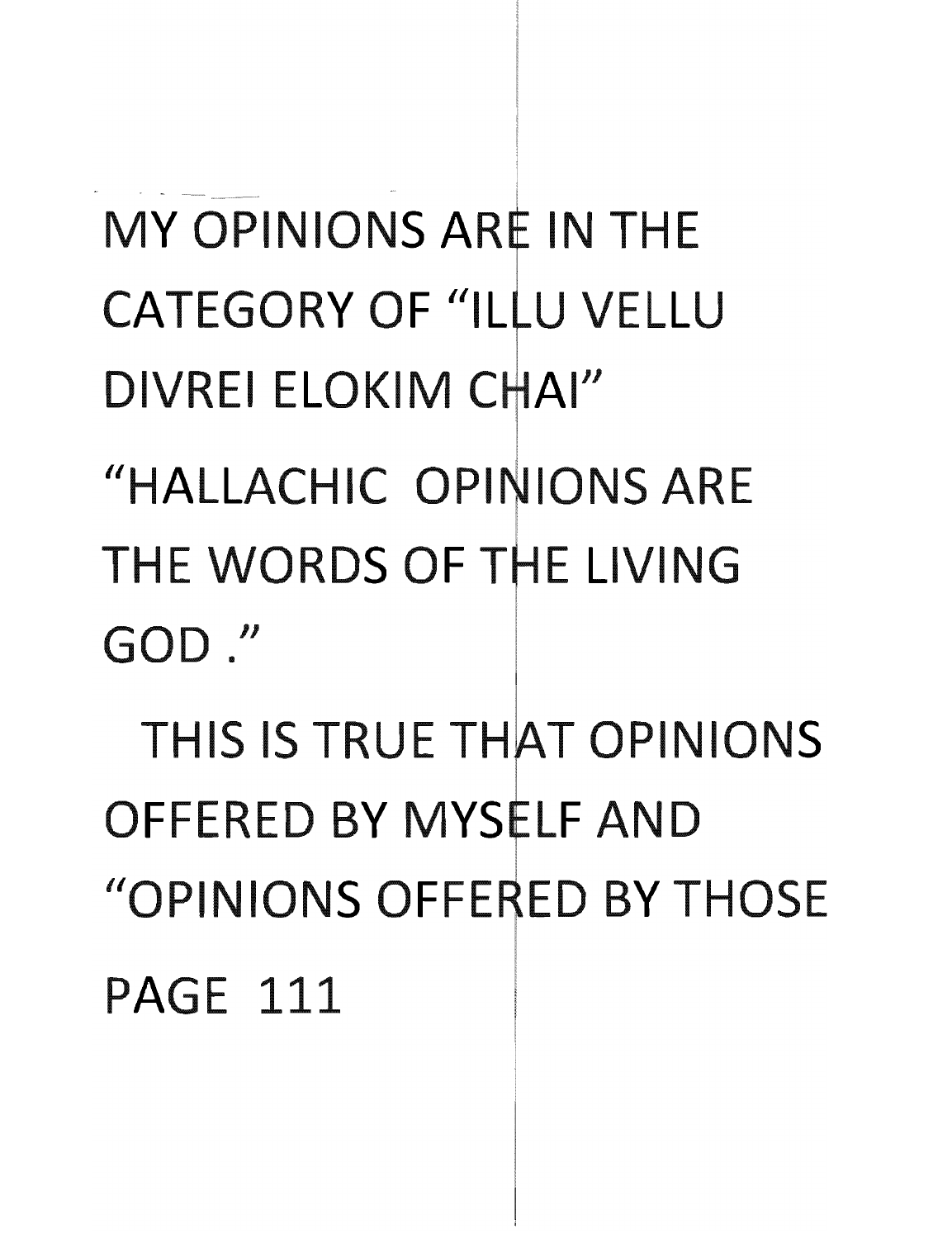WHO OPPOSE ARE THE WORDS OF THE LIVING GOD" **PROVIDING THOSE WHO UTTER** THEM ARE HONEST. **OTHERWISE THEY DO NOT** DESERVE **TO** BE CONSIDERED. THOSE WHO UTTER THEM ARE IN VIOLATION OF HILLEL HASHEM ARE A DISGRACE FOR JUDAISM THEY GIVE JUDAISM A BLACK PAGE 112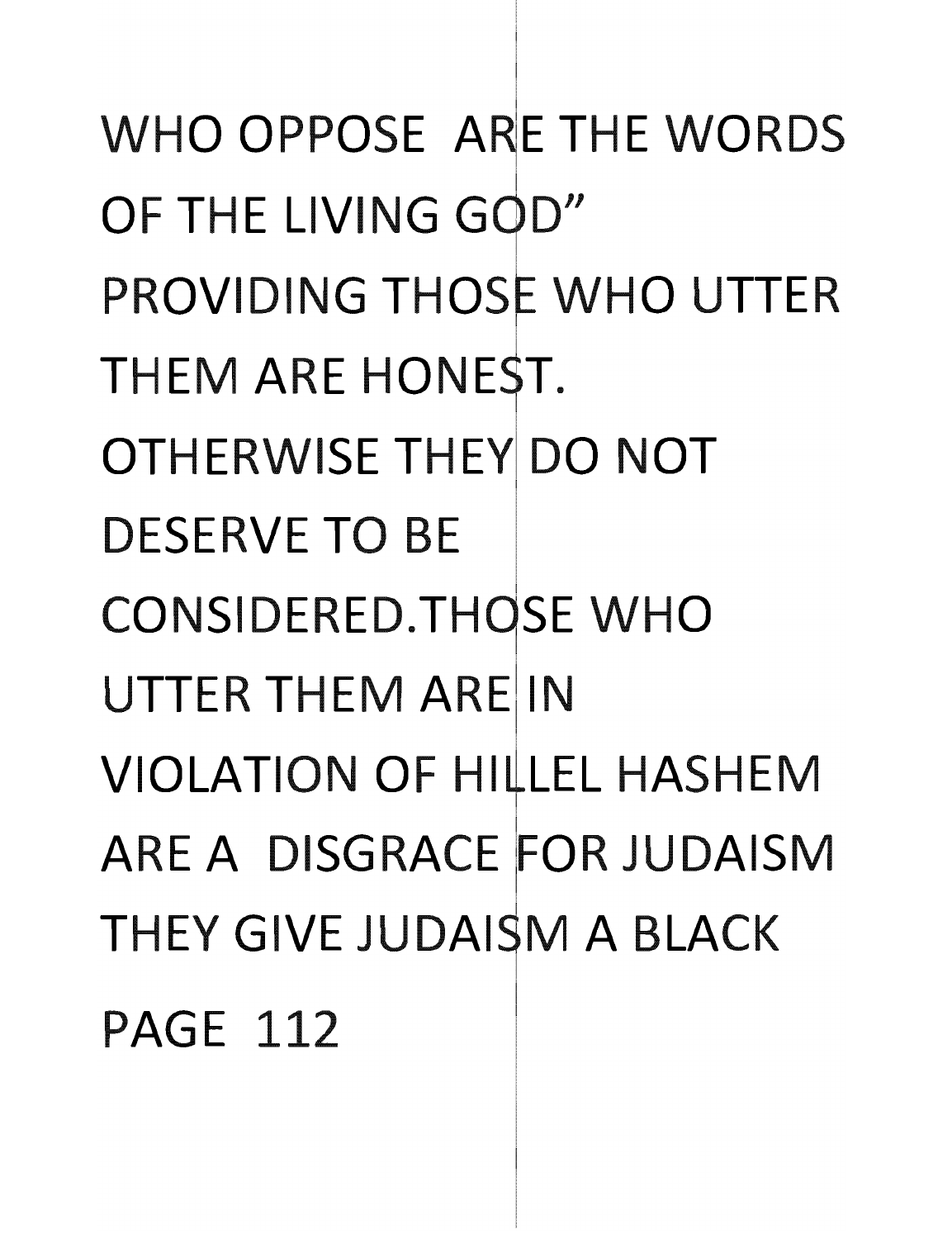EYE.

I HAVE WRITTEN AND PUBLISHED 154 OKS **AND ESSAYS ON JEWISH LAW** 

HISTORY POLITICAL SCIENCE COMPARATIVE PHILOSOPHIES **RELIGIONS HISTORIES AND** LAWS I AM THE INVENTOR OF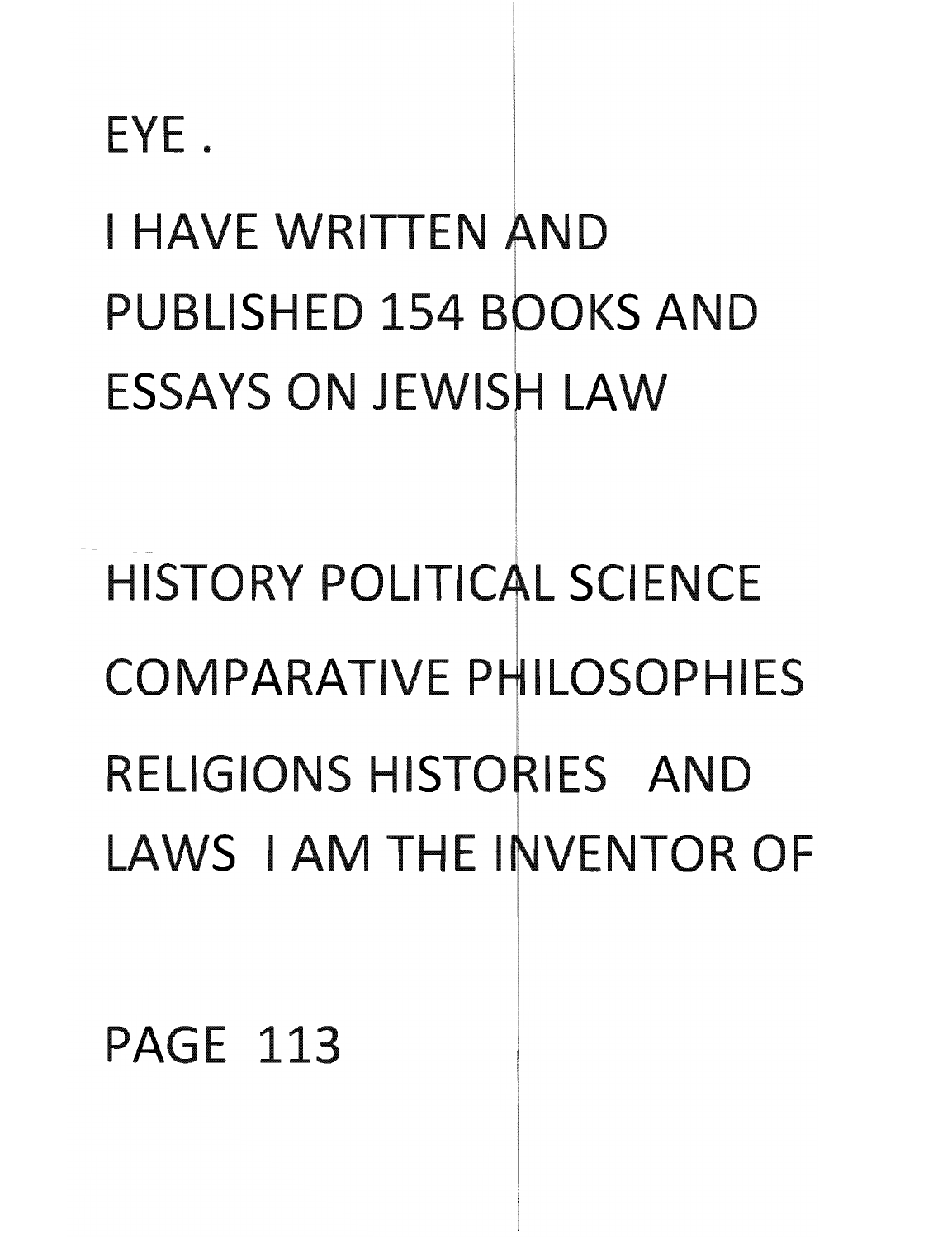## THE 3400 YEAR OLD PSYCHSOMATIC ROOTS TO PREVENT DEMENTIA **ALZHEIMER ALL ADDICTIONS** AND ANTISEMISM.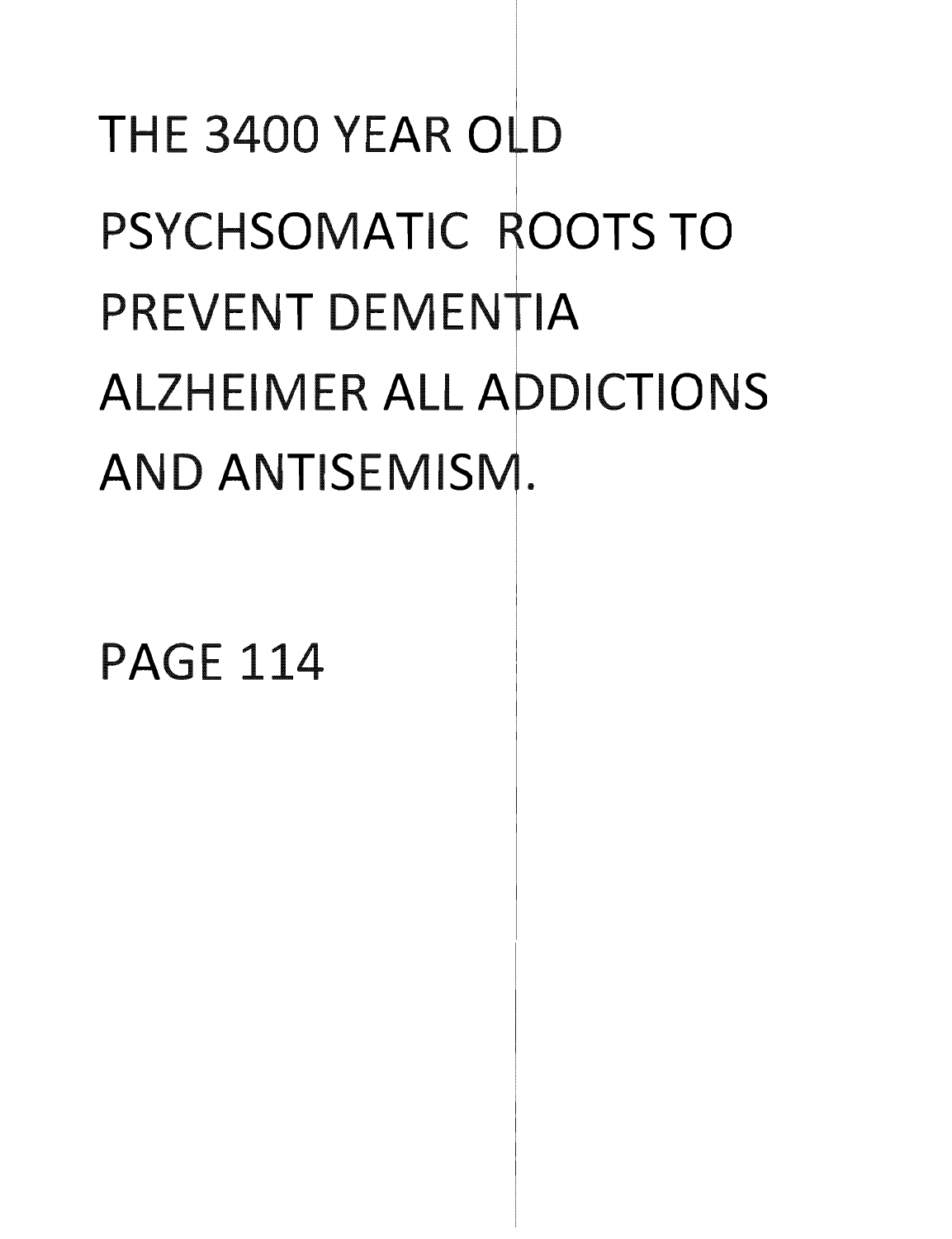# Sources: All count for the quorum of **SEVEN BOOK155 PAGE 115**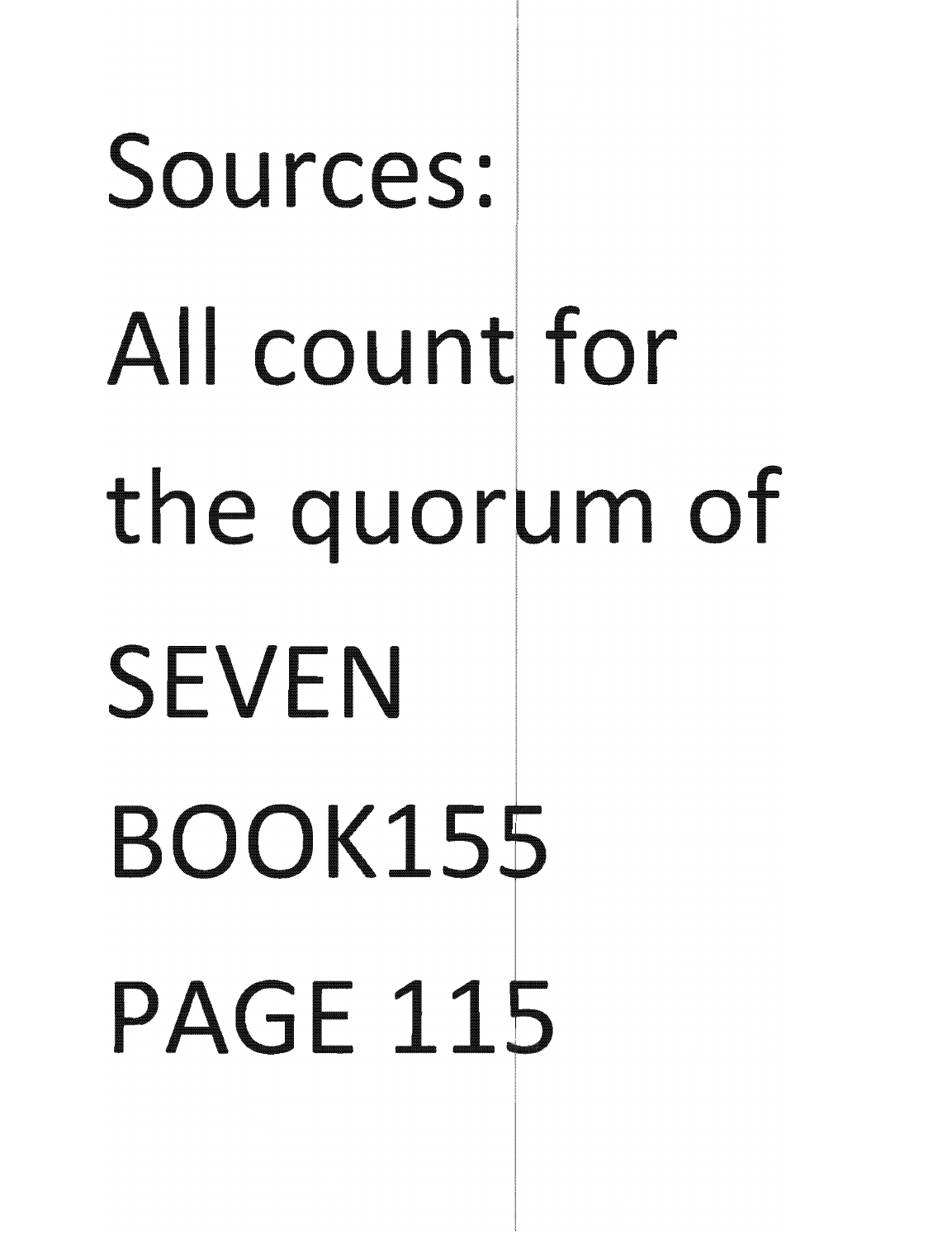#### **MOSHE** SISELSENDER

**MOSHE RABENU OUR TEACHER** MOSES **ON** HIS 0 AUTHORITY **NOT**  DIVINE DCREE PROCLAIMED THAT JEWS READ THE TORAH ON THE SABBATH AND ON MONDAY AND THURSDAY.

THE STATEMENT IN Babylonial PAGE 116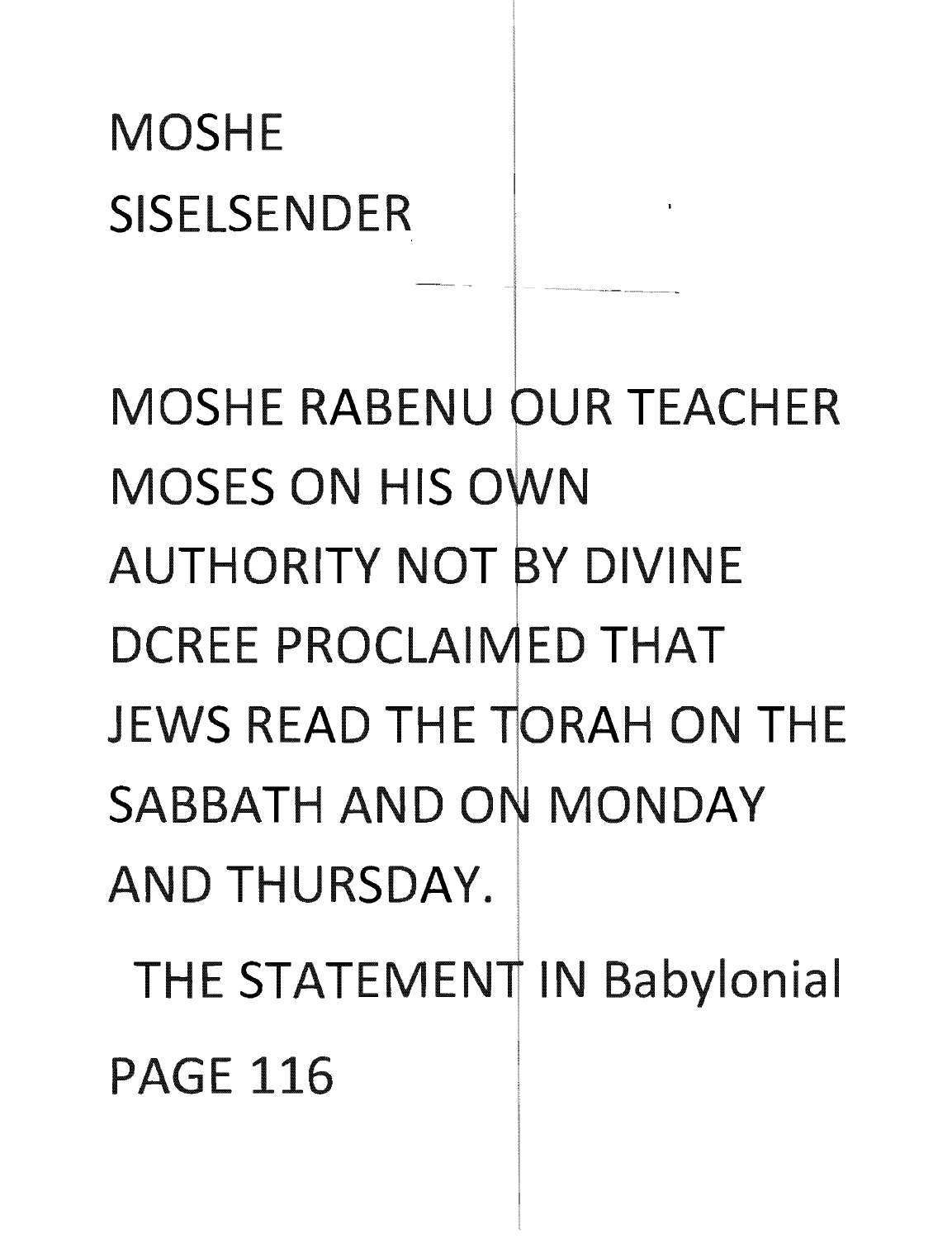TALMUD MEGILAH 23A " ALL COUNT TOWARD THE QUORUM OF SEVEN FOR THE READING OF THE TORAH" PROBABLY WAS ALSO COINED Y MOSES. **TH** IS IS IMMEDIATELT FOLLOWED "THE **SAGES STATED THAT WOMEN NOT BE COUNTED BECAUSE OF** KOVED HAZIBUR PRESTIGE **HONOR REPUTATION OF THE** PAGE 117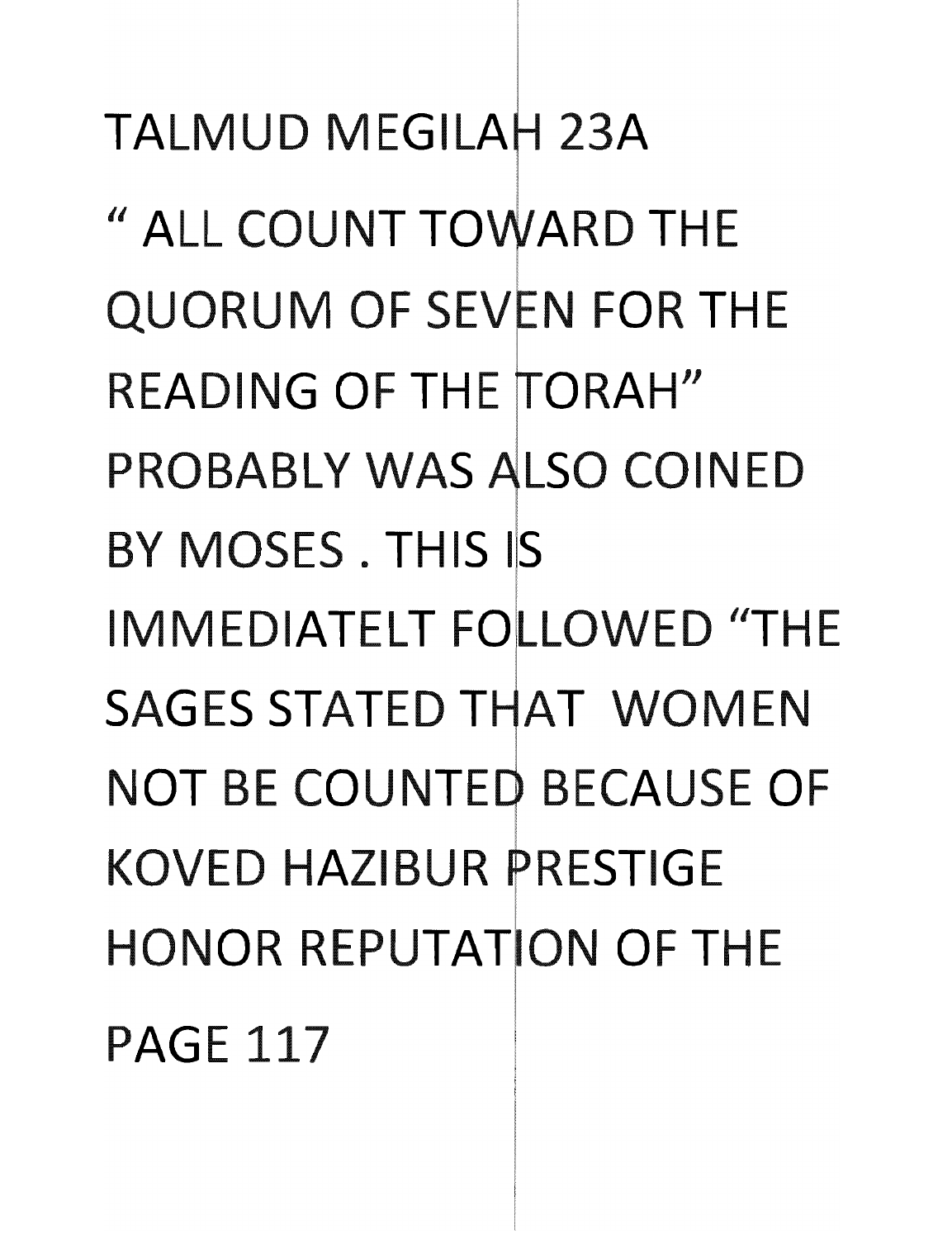MULTITUDE OF WORSHIPPERS" TOSEFTA CHAPTER 3:5:9 PRECEEDED THE BABYLONIAN **TA ANUD AND HAS THE SAME** WORDING. **ONE OF THE COMMENTATORS** CHASDEI DOVID CLARIFIES **THAT AS FAR AS JEWISH LAW IS** CONCERNED WOMEN **COUNT**  FOR THE QUORUM OF SEVEN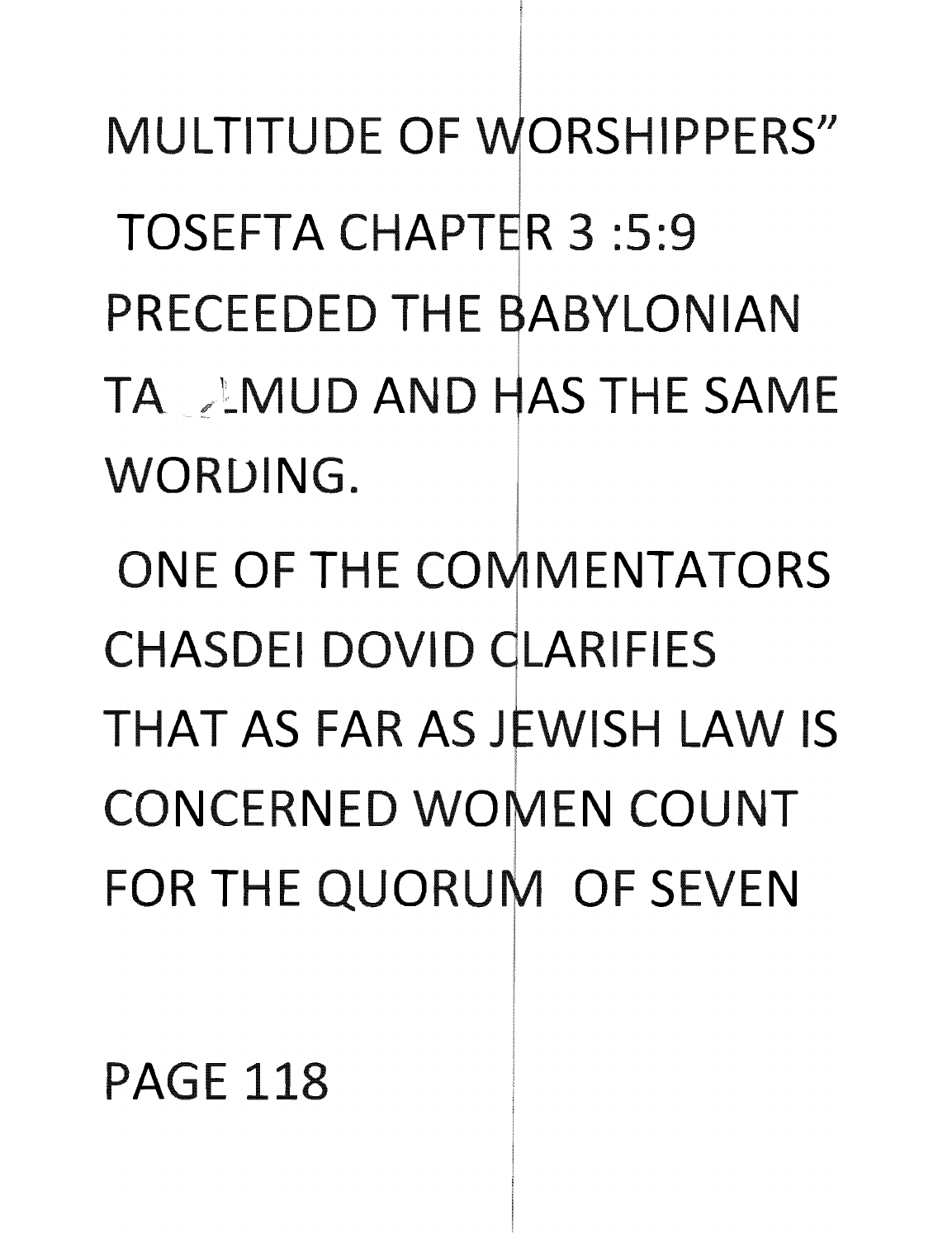**HOWEVER THE SAGES BANNED** THEM BECAUSE OF KOVED HATZBUR THE HONOR OF THE CONGREGANTS. CHADSEI DOVID RECITES MOGEN **AVROHOM ON ORECH CHAIM** LAWS OF READING TORAH ON **SABBATH WHO CLAIMS THAT** WOMEN HAVE AN OBLIGATION **TO** LISTEN **TO TH** TORAH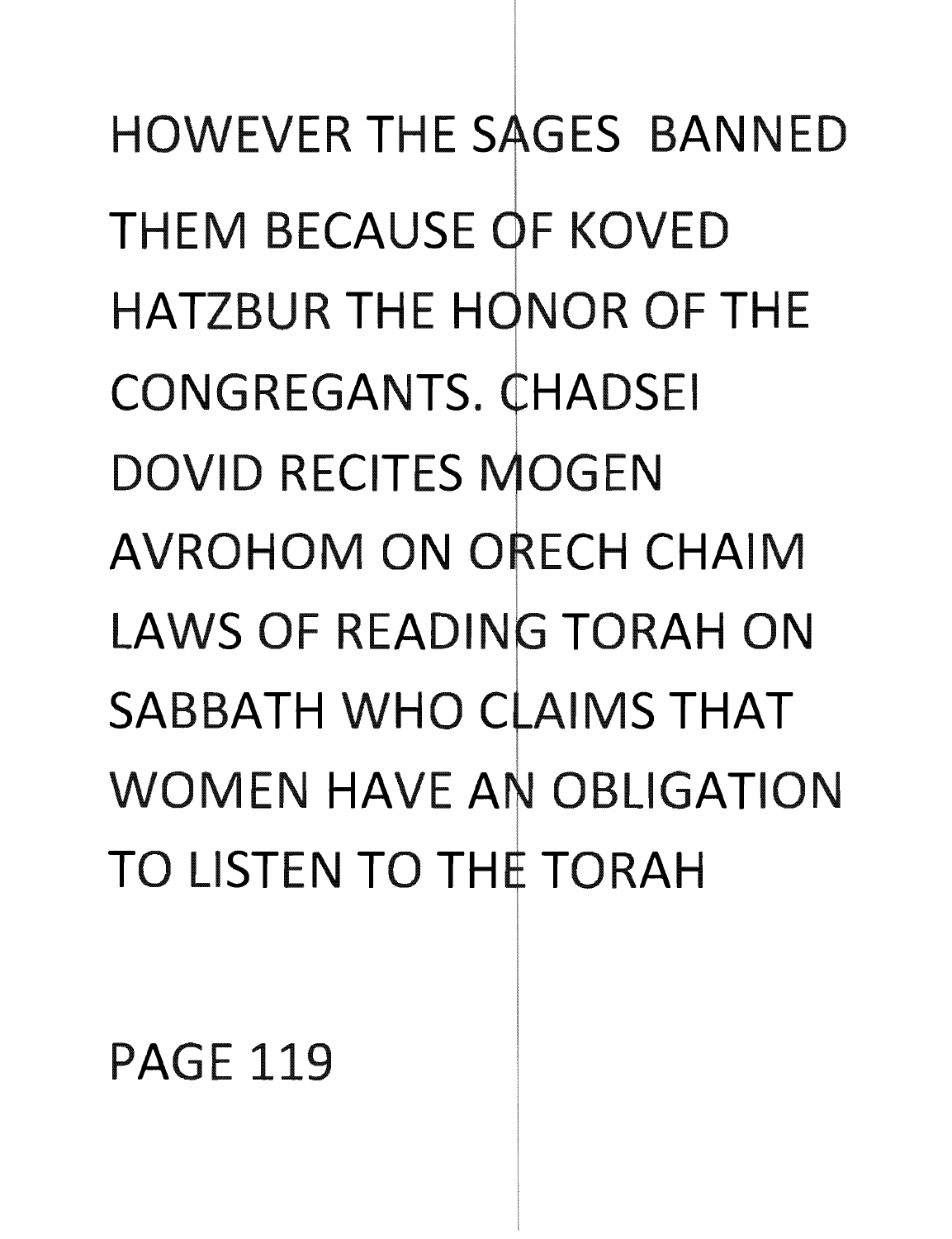READING ON SABBATH. THIS ECHOS IS LINE WITH TALMUD SOFRIM WHO IS THE SOURCE FOR MOGEN AVROHOM. CONSEQUENTLTLY REASONS CHASDEI DOVID IF WOMEN ON THEIR OWN INITIATIVE WITH OUT BEING CALLED APPROACH THE BIMAH WHERE THE TORAH IS BEING READ AND READ THE TORAH OR MADE THE PAGE 120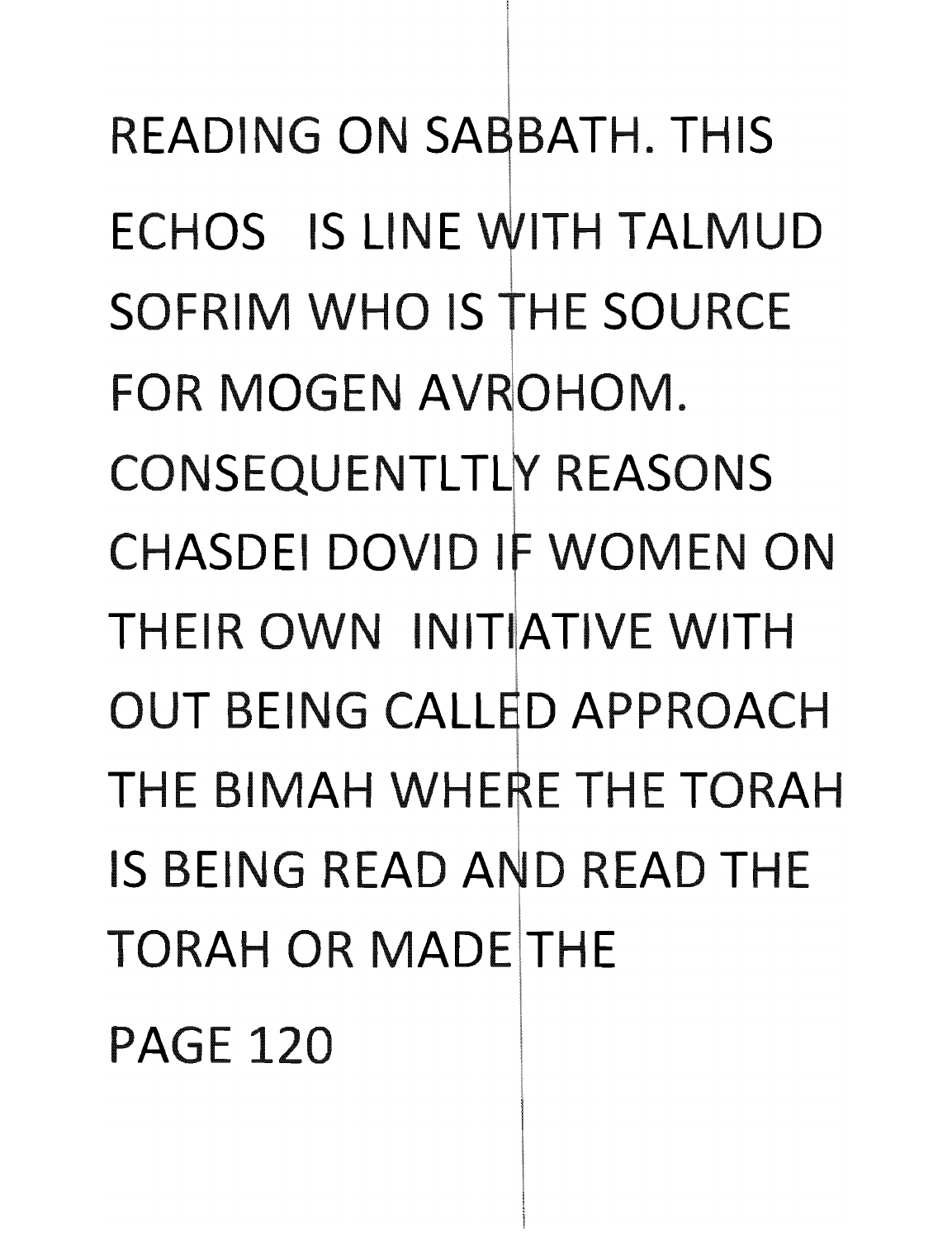**BLESSING ON THE TORAH THE SEXTON MUST ACCO MODATE** HEM. **THEY CAN NOT BE ORDERED DOWN. REASON BECAUSE WOMEN** LEGALLY **ACCOR[ ING TO**  JEWSH **LAW** ARE PARTICIPANTS. THEIR LEGAL **RIGHT TRUMPS KOVED** HATZIBUR.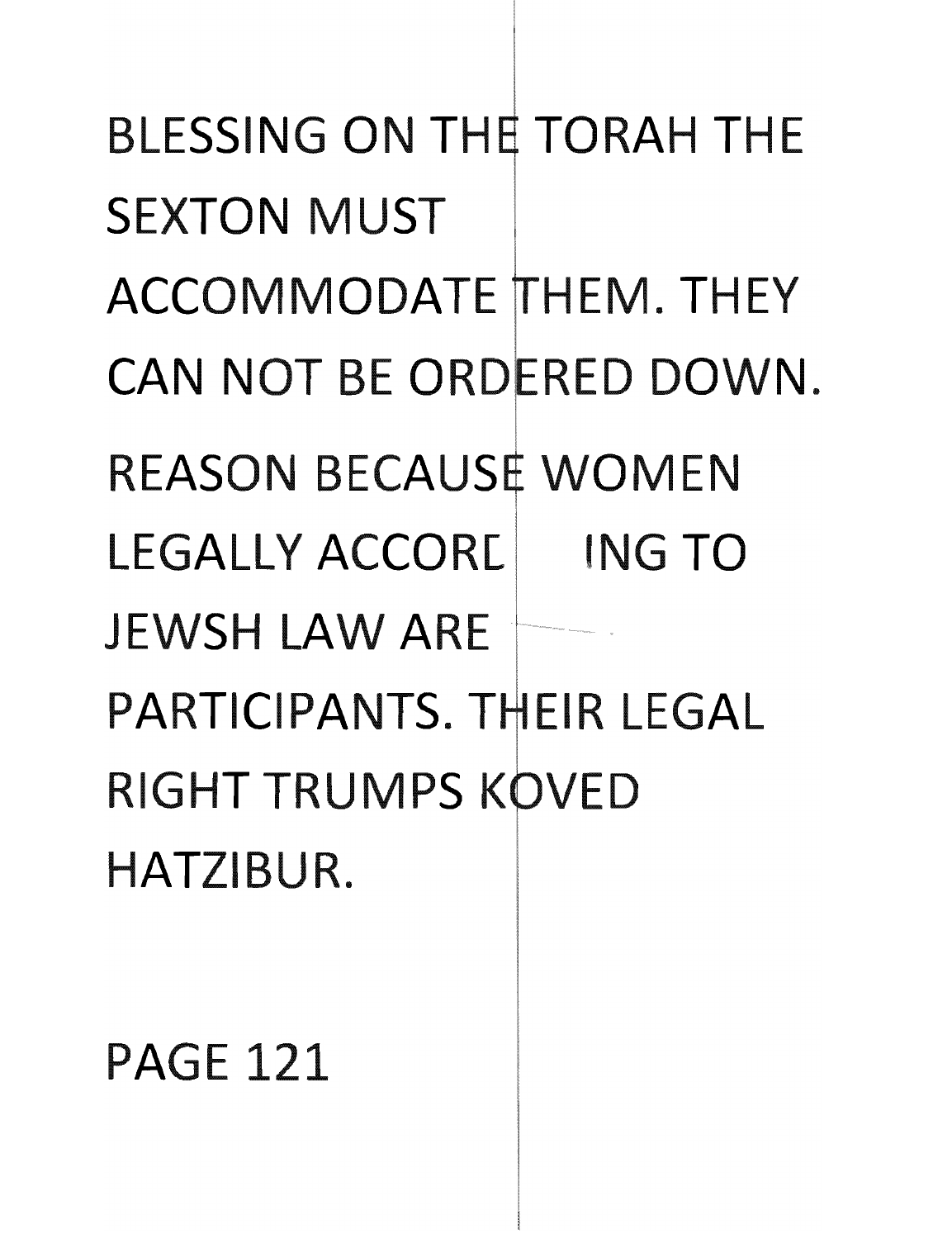READING THE TORAH IS NOT IN THE SAME CATEGORY AS PRAYING WHERE MEN AND WOMEN ARE MANDATED TO PRAY ONLY WHERE A MECHITZA IS IN PLACE, RAV MOSHE FEINSTEIN RULES IN IGROS MOSHE ORECH CHAIM THAT A MECHITZA IS DIVINELY ORDAINED DURING PRAYERS.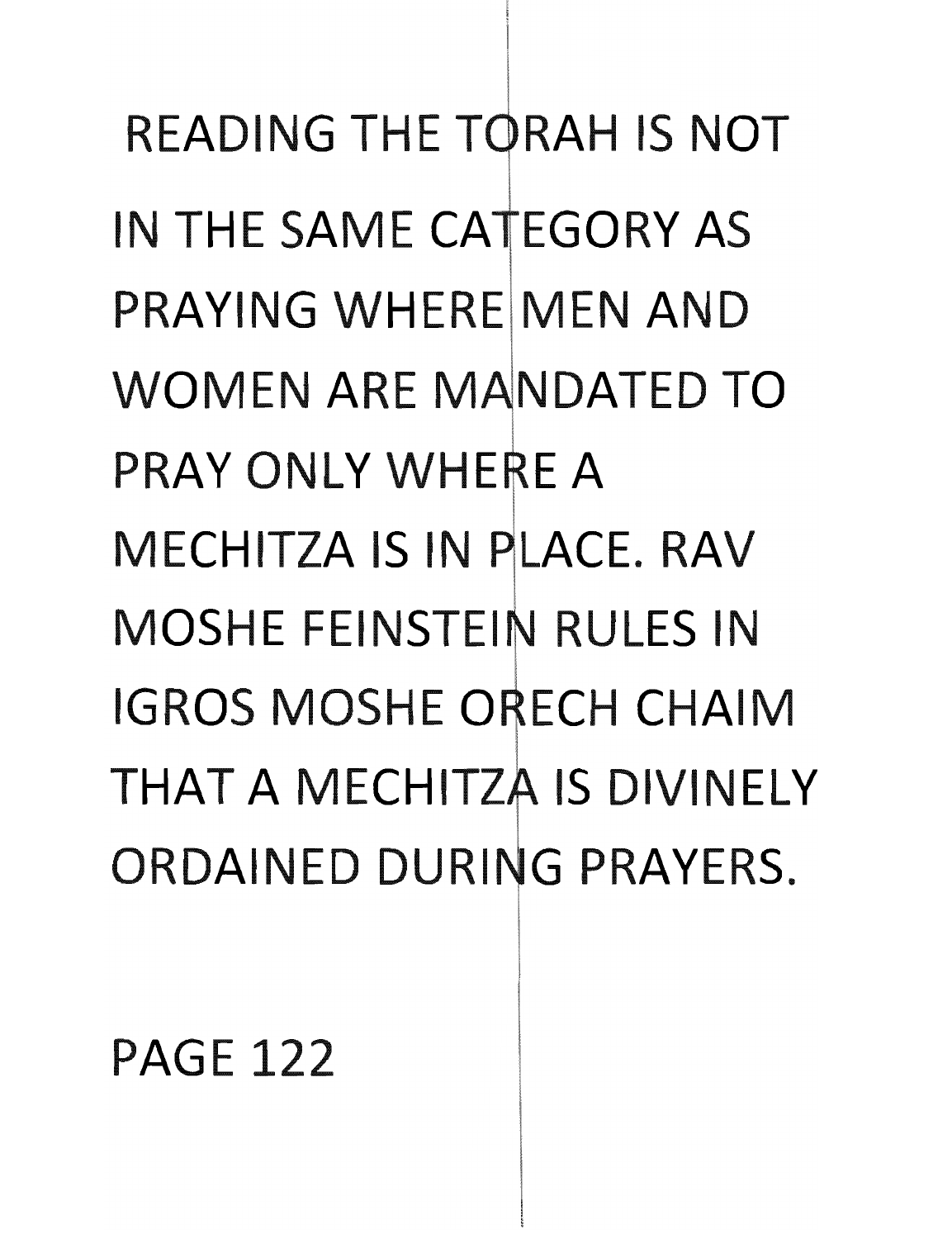RAV SOLEVETCHIC AGREES BECAUSE CHURCES HAVE MIXFD SFATING AND JEWS ARE PROHIBITED **FOLLOWING CUSTOMS OF** OTHER RELIGIONS. IF WE **DENOTE THAT REFORM RECONSTRUCTIONALISTS AND** CONSERVATIVE "JUDASIM" IS IN THE CTEGORY OF AN OTHER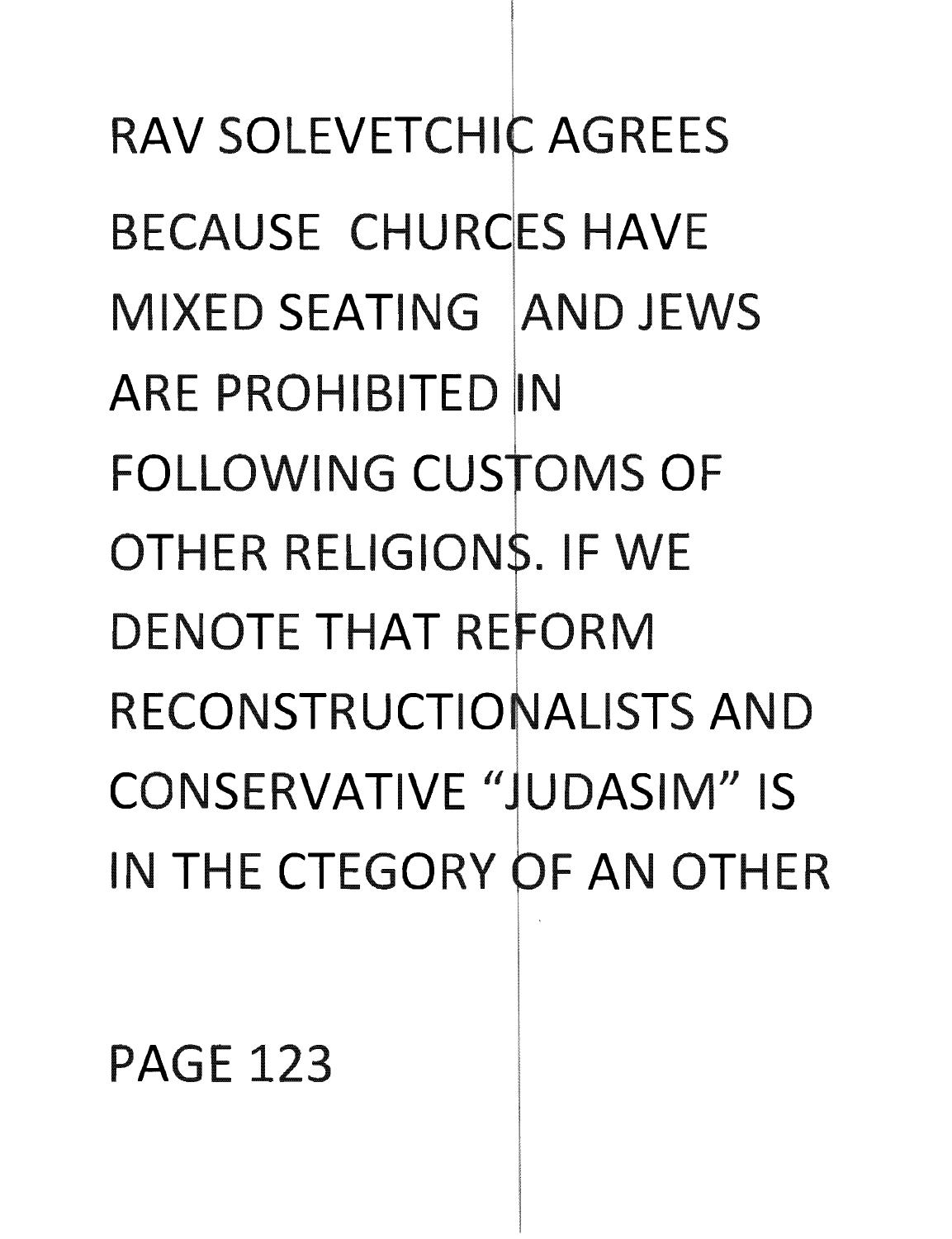RELIGION THEN ONE IS MADATED TO HAVE A MECHITZA IN ORDER NOT TO FOLLOW THEM. RADVAZ IN HIS RESPONSA WAS VERY EXPLICIT. HE CLAIMS THAT A JEW IS **MANDATED TO SACRIFICE HIS** LIFE RATHER THAN ACCEPT ANY RELIGION THAT DENIES THE DIVINITY GOD GIVEN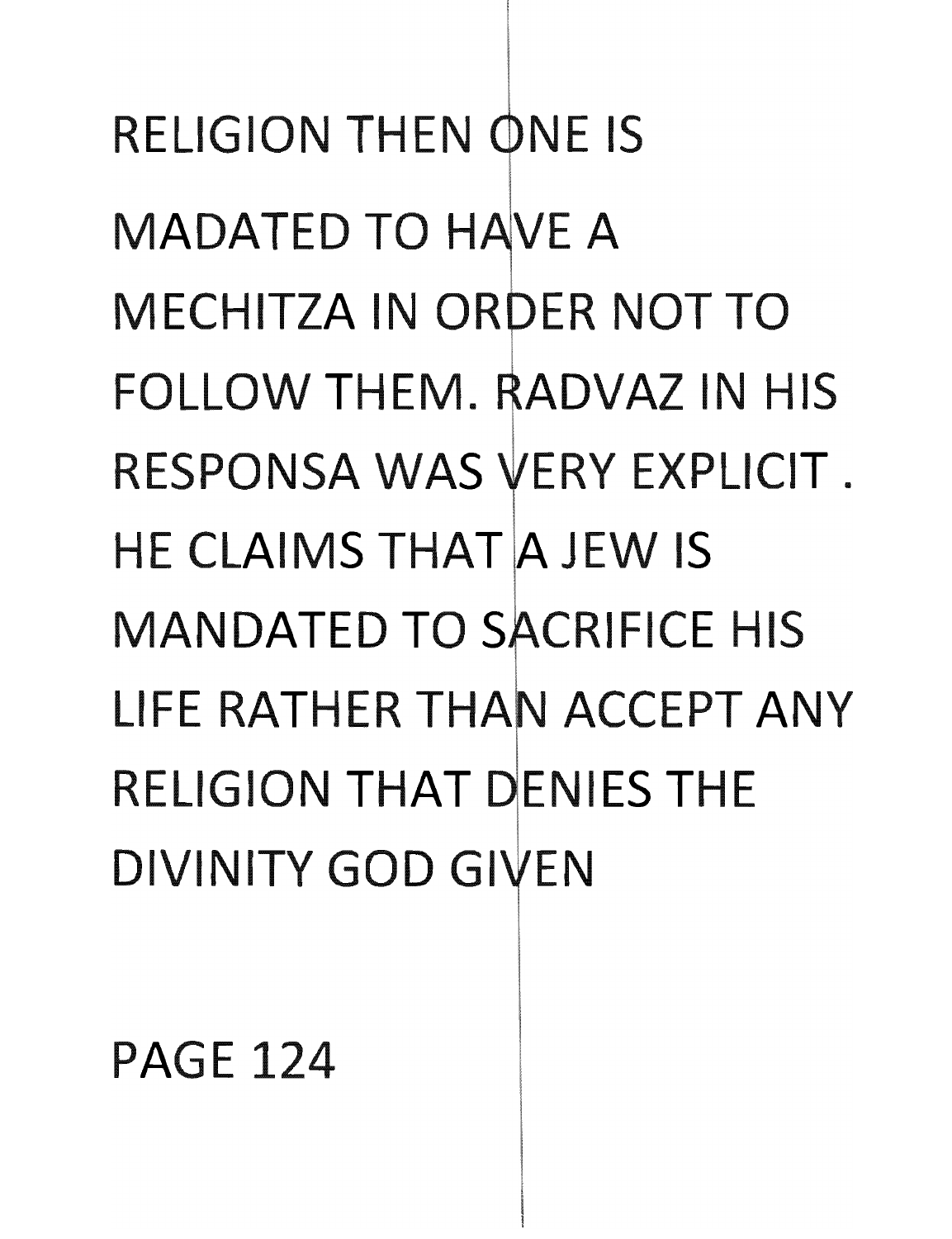AUTHORITY OF THE WRITTEN AND ORAL LAW. HE ORAL TORAH IS THE WRITINGS OF THE TALMUD AS SUMMARIZED IN THE CAN JONS OF THE SHULCHAN ARUCH AND RESPONSA. THUS REFORM RECONSTRUCTIONALISTS ASWELL SOME ELEMENTS OF CONSERVATIVE" JUDAISM"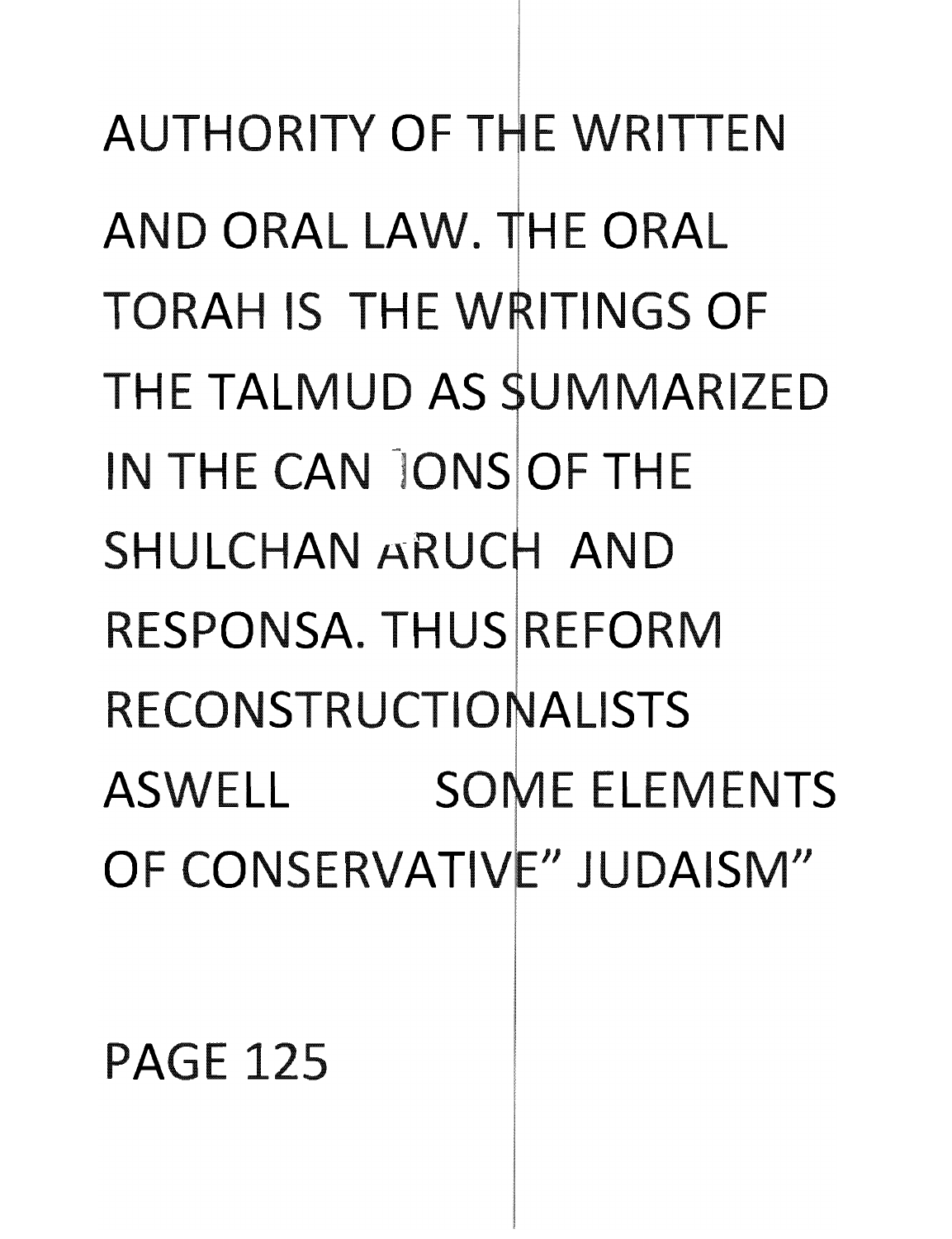WHO DENY THE DIVINE CHARACTER OF THESE WRITINGS ARE LEGALLY **DEEMED AN OTHER ALIEN** RELIGION.

**THUS IF THEY AUTHORIZE MINGLING OF THE SEXES** DURING PRAYER ONE IS **FORBIDDEN TO IMMITATE** THEM.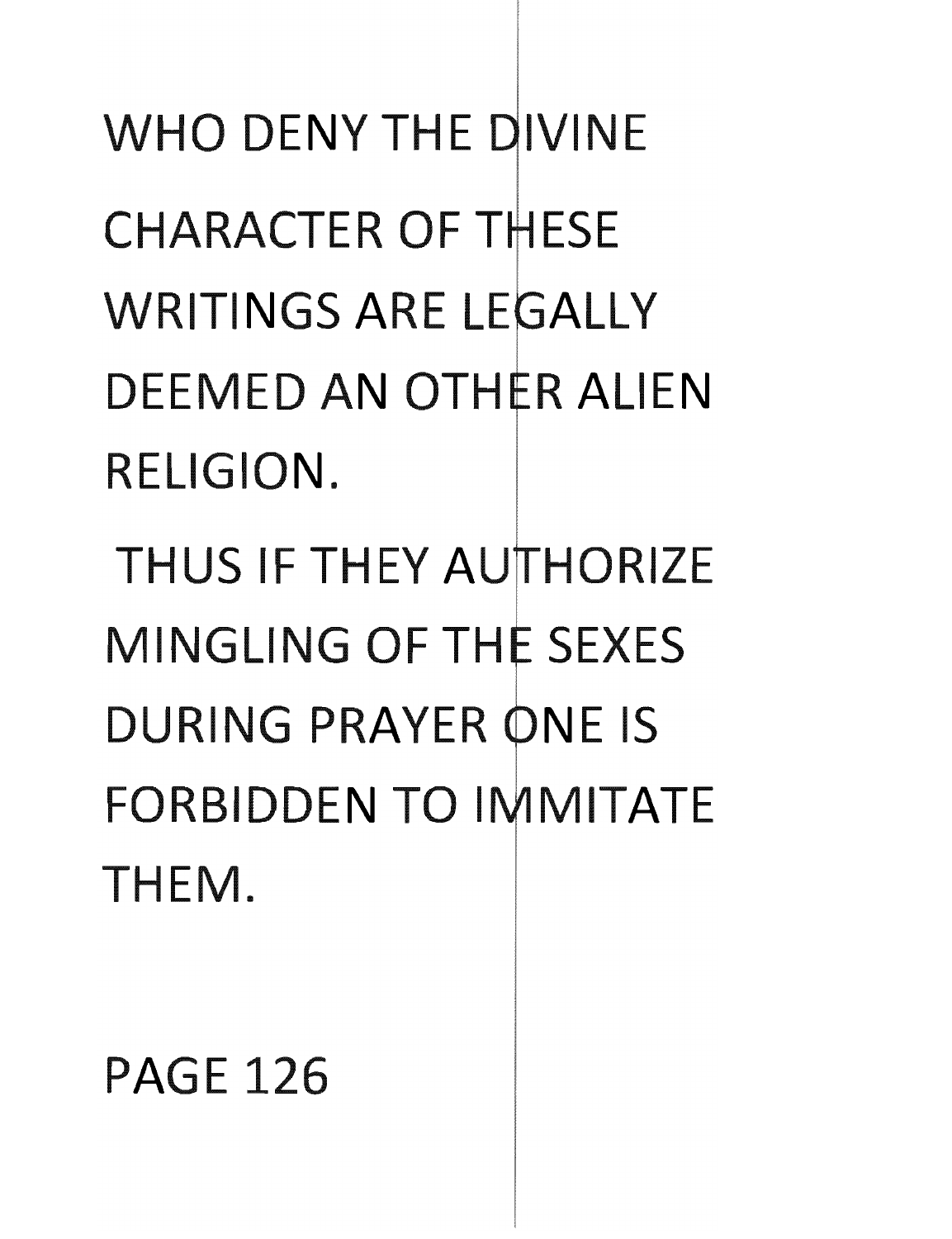THEY ALSO PERMIT WOMEN TO BE PART OF THE QUORUM FOR THE READING OF THE TORAH THREFORE WE MUST DISTANCE OURSELVES. THE REASONING FOR THE PROHIBITION IN OUR TIMES **HAS CHANGED FROM WHAT IT** WAS AT THE TIME OF THE BABYLONIAN TALMUD THE PAGE 127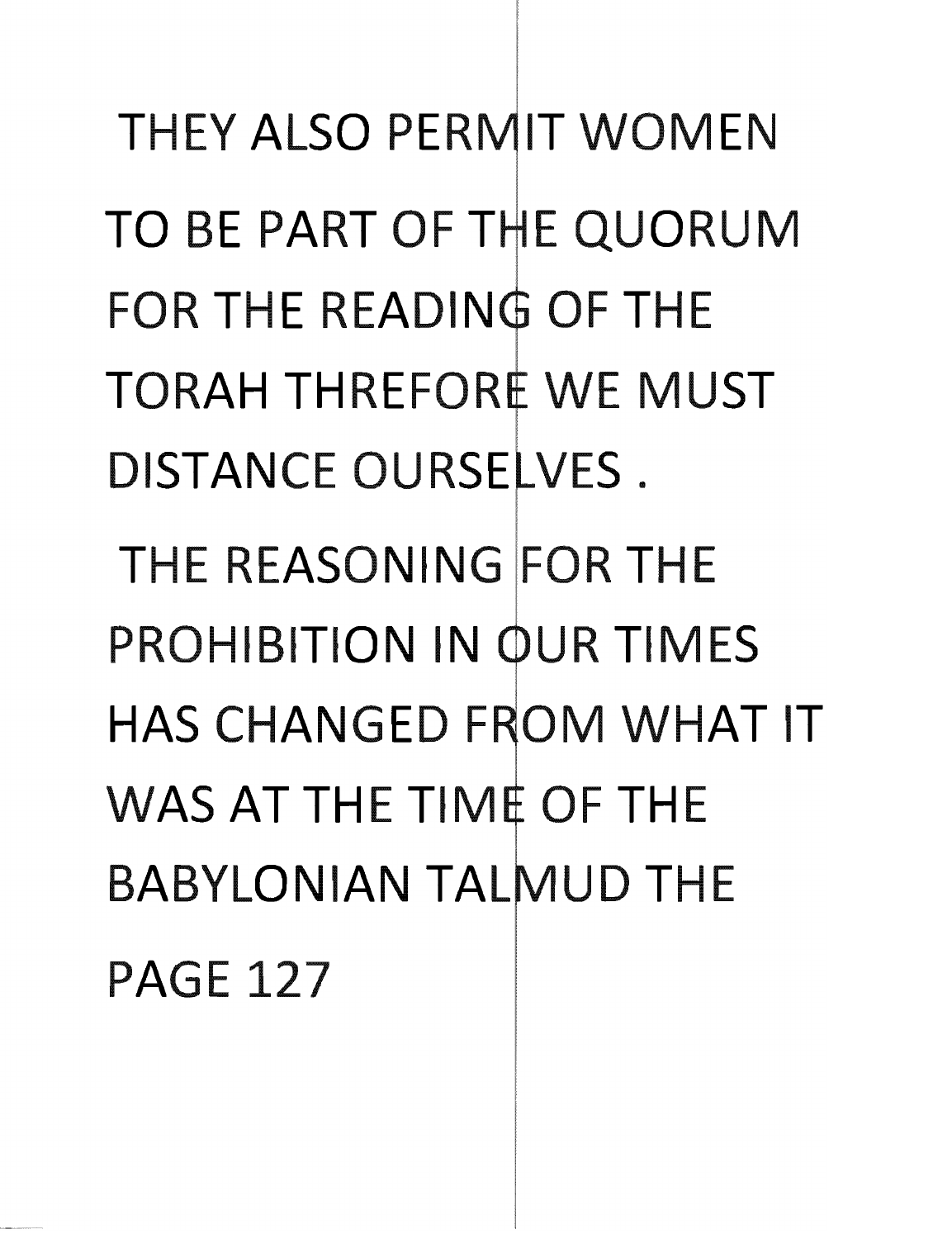**TIMES OF THE RAMBAM AND** THE ERA OF TRE ARUCH HASHULCON ARUCH CHAIM LAWS OF READING THE TORAH **ON** THE SABBATH CHAPTER 242:9

**HOWEVER AS I POINTED OUT** IN MY PREVIOUS CHAPTER IT IS **PERMITTED TO TAKE A** POSITION WHERE **NO**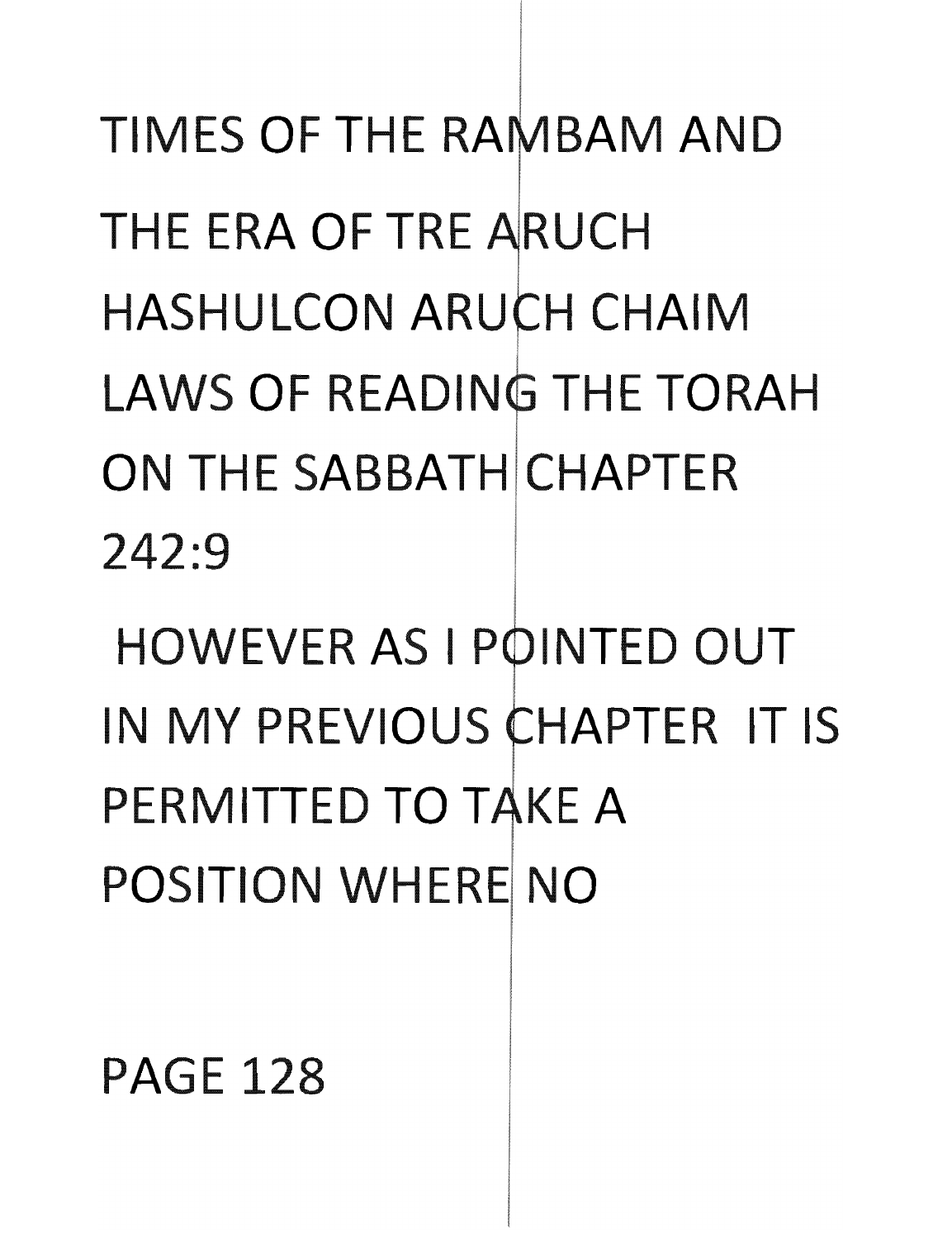**MECHITZA EXISTS AND WOMEN ARE CALLED FOR AN** ALIYATOMAKE UPTHE **QUOROM IN ORDER TO** PREVENT THE CONGREGATION TO FALL UNDER THE INFLUENCE OF "RABBI" WHO **DENIES THAT ALL JEWISH** LAWS ARE GOD GIVEN. EIS LASOS LAHASHEM HOFIRO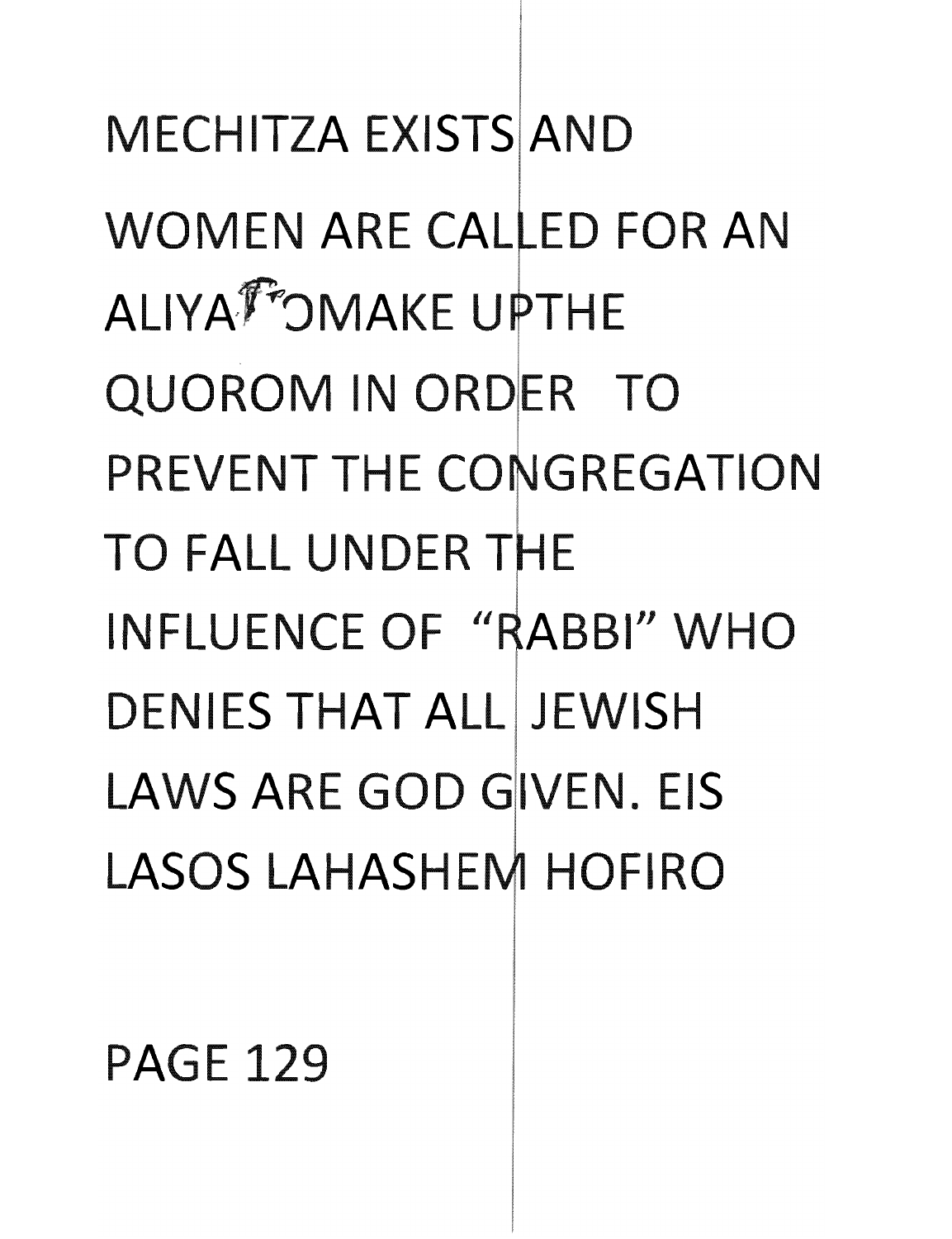**TOROSECHO PSAMS 119:126 BABYLONIAL TALMUD** BROCHOS 55A LAST LINE IN THE MISHNE; END OF TALMUD JERUSALEM BROCHOS; **RAMBAM END OF LAWS** BIRCHOS KOHANIM, RAMBAM **RULES THAT "A KOHEN EVEN IF HE IS NOT OBSERVANT MUST** NEVERTHELESS RECITE THE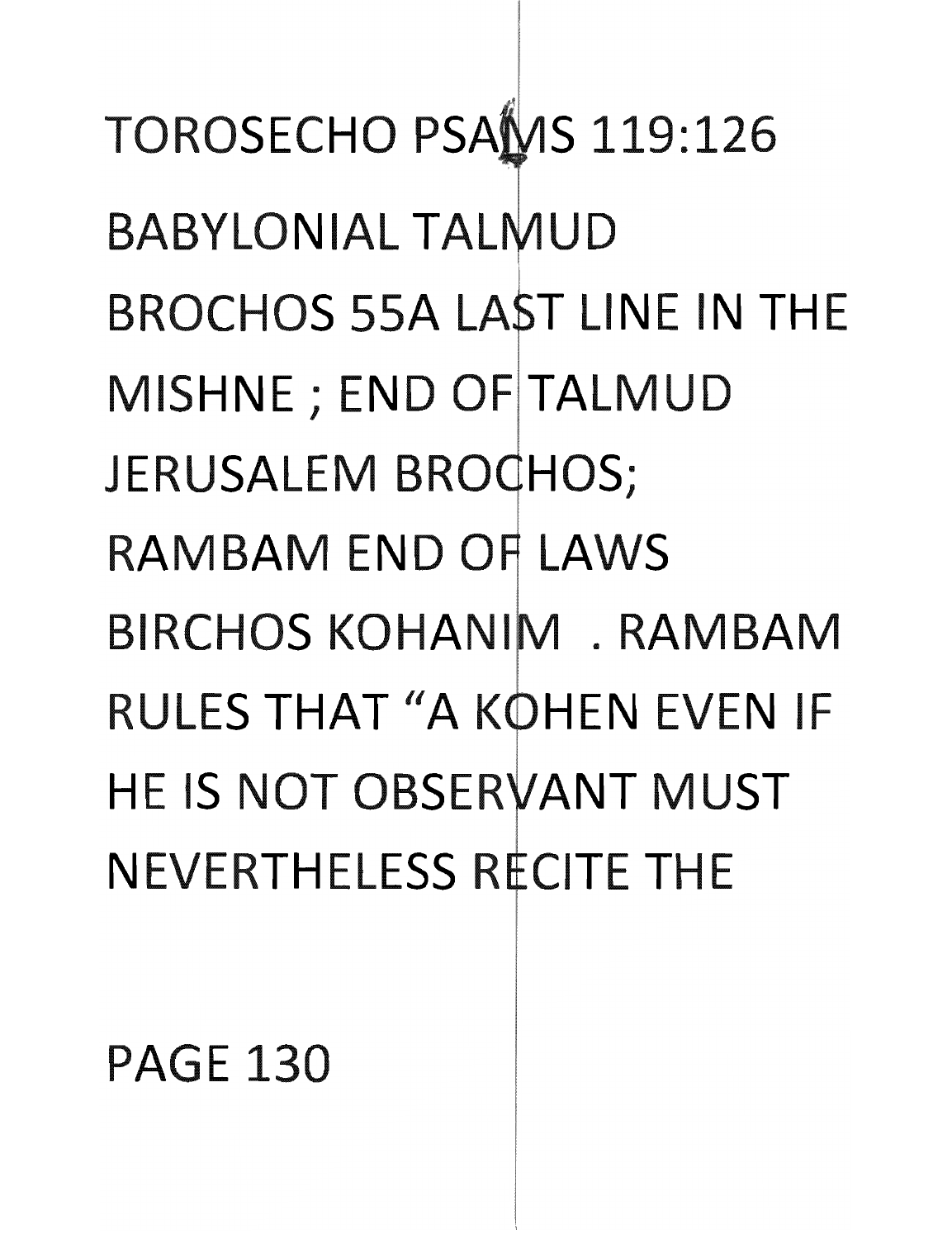**BLLESSINGS AND BLESS JEWS. "** WE DO NOT ENCOURAGE ONE **WHO DOES NOT OBSERVE ALL** THE MITZVOT **TO** VIOLATE WHAT HE DOES OBSERVE." WE VALUE EACH MITZVOH  $A^{\wedge}D$  ABSTAINING FROM EACH **VIGLATION. IF WE CAN** ENCOUARE JEWS **TO** OBSERVE 1% THAT IS A VICTORY, ALL JEWS ARE RESPONSIBLE FOR PAGE 131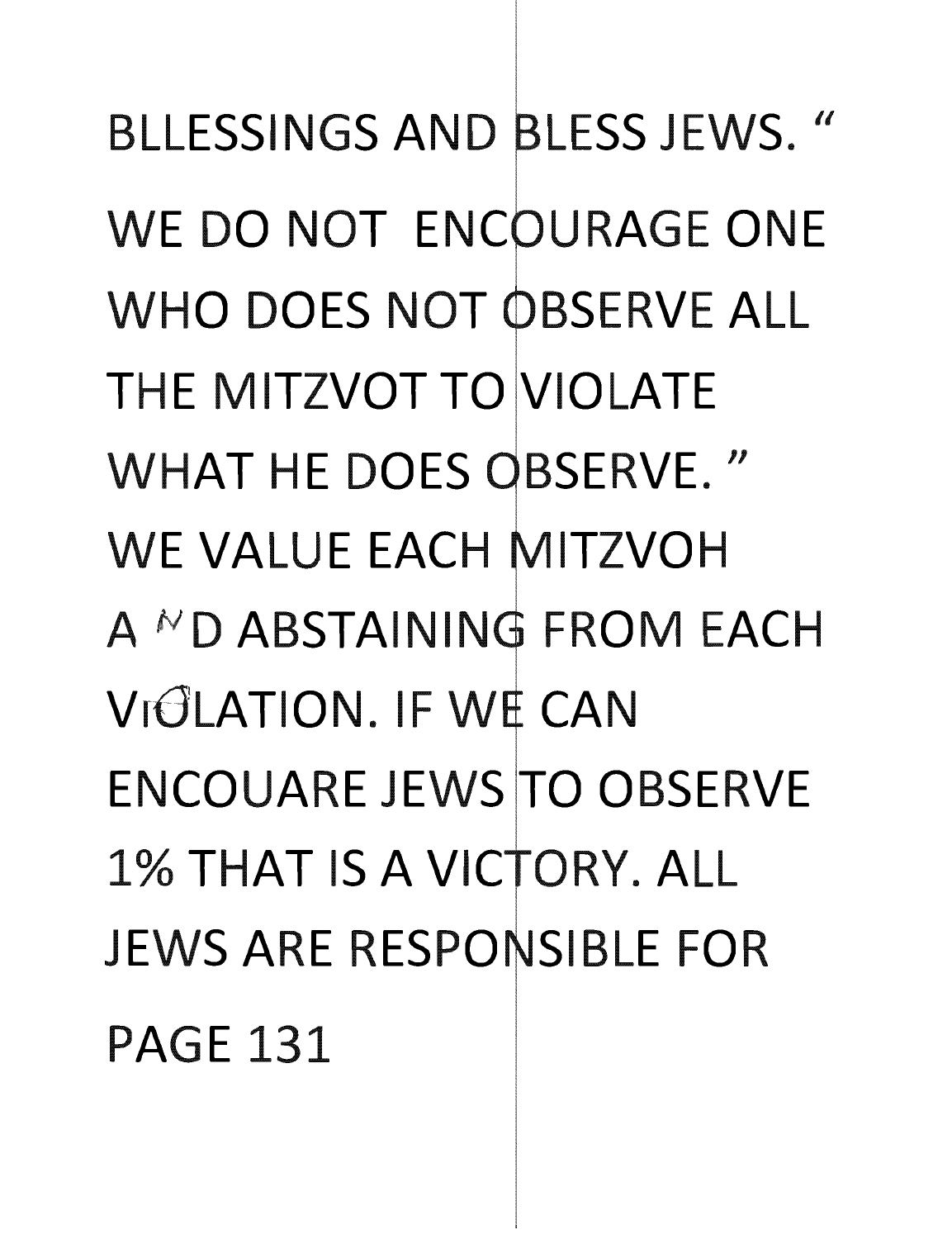OTHER JEWS. IT IS OUR **OBLIGATION THAT OTHER JEWS** REMAIN ALIVE NOT BE TREATENED **AND** LSO BECOME RELIGIOUS.

**THAT IS WHY** I RITE **MY**  BOOKS **AND** PLACE THEM **ON**  THE INTERNET FREE. I HAVE 155 BOOKS AND **ESSAYS**. I HAVE BEEN ATTACKED BY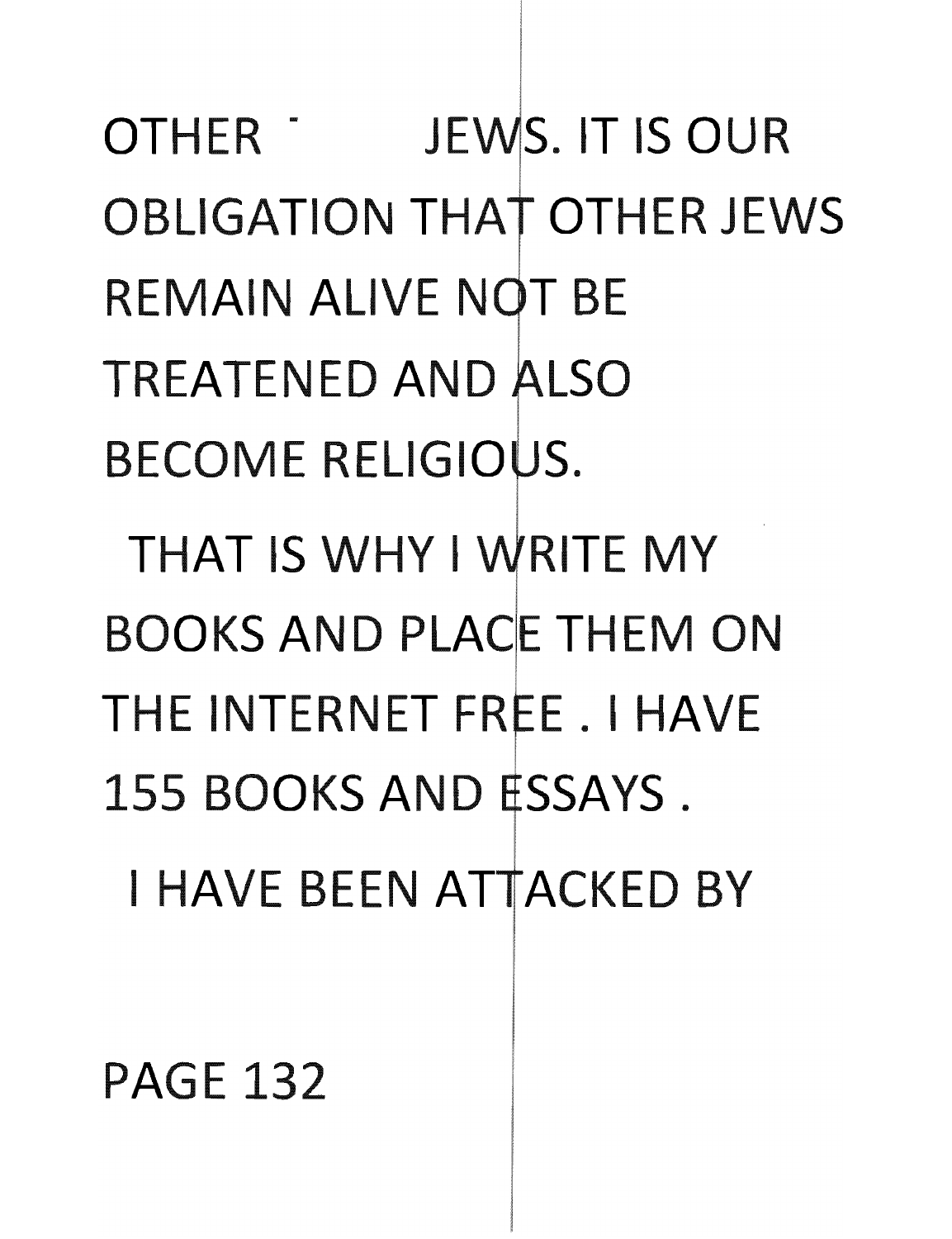**OTHERS WHO ARE JEALOUS OR** FEEL THREATENED BY MY ACTIVITY ESPECIALLY ANNULING THE MARRIAGES OF **AGUNOT WHOSE HUSBANDS REFUSE TO GRANT THEM A** JEWISH DIVORCE. I HAVE WRITTEN THREE BOOKS BOOK 10 E IN ENGLISH BOOK 10H IN **HEBREW AND BOOK 11 IN**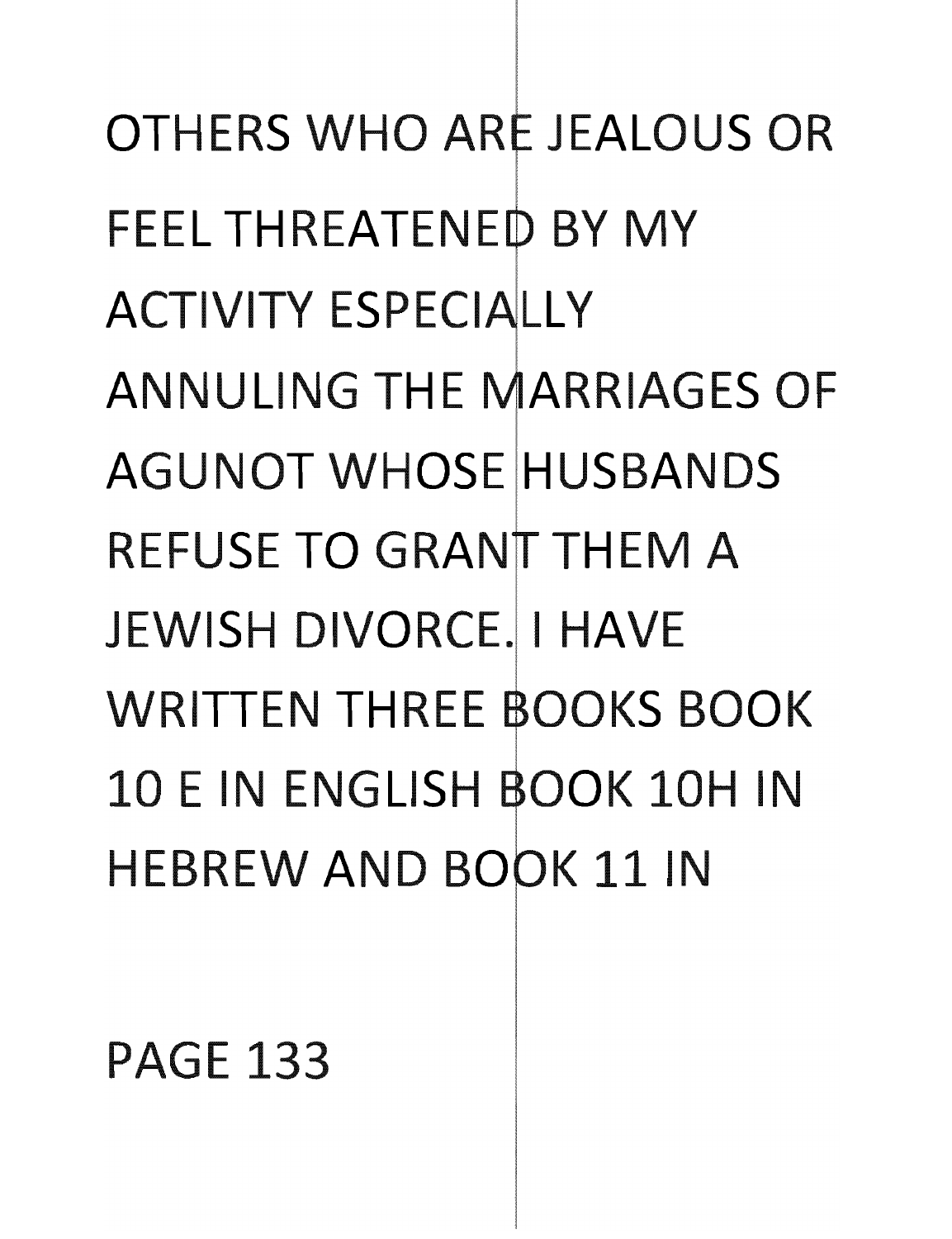**ENGLISH FOR THE LEGAL BASIS. CERTAIN RABBIS CREATED AN** INDUST RY **AND** NEFITED FINACIALLY FOR THE SUFFERING OF THESE AGUNOT. WHEN A COUPLE EXPERIENCES **MARITAL DISCOURSE AND** ~L'O'M ES **TO TH** ES RABBIS **TH** EY PAY A MINIMUM OF 6,000 FOR THE SESSIONS. EACH RABBI IS CONSIDERED A RABBINICAL **PAGE 134**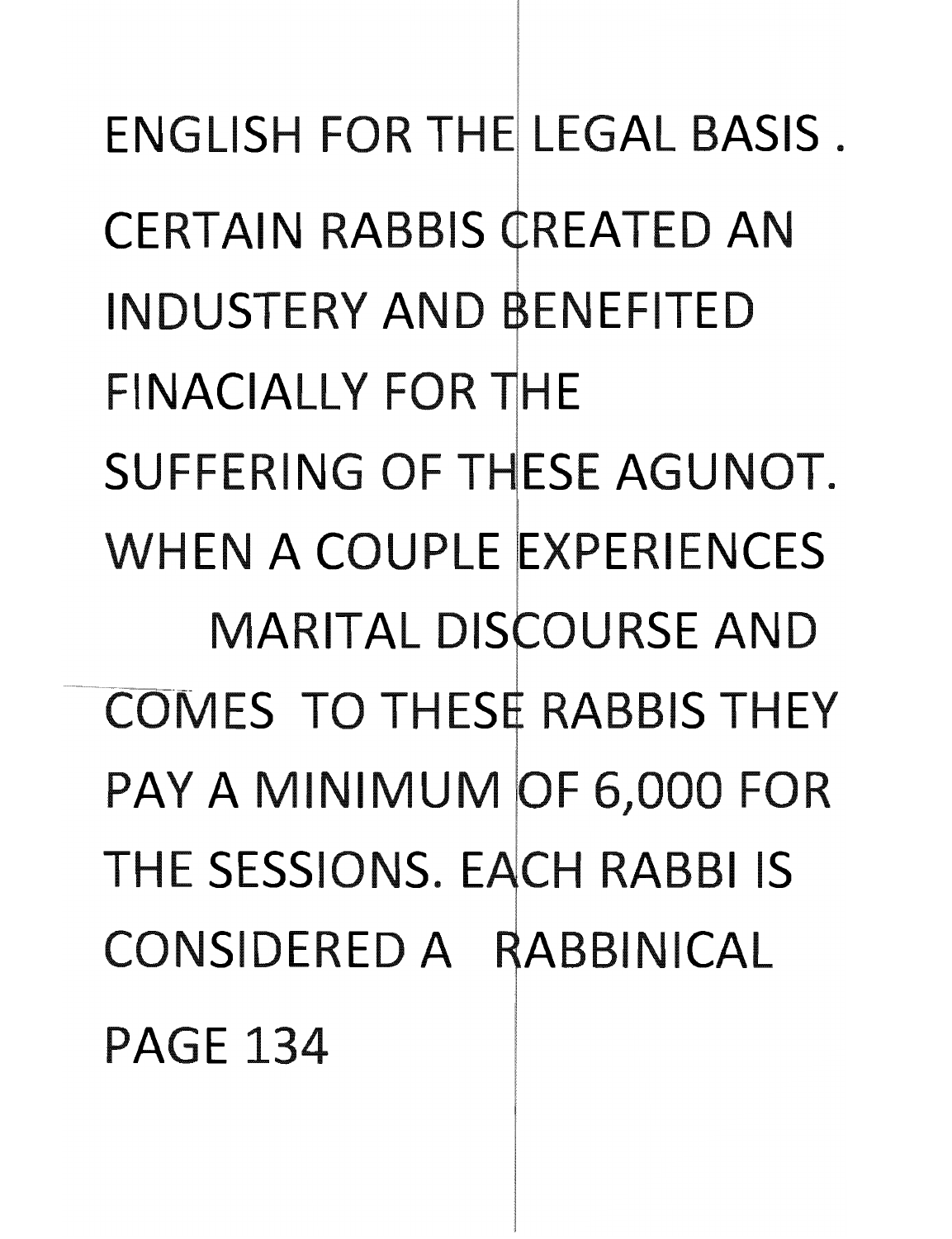ATTORNEY CHARGING \$200 PER HOUR. THERE IS ONE RABBI REPRESENTING THE HUSBAND A SECOND RABBI FOR THE WIFE AND THE THIRD AS THE JUDGE. TOGETHER THEY RECEIVED \$200X3=\$600 PER HOUR. THE MINIMUM SESSION IS 10 HOURS =  $$6000$ . WHEN MY RABBINICAL COURT PAGE 135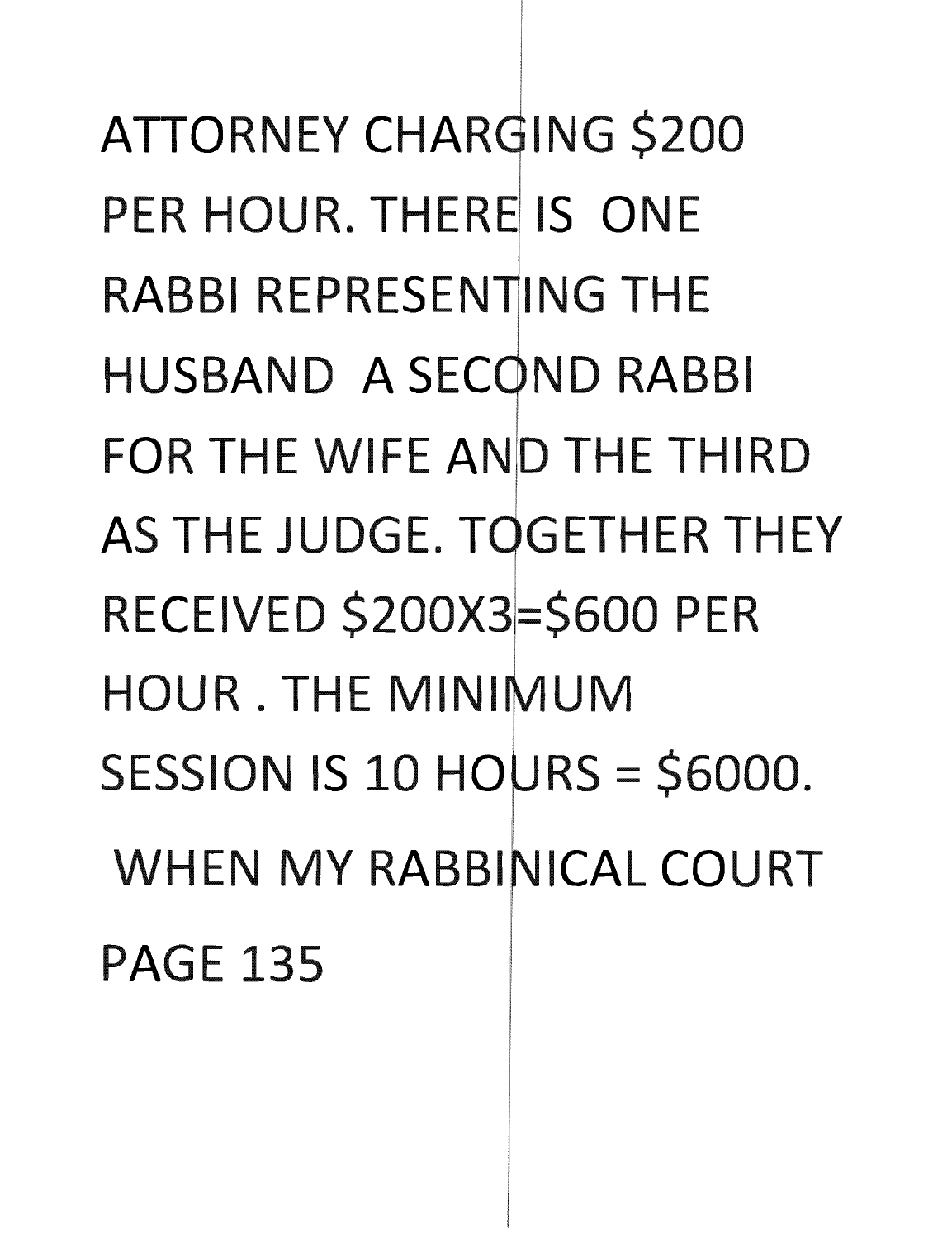APPEARED **TH** ESE RABBIS LOST THEIR MONEY MAKING MACHINE.

**THUS THEY HATED ME. THY SPREAD LIES THAT OUR RABBINICAL COURT ISSUES ANNULMENTS WITH OUT HAVING ANY TRIAL. THAT I** PERMIT THESE AGUNOT TO DATE OTHER MEN WITH OUT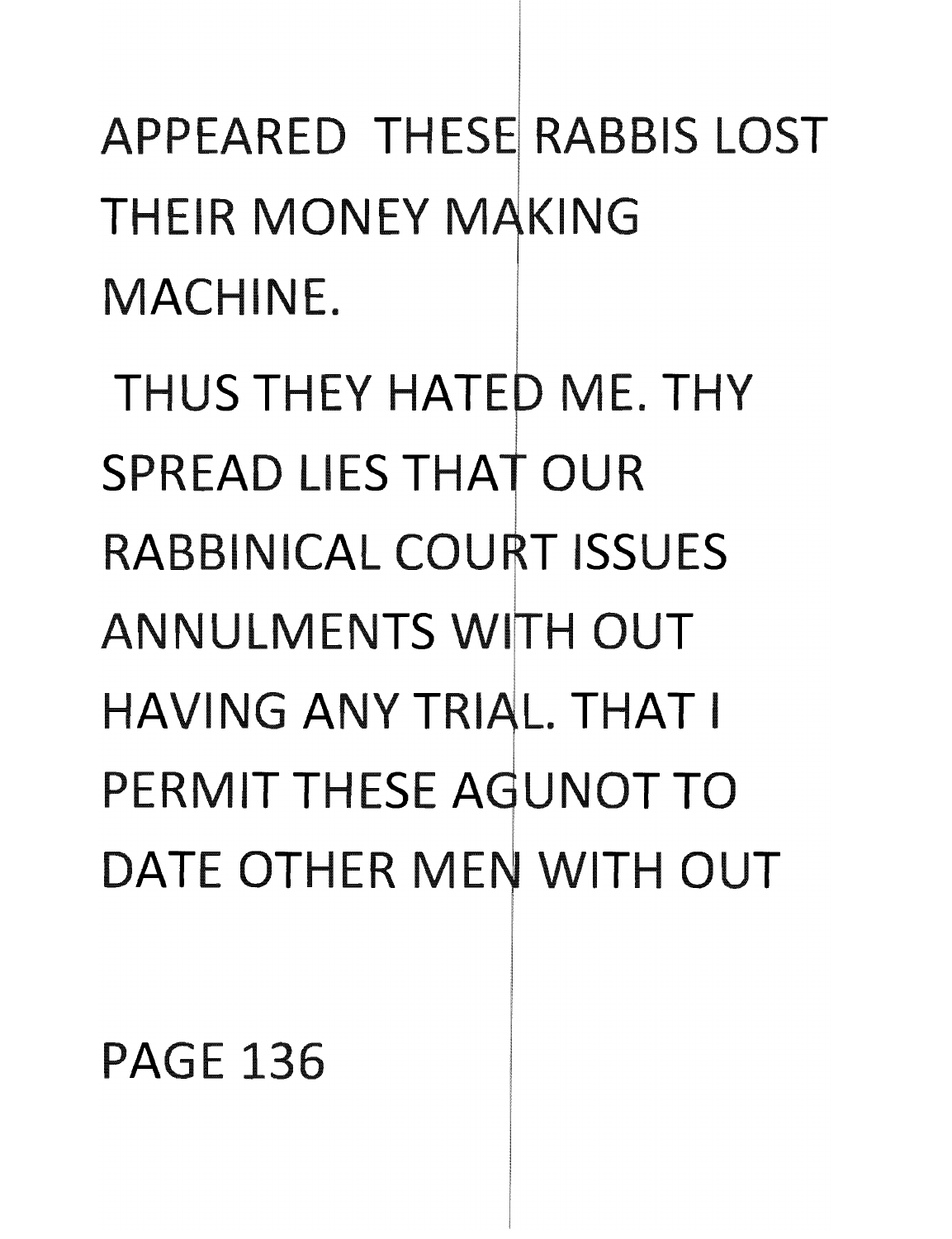EVEN HAVING AN ANNULMENT. THEY APPROACHED A NOTED RABBI IN ISRAEL TO CONDEMN ME. THIS RABBI FAILED TO CONTACT ME BU SWALLOWED ALL THEIR LIES AND ISSUED A DEVATATING INSULTING LETTER OF CONDEMNATION THAT WAS PRINTED IN THE ANGLO JEWISH PAGE 137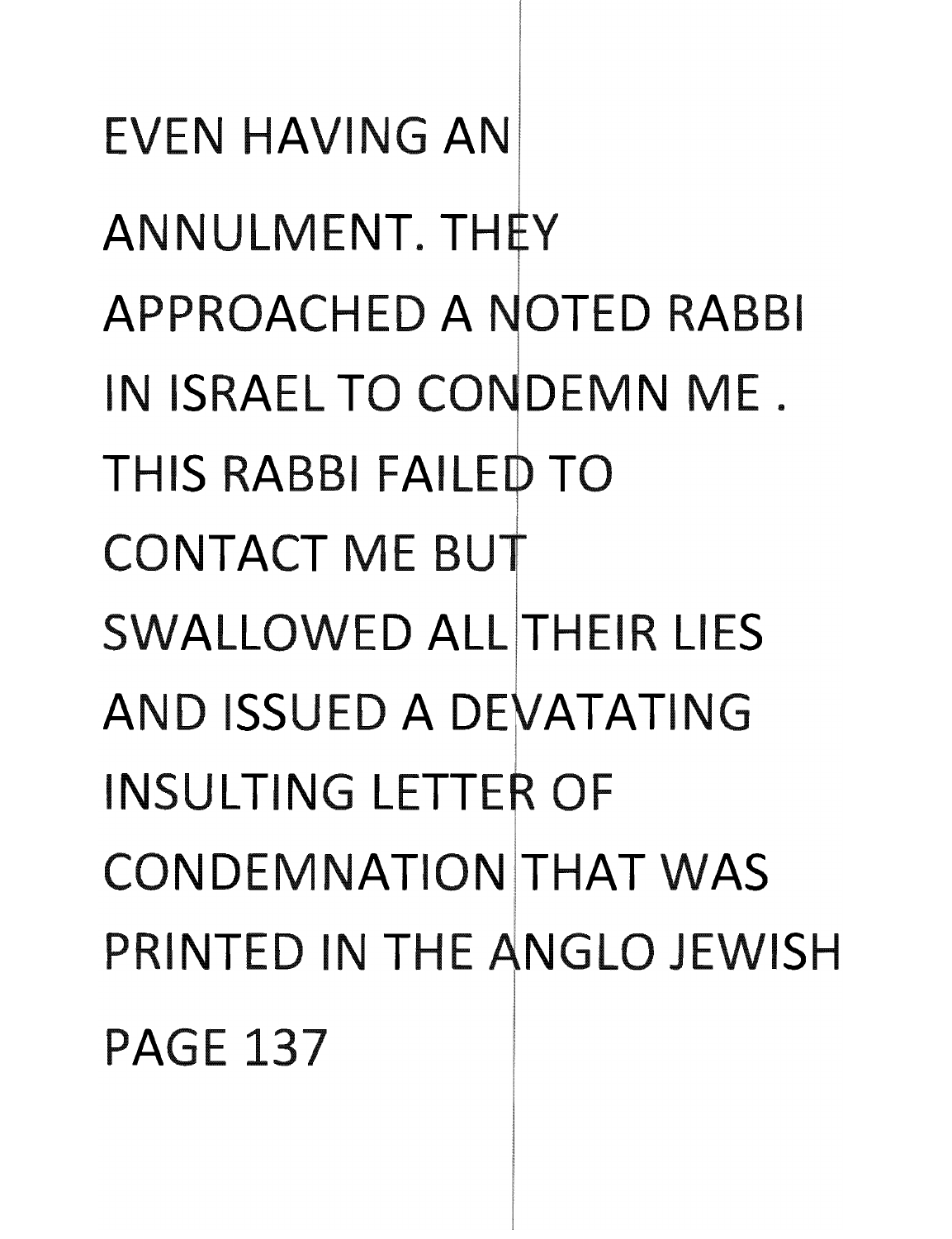PAPERS.

I REFUSED **TO** BE INTIMIDATED OR SUE. THE RESULT WAS **THAT** I RECEIVED FREE PUBLICITY WORTH MILLIONS OF DOLLARS. INDIVUDUALS **WHO NEVER WOULD HAVE** HEARD ABOUT OUR WORK **CAME TO OUR RABBINICAL** COURT FROM ALL FOUR CORNERS OF THE WORLD PAGE 138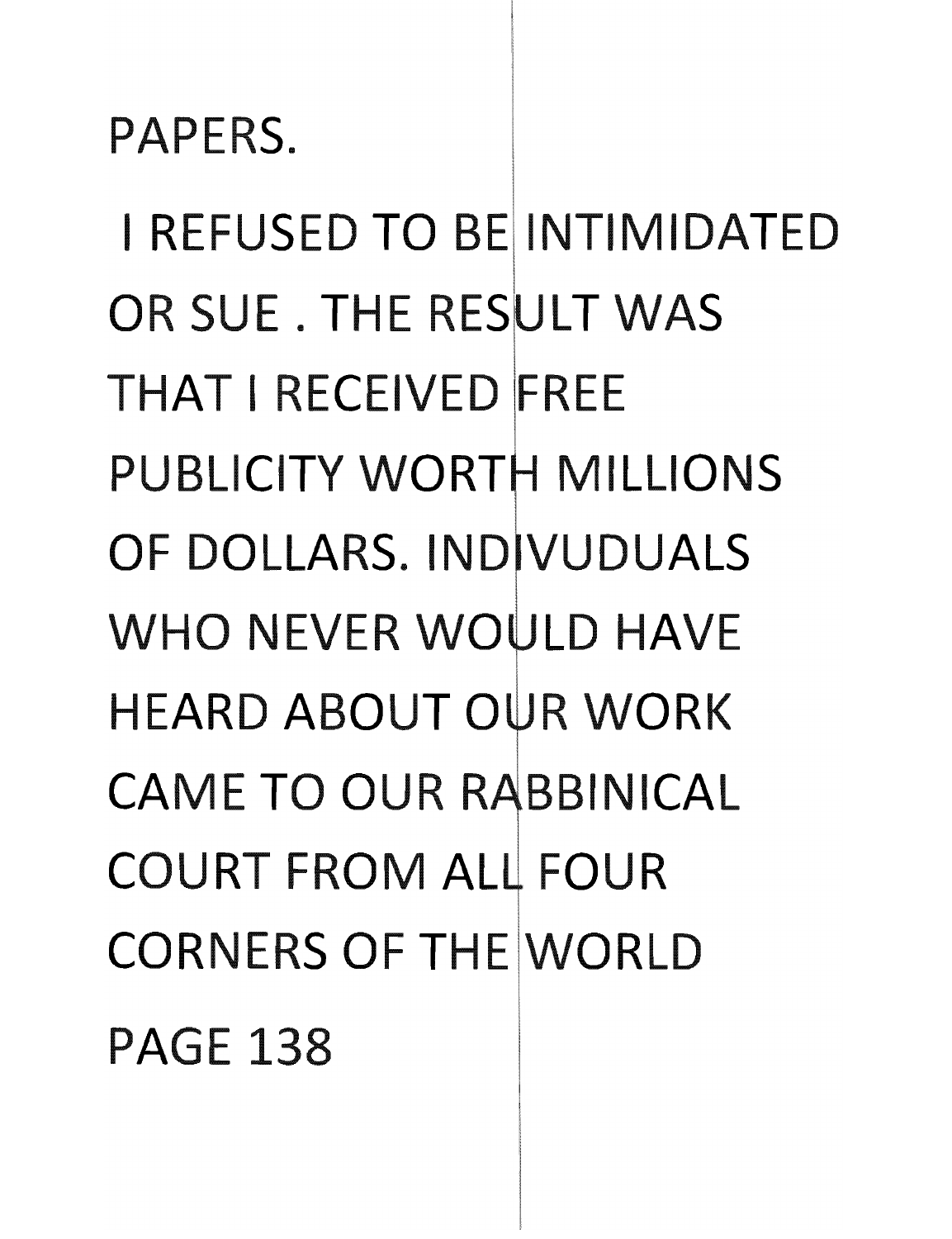WHERE **AGUNOT** EXISTED. OUR BET DIN IS CREDITED IN ANNULING THE MARRIAGES OF OVER 1000 AGUNOT. THANKS IN PART **TO** THE PUBLICITY **AND ADVERISEMENT IN ALL** NEWSAPERS INCLUDING ALL EDITIONS OF THE NEW YORK TIMES ALL OVER THE USA WORTH MILLIONS OF DOLLARS PAGE 139